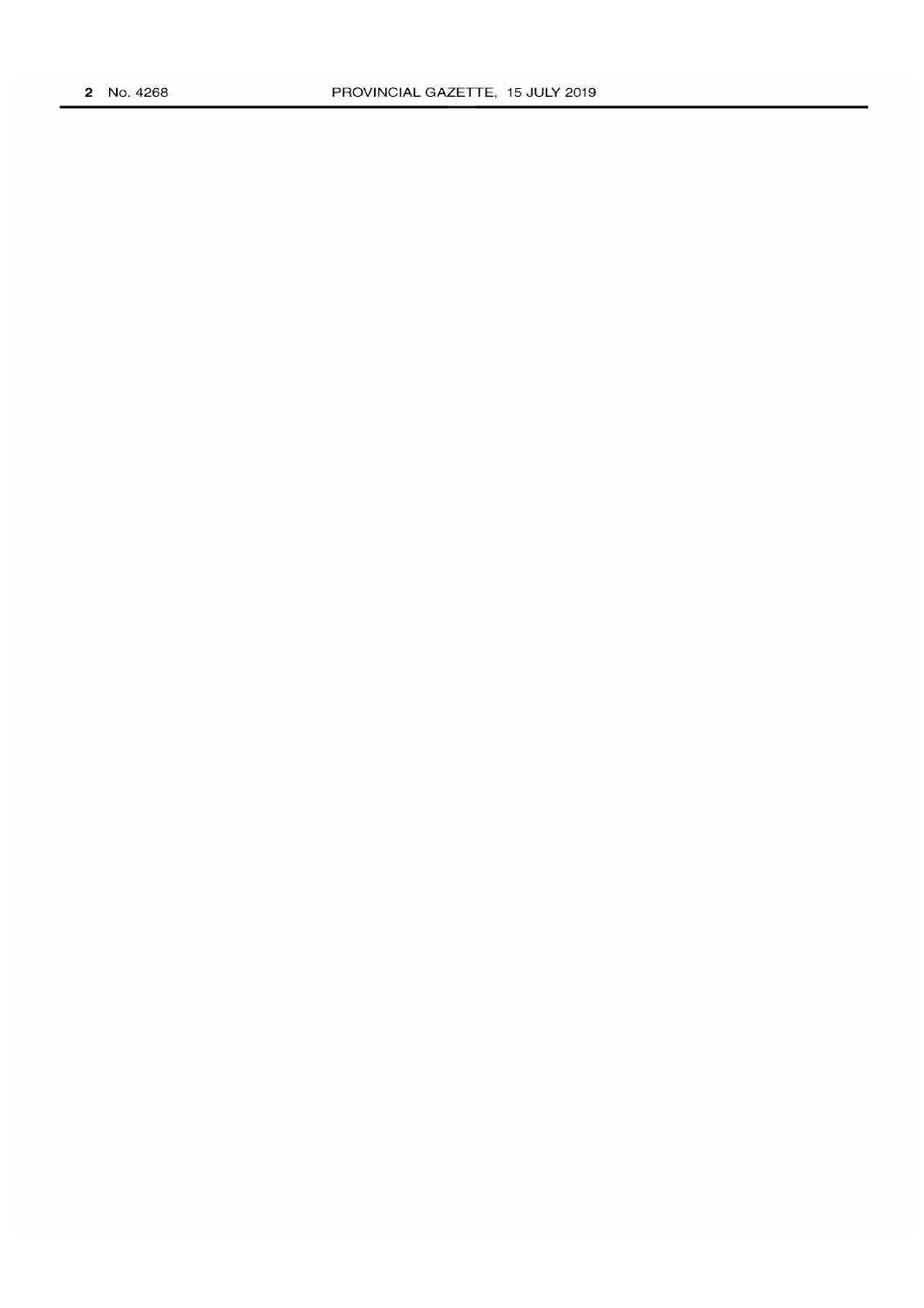#### **CONTENTS**

|            |                                                                                                                                                                                                                                                                                                                     | Gazette<br>No. | Page<br>No. |
|------------|---------------------------------------------------------------------------------------------------------------------------------------------------------------------------------------------------------------------------------------------------------------------------------------------------------------------|----------------|-------------|
|            | <b>GENERAL NOTICES • ALGEMENE KENNISGEWINGS</b>                                                                                                                                                                                                                                                                     |                |             |
| 22         | Ndlambe Spatial Planning and Land Use Management By-Law (2015): Removal of restrictive condition: Erf                                                                                                                                                                                                               | 4268           | 12          |
|            | <b>PROVINCIAL NOTICES • PROVINSIALE KENNISGEWINGS</b>                                                                                                                                                                                                                                                               |                |             |
| 196        | Spatial Planning and Land Use Management Act, 2013 (Act 16 of 2013): Erf 144, Newton Park, Port                                                                                                                                                                                                                     | 4268           | 12          |
| 197<br>198 | Spatial Planning and Land Use Management Act (16/2013): Erf 97, Mill Park, Port Elizabeth, Eastern Cape<br>Eastern Cape Customary Male Initiation Practice Act (5/2016): Regulations on the Processes and<br>Procedures for Conducting Customary Male Initiation and the Role of Different Stakeholders Involved in | 4268           | 12          |
| 199        | Spatial Planning and Land Use Management Act (16/2013): Erf 515, Westering, Port Elizabeth, Eastern                                                                                                                                                                                                                 | 4268           | 13          |
| 200        | Local Government: Municipal Property Rates Act, 2004: Sundays River Valley Municipal Property Rates By-                                                                                                                                                                                                             | 4268<br>4268   | 22<br>23    |
|            | LOCAL AUTHORITY NOTICES . PLAASLIKE OWERHEIDS KENNISGEWINGS                                                                                                                                                                                                                                                         |                |             |
| 148        |                                                                                                                                                                                                                                                                                                                     | 4268           | 28          |
| 149        | Spatial Planning and Land Use Management Act (16/2013): Erf 1961, Westering, Port Elizabeth                                                                                                                                                                                                                         | 4268           | 28          |
| 150<br>151 | Sundays River Municipal By-law on Spatial Planning and Land Use Management (2016): Erf 873 (Erf 1807),                                                                                                                                                                                                              | 4268           | 29          |
|            |                                                                                                                                                                                                                                                                                                                     | 4268           | 74          |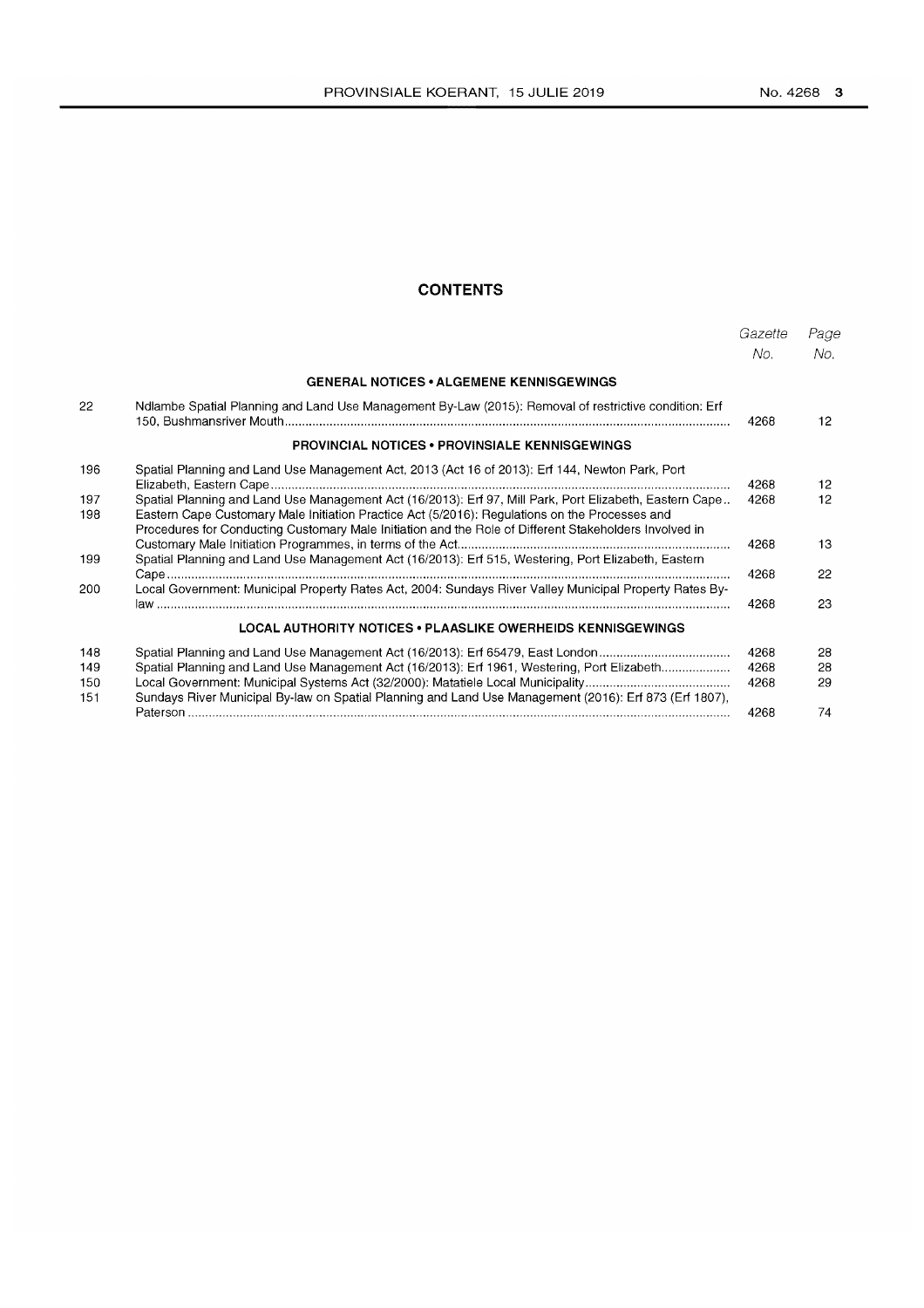$\overline{\phantom{a}}$ 

 $\overline{\phantom{a}}$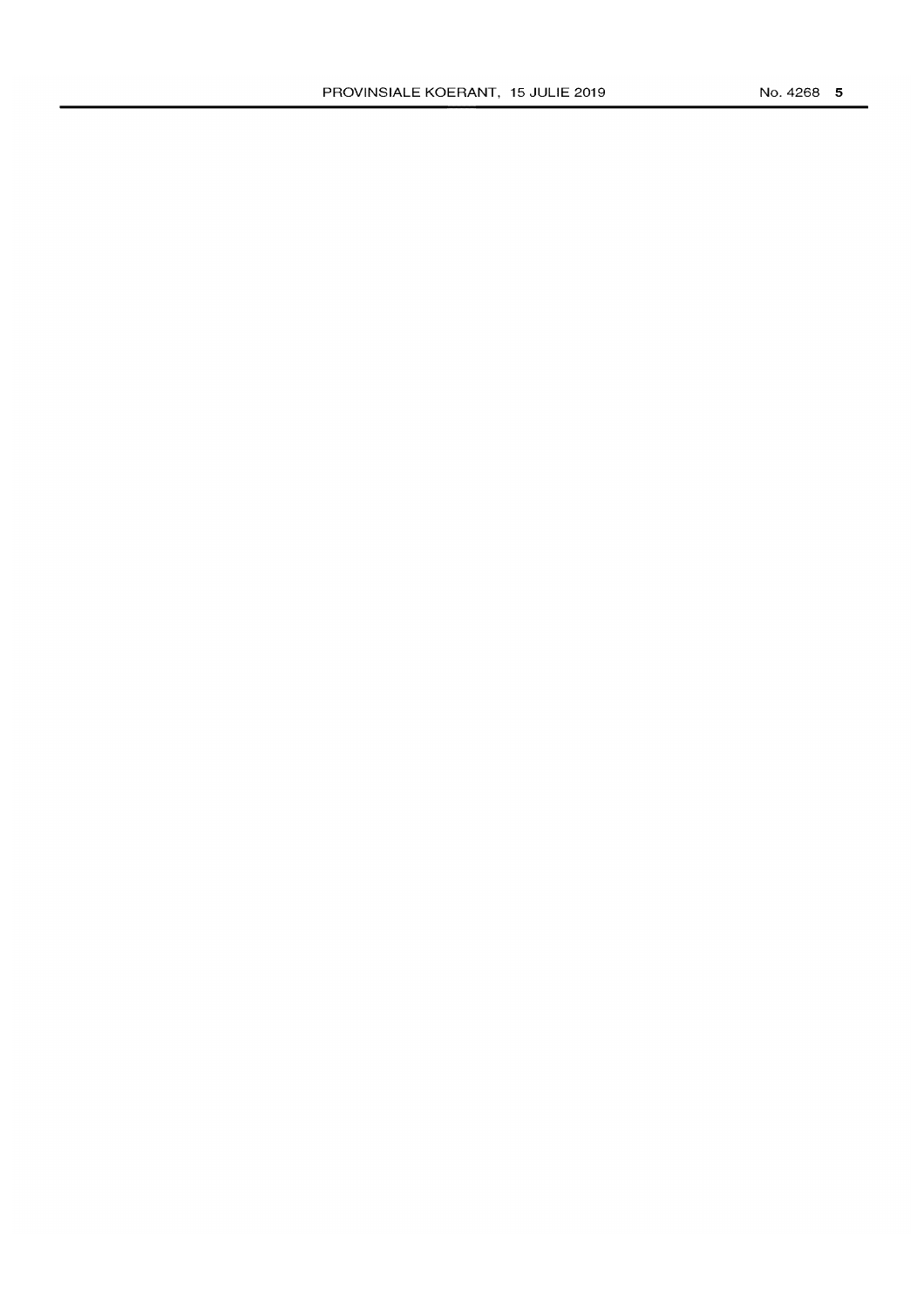$\bar{\mathcal{A}}$ 

 $\tilde{\phantom{a}}$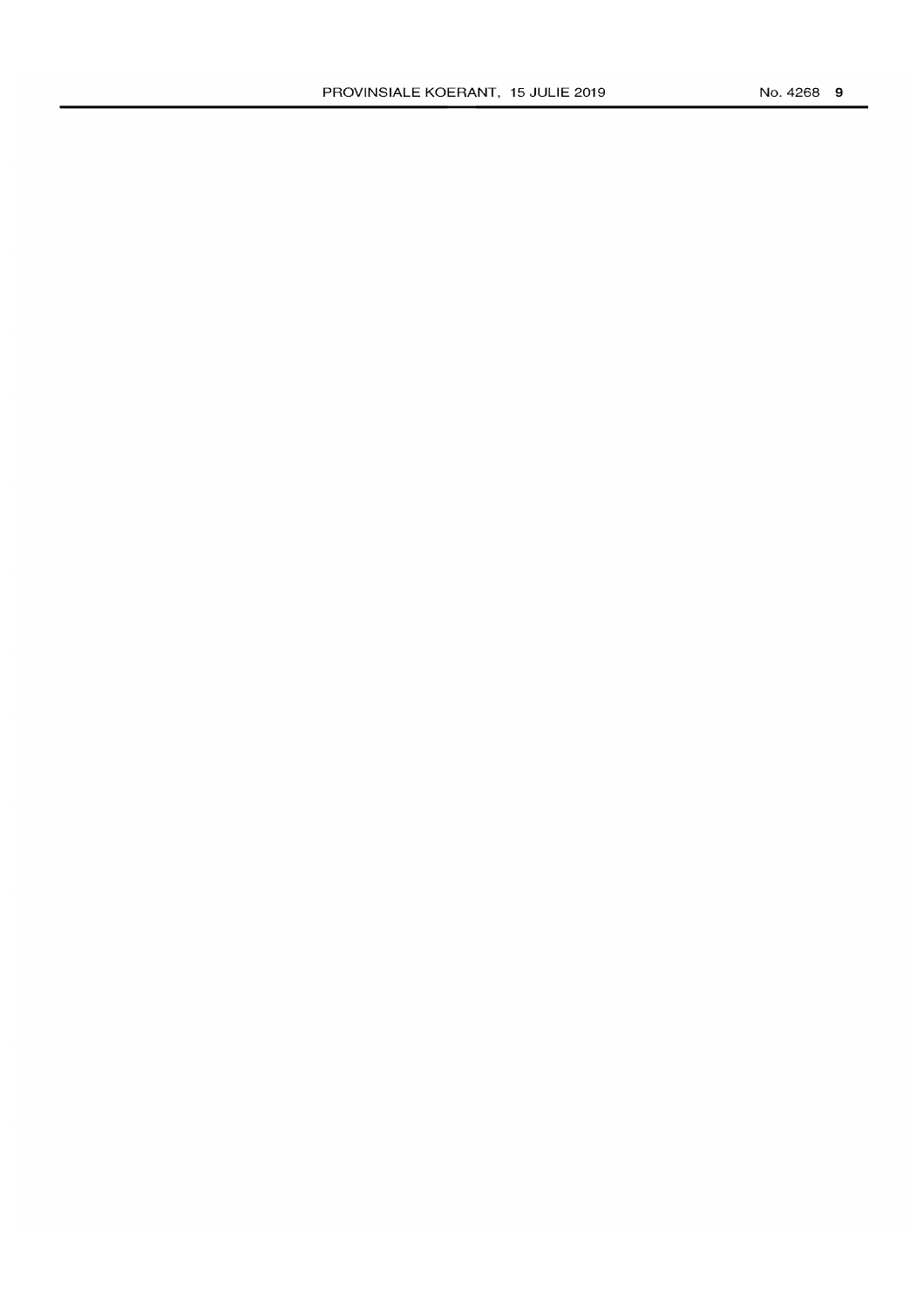$\hat{\mathbf{z}}$ 

 $\pmb{s}$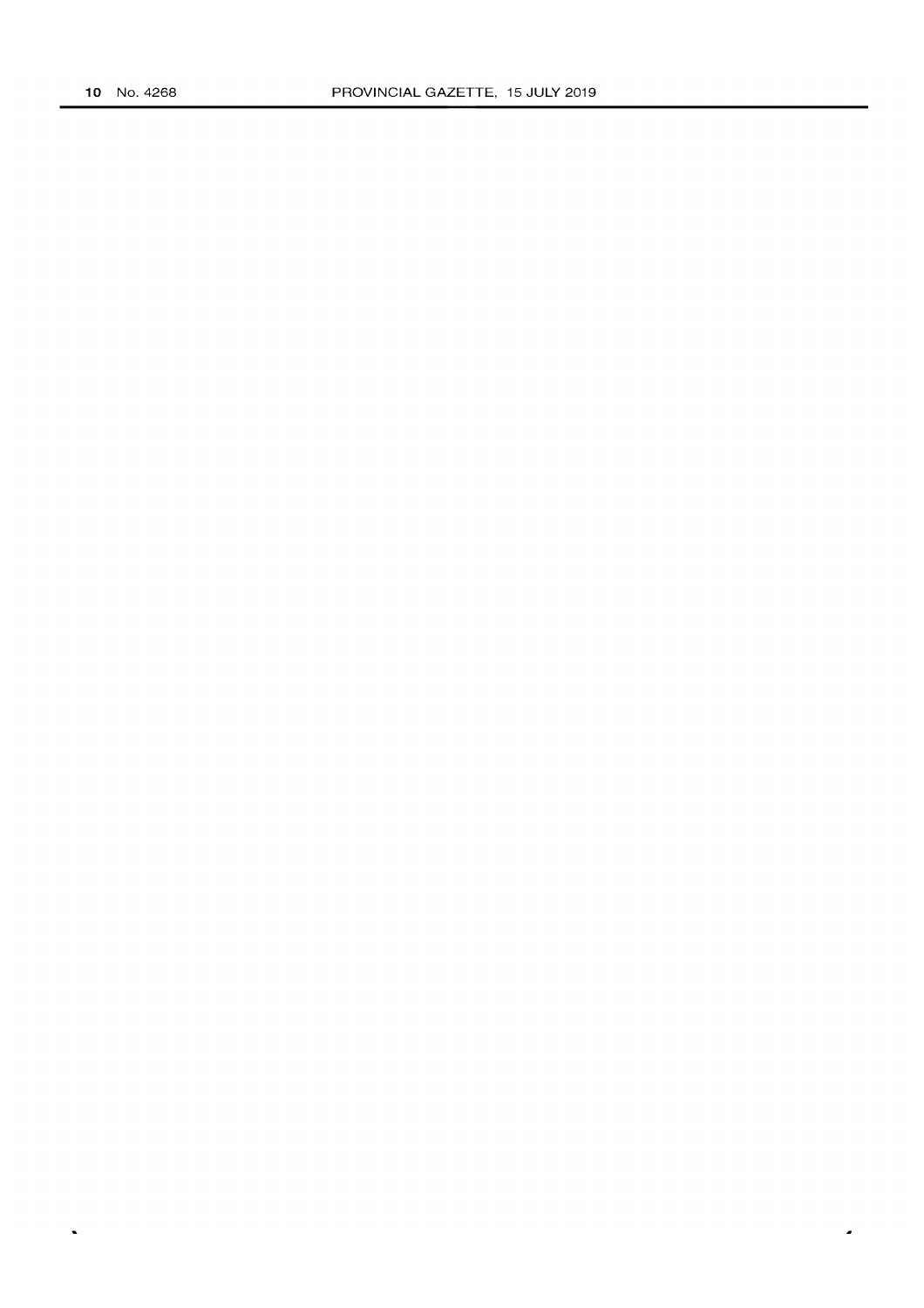$\Box$ 

 $\overline{\phantom{a}}$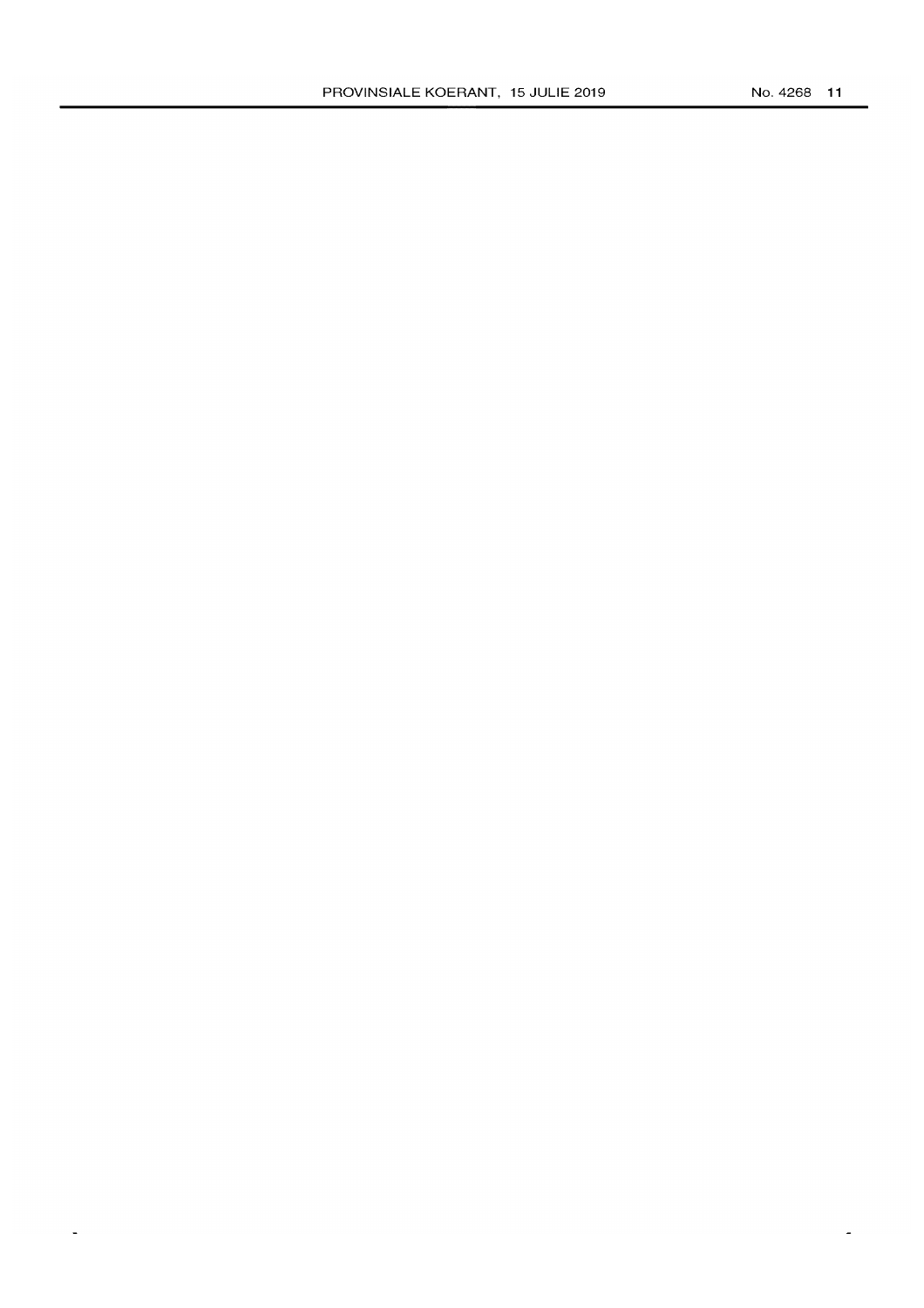# GENERAL NOTICES • ALGEMENE KENNISGEWINGS

#### NOTICE 22 OF 2019

#### NDLAMBE MUNICIPALITY

#### REMOVAL OF RESTRICTIVE CONDITION ERF 150 BUSHMANSRIVERMOUTH

Notice is hereby given in terms of Sections 69, 74 and 76 of the Ndlambe Spacial Planning & Land Use Management By-law (2015), that the Municipal Manager on 6 November 2018, removed condition C(iv) in terms of the aforementioned By-law applicable to the abovementioned property as contained in Deed of Transfer Number T48139/2017.

ADV. R DUMEZWENI, MUNICIPAL MANAGER, Civic Centre, Causeway, PORT ALFRED, 6170

## PROVINCIAL NOTICES • PROVINSIALE KENNISGEWINGS

#### PROVINCIAL NOTICE 196 OF 2019

### Nelson Mandela Bay Municipality (EASTERN CAPE)

Removal of Restrictions in terms of the Spatial Planning and Land Use Management Act, 2013 (Act 16 of 2013)

#### ERF 144, NEWTON PARK, PORT ELIZABETH, EASTERN CAPE

Under Section 47 of the Spatial Planning and Land Use Management Act, (Act 16 of 2013) and upon instructions by the Local Authority, a notice is hereby given that conditions C.S, 6, 7, 8, 9 and 10 in Deed of Transfer No. T118886/2003 applicable to Erf 144, Newton Park, Port Elizabeth are hereby removed.

#### PROVINCIAL NOTICE 197 OF 2019

Nelson Mandela Bay Municipality (EASTERN CAPE)

Removal of Restrictions in terms of the Spatial Planning and Land Use Management Act,2013 (Act 16 of 2013)

ERF 97 MILL PARK, PORT ELiZABETH,EASTERN CAPE

Under Section 47 of the Spatial Planning and Land Use Management Act, 2013 (Act 16 of 2013) and upon instructions by the Local Authority, notice is hereby given that conditions C. (a), (b), (c), (d), (e) and D.6. in Deed of Transfer No.T4341/2018 applicable to Erf 97 Mill Park are hereby removed.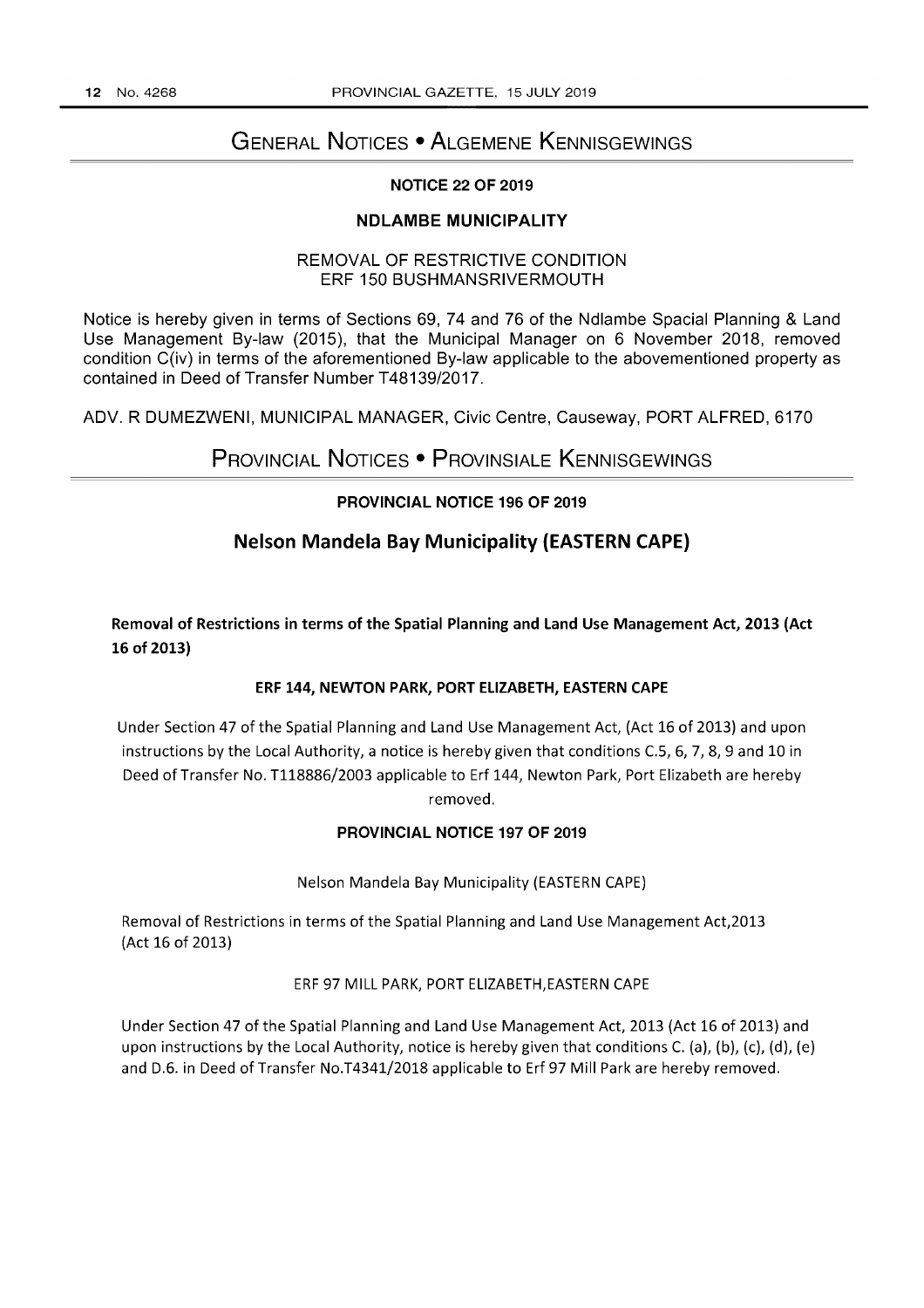#### PROVINCIAL NOTICE 198 OF 2019

#### PROVINCE OF THE EASTERN CAPE

### DEPARTMENT OF COOPERATIVE GOVERNANCE AND TRADITIONAL **AFFAIRS**

REGULATIONS ON THE PROCESSES AND PROCEDURES FOR CONDUCTING CUSTOMARY MALE INITIATION AND THE ROLE OF DIFFERENT STAKEHOLDERS INVOLVED IN CUSTOMARY MALE INITIATION PROGRAMMES, IN TERMS OF EASTERN CAPE CUSTOMARY MALE INITIATION PRACTICE ACT, 2016 (ACT NO.5 OF 2016).

I Xolile Ngatha, Members of the Executive Councils responsible for Cooperative Governance & Traditional Affairs in the Province, acting in terms of section 28 of the Eastern Cape Customary Male Initiation Practice Act, 2016 (Act No. 5 of 2016), hereby make regulations on the processes and procedures for conducting male initiation and the role of different stakeholders involved in customary male initiation programmes in the Province.

XOLILE NQATHA<br>\* MEMBER OF THE EXECUTIVE COUNCIL COOPERATIVE GOVERNANCE & TRADITIONAL AFFAIRS

 $03 - 07 - 2019$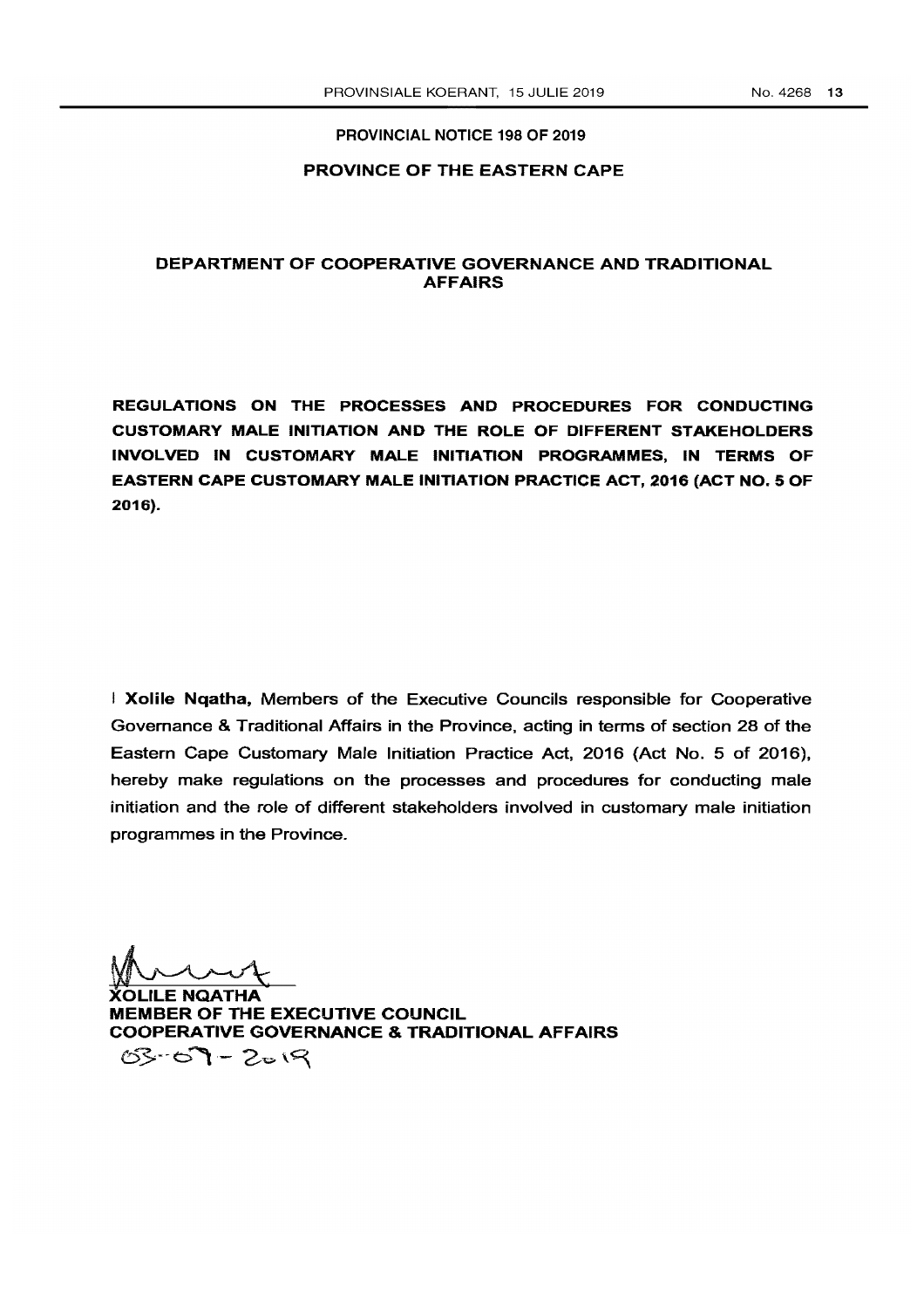#### **PREAMBLE**

**WHEREAS** the Eastern Cape Province has experienced lots of challenges in relation to the practice of customary male initiation wherein scores of young initiates have unnecessary lost their innocent lives and some suffered penal amputations;

**AND WHEREAS** the Department of Health has in many occasions reported that some initiates have committed suicide as a result of suffering penile amputations;

**AND WHEREAS** the available evidence and reports suggest that some of these challenges are as a result of lack of clear processes and procedures to be fellowed whilst conducting customary male initiation practice;

**AND WHEREAS** these challenges have necessitated the Eastern Cape Provincial Government to institutionalize the practice of customary male initiation through a legislation;

**AND WHEREAS** the Eastern Cape Provincial Legislature has since promulgated an Act called Eastern Cape Customary Male Initiation Practice Act, 2016 (Act No.5 of 2016) to govern the practice of customary male initiation in the Province;

**AND WHEREAS** the Act does not make provision for the administration; processes; procedures and the roles of other stakeholders involved in customary male initiation programmes;

**AND WHEREAS** Section 28 of the Act give powers to the MEC responsible for Cooperative Governance and Traditional Affairs to make regulations to ensure effective implementation and administration of the Act;

**AND WHEREAS** it is necessary to regulate the processes and procedure for conducting customary male initiation practice and the role of other sector departments involve in customary male initiation programmes;

**BE IT THEREFORE DETERMINED AND ADOPTED by the Member of the Executive Council** responsible for Cooperative Governance and Traditional Affairs as follows:-

#### **ARRANGEMENT OF THE REGULATIONS**

- 1. Definitions
- 2. Scope of application
- 3. Interpretation
- 4. Determination of fees payable for admission in an initiation school
- 5. Determination of number of initiates to be admitted in an initiation school
- 6. Procedure for the issuing of permission to perform circumcision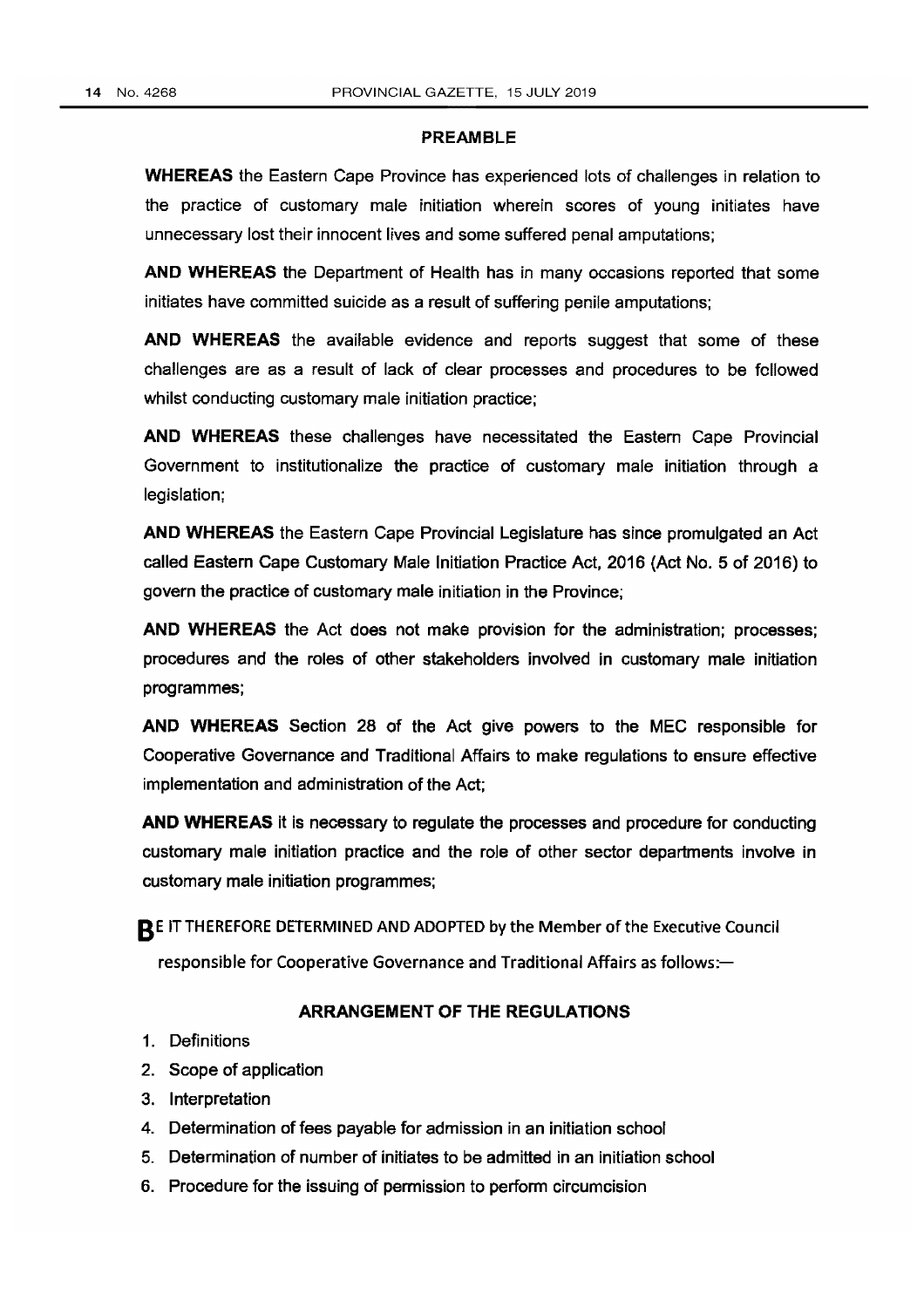- 7. Duration of an initiation school
- 8. The role and functions of sector provincial departments and NGOs
- 9. The role and functions of Department of Education
- 10. The role and functions of Department of Social Development
- 11. The role and functions of Department of Sports. Recreation, Arts and Culture
- 12. The role and functions of Department of Home Affairs
- 13. The role of the South African Police Services
- 14. The role of Municipalities
- 15. The role and functions of NGOs

#### 1. Definitions

In these regulations any word or expression to which the meaning has been assigned in the Eastern Cape Customary Male Initiation Act, 2016 (Act, No.5 of 2016). shall have that meaning and, unless the context otherwise indicates-

"initiate" means a person who undergoes initiation at a traditional initiation school;

"initiation school" means a place where one or more initiates are kept while undergoing the rite of passage to manhood;

"MEC" means a Member of Executive Council responsible for Cooperative Governance and Traditional Affairs in the Province;

"NGOs" means none governmental organization involved in customary male initiation programmes;

"parent" means the lawful and natural father or mother of a prospective initiate and can include an adoptive parent or guardian of such an initiate or prospective initiate;

"provincial department" means any provincial department of the Eastern Cape Province as contemplated in section 4 of the Act.

"traditional leadership" means the customary institution or structure or customary system or procedure of governance recognized, utilized or practiced by traditional communities;

"traditional surgeon" means a person who has been culturally trained with experience in performing circumcision in the traditional male initiation and registered with relevant authorities in accordance with section 20 of the Act, and includes ingcibi or any other name given to such person in terms of the custom and practice of the relevant community;

"traditional nurse" means a person who looks after the initiates at an initiation school. and includes ikhankatha or any other name given to such a person in terms of the custom and practice of the relevant community.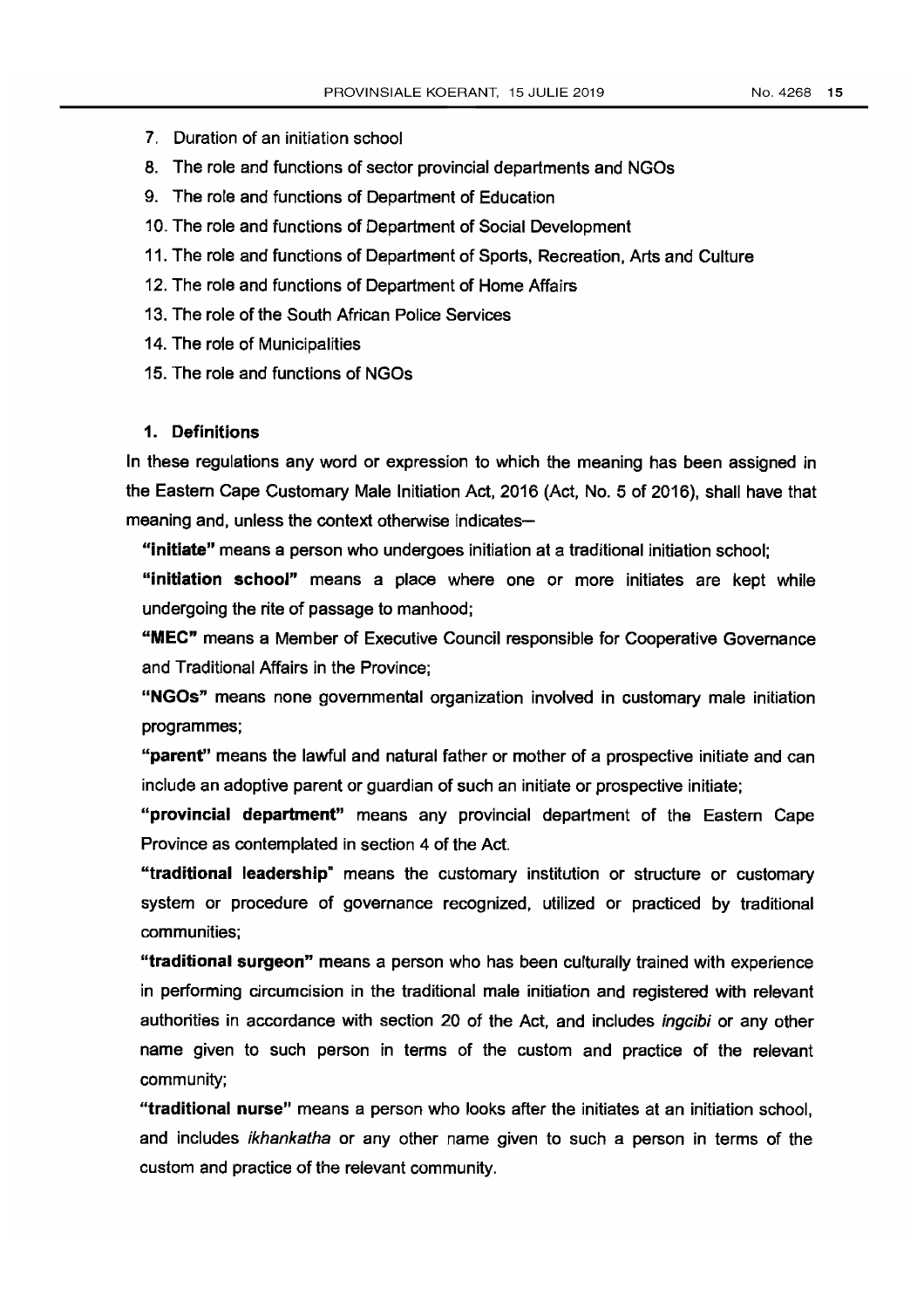"the Act" means the Eastern Cape customary male initiation practice Act, 2016 (Act, No.5 of 2016).

#### 2. The Scope of application of the regulations

These regulations seek to regulate the processes, procedures for conducting customary male initiation and to provide for the role and functions of different stakeholders (sector departments) involved in the initiation programmes in the Province and as such they are applicable but not limited to the following stakeholders-

- (a) all provincial departments involved in the initiation programme in terms of the Act;
- (b) all municipalities in the Province;
- (c) houses of traditional leaders in the Province;
- *(d)* traditional leaders;
- (e) members of initiation forums;
- (f) members of initiation working committees;
- (g) traditional surgeons;
- (h) traditional nurses; and
- (i) any interested body or organization as identified by any coordinating structure established in terms section 4, 6, 8, 10 or 12 of the Act to take part in the customary male initiation programmes.

#### 3. Interpretation

A person interpreting or applying these regulations must-

- (a) do so in a manner that gives effect to the constitutional declaration guarantees and responsibilities contained on the Eastern Cape Customary Male Initiation Act, 2016 (Act No.5 of 2016); and
- (b) take into account the traditions and customs applicable to the Traditional Community provided they do not contradict with the legislative Framework.

#### 4. Determination of fees payable for admission in an initiation school

- (1) An initiation working committee, must in consultation with the; traditional leadership; community members; community structures; local and district initiation forums and where applicable a forum or committee of traditional leaders, determine an amount payable for admission in an initiation school, in accordance with customs and customary practice of communities or tribes concerned.
- (2) The determination of fees must provide for  $a-$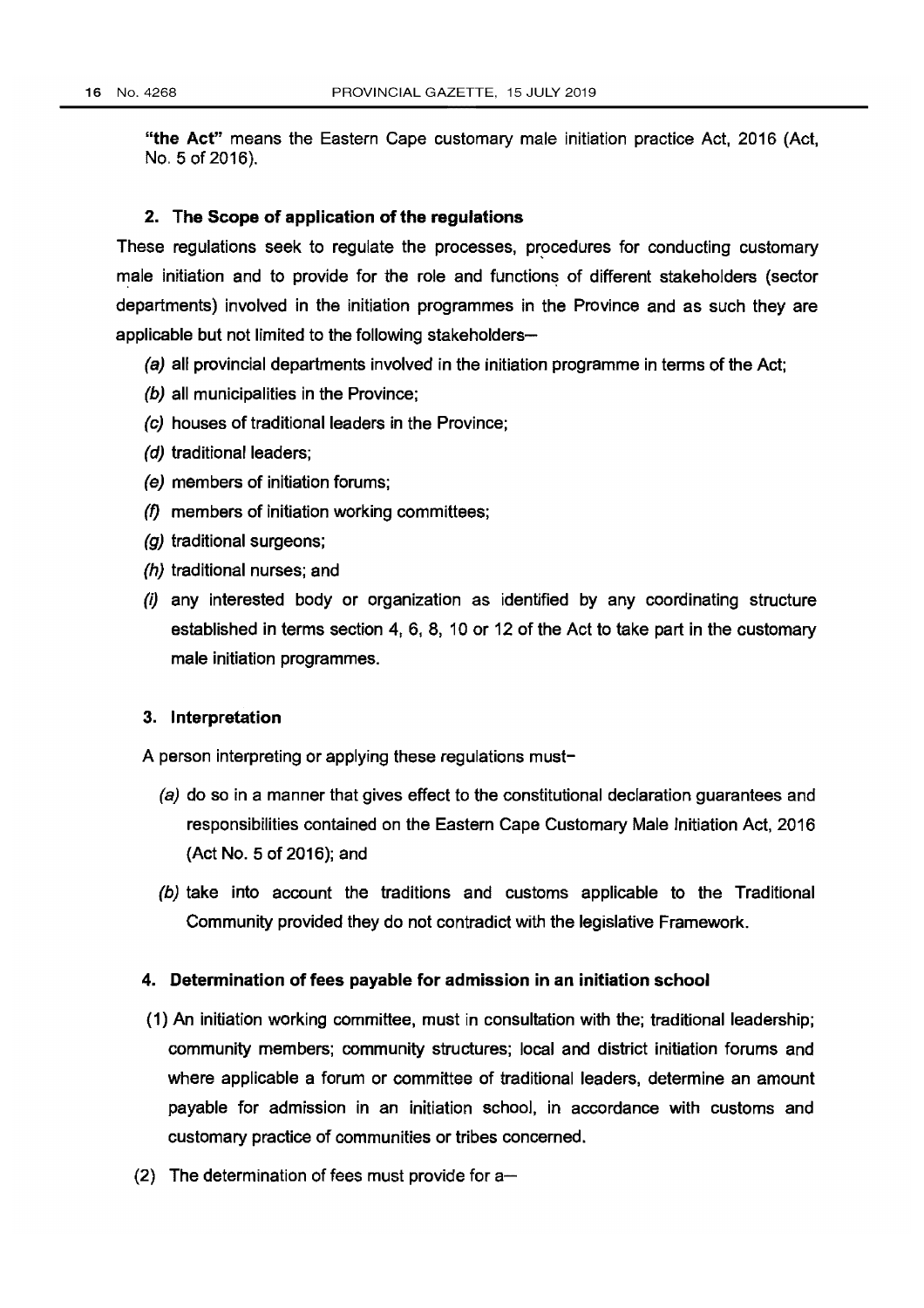- (a) maximum amount payable for admission into a male initiation school which does not provide initiates with food and related support; and
- (b) maximum amount payable for admission into a customary male initiation school that provides food and necessary support to initiates during their stay in the initiation school;
- (e) the maximum amount payable to a traditional nurse.
- (3) The provisions of sub-regulation (2) do not apply to traditional communities where traditional surgeons are given customary gifts such as a bottle of brandy, for the performance of circumcision procedure.
- (4) In determining the fees, an initiation working committee must ensure that the determined amount discourages the commercialization of male initiation practice.
- (5) The initiation working committee must whilst registering traditional surgeons in their database, inform them of the terms and conditions of conducting customary male initiation school within their jurisdictional areas.
- (6) The terms and conditions must include but not limited to the following-
	- (a) that a traditional surgeon will not exceed the amount of fee per initiate as determined by the initiation working committee;
	- (b) that where practical possible. a traditional surgeon will not perform circumcision on any initiate in the absence of a member of an initiation working committee; and
	- (e) that a traditional surgeon may not perform circumcision to an initiate as part of initiation before the commence of school holiday or beyond the timeframes of a school holiday.
- (7) After determining the fees payable for admission contemplated in SUb-regulation (2) (a)- (e), an initiation working committee, through any means of communication use to disseminate information within the communities concerned, must inform such communities of the determined fees payable for admission.
- (8) Fees determined in accordance with this regulation may be revised on the advice and at the request of affected parties after consultation by the initiation working committee with relevant initiation coordinating structures.
- (9) When registering prospective initiates, members of the initiation working committee must inform parents of the prospective initiates of the amount they must pay to traditional surgeons for performing circumcision procedure and ultimately for admission in an initiation school.
- (10) Where practical possible payment for admission in an initiation school by the parents of the initiate must be made in the presence of a member of an initiation working committee.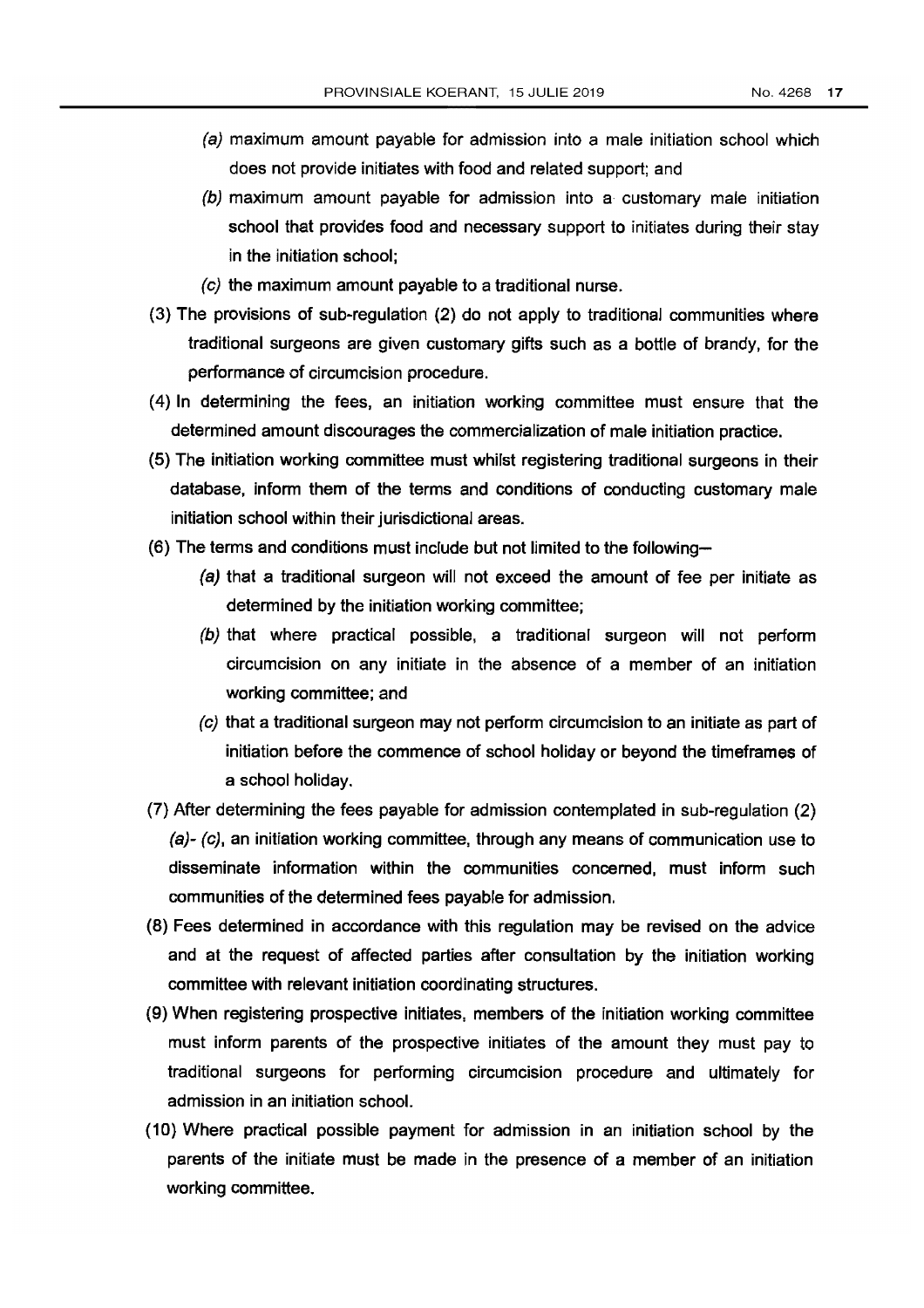#### 5. Determination of a number of initiates to be admitted into an initiation school

- (1) An initiation working committee must in consultation with traditfonal communities; community structures within the jurisdiction of traditional council or ward; local and district initiation forums determine the maximum number of-
	- (a) initiates to be admitted in an initiation school; and
	- (b) initiates to be treated and looked after by each traditional nurse

in accordance with customs and customary practice of traditional community; ward; tribe or clan concerned.

- (2) When determining the number of initiates to be admitted in a customary male initiation school in terms of sub-regulation (1) (a), an initiation working committee, must take into consideration the health and security aspects of the initiates.
- (3) Any person who wants to open an initiation school must have a child eligible to be admitted in a customary male initiation school concerned and comply with the provisions of section 18 (1) of the Act.
- (4) An initiation working committee must not give approval for the opening and conducting of a customary male initiation school to a person who does not have a child to be admitted in the same customary male initiation school.

#### 6. Procedure for the issuing of permission to perform circumcision

- (1) The MEC responsible for Health matters in the Province must through a notice in the Provincial Gazzette determine the month or months in which traditional surgeons must submit applications for permission to perform circumcision as part of initiation.
- (2) The notice must provide contact details of offices in which applications should be forwarded.
- (3) Permission to perform circumcision must only be issued to traditional surgeons recommended by an initiation working committee and where applicable by traditional leadership.

### 7. Duration of an initiation school

- (1) When issuing a permiSSion to traditional surgeons to perform circumcision as part of customary male initiation in terms of regulation 6, the MEC responsible for Health or any officer designated by him or her must reflect in such permit the timeframes within which such a traditional surgeon must perform circumcision or admit initiates in a customary male initiation school.
- (2) The timeframe for conducting or operating a customary male initiation school must not interfere or overlap with the official calendar or academic activities of educational institutions or schools.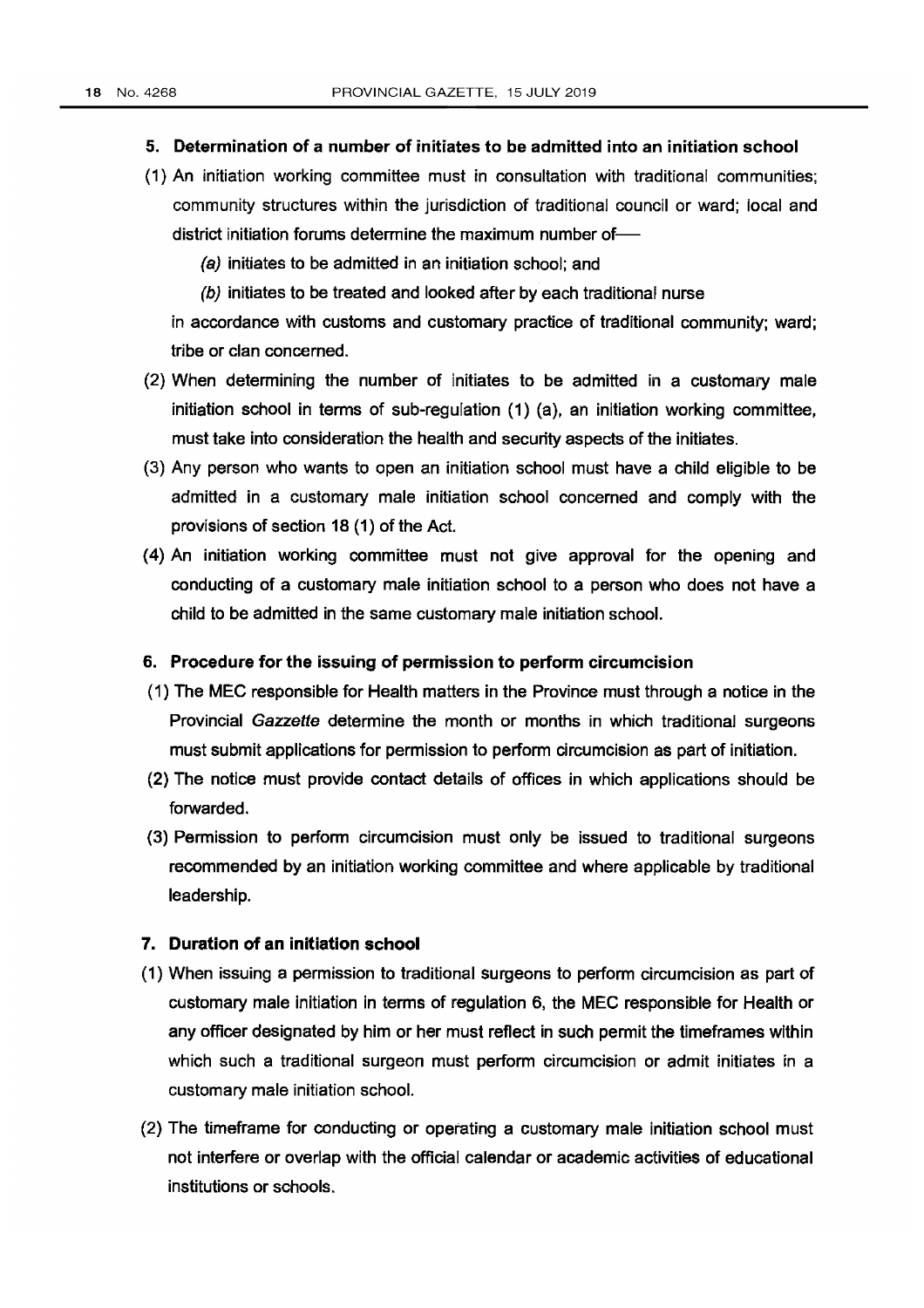- (3) If a customary male initiation school commences before a determined school holidays or continues beyond a school holiday, or is held outside the timeframes provided for in the permission issued in terms of regulation 6 as part of the terms and conditions, the relevant traditional surgeon must be suspended from performing circumcision for period as may be determined by the relevant initiation working committee.
- (4) The provisions of this regulation do not apply to a customary male initiation school that is attended exclusively by initiates who have already completed schooling and working: Provided that such a customary male initiation school has complied with the requirements and criteria for setting and conducting of customary male initiation practice in terms of these regulations and the Act.
- 8. The role and functions of sector Provincial Departments and Non-Governmental Organizations in male initiation programmes
- (1) The MEC responsible for Cooperative Governance and Traditional Affairs must through a memorandum of understanding (MOU) enter into partnership with other sector departments and interested bodies involved in the initiation programme.
- (2) Any partnership contemplated in sub-regulation (1) must be in writing and-
	- (a) must in addition to any roles and functions provided in these regulations for each sector department; municipalities and identified interested bodies, contain clear provisions on the responsibilities of each sector department, municipalities and interested bodies and the termination of such partnership; and
	- (b) may not bind any person, department, interested body who is not a party to such partnership.

#### 9. The role and functions of the Department of Education

- (1) Develop a curriculum on customary practices (including customary male initiation) of various tribes or clans within the Province and designate an educator to conduct lessons on a weekly or regularly basis to learners.
- (2) Provide platform in school facilities for the conducting of awareness campaigns pre and post initiation seasons by sector departments; government institutions and other stakeholders involved in customary male initiation programmes.
- (3) Determine in consultation with the affected and relevant stakeholders the appropriate school holiday for the conducting of male initiation.
- (4) Ensure that normal academic school calendar is in whatever way not disturbed by the holding and conducting of male initiation schools.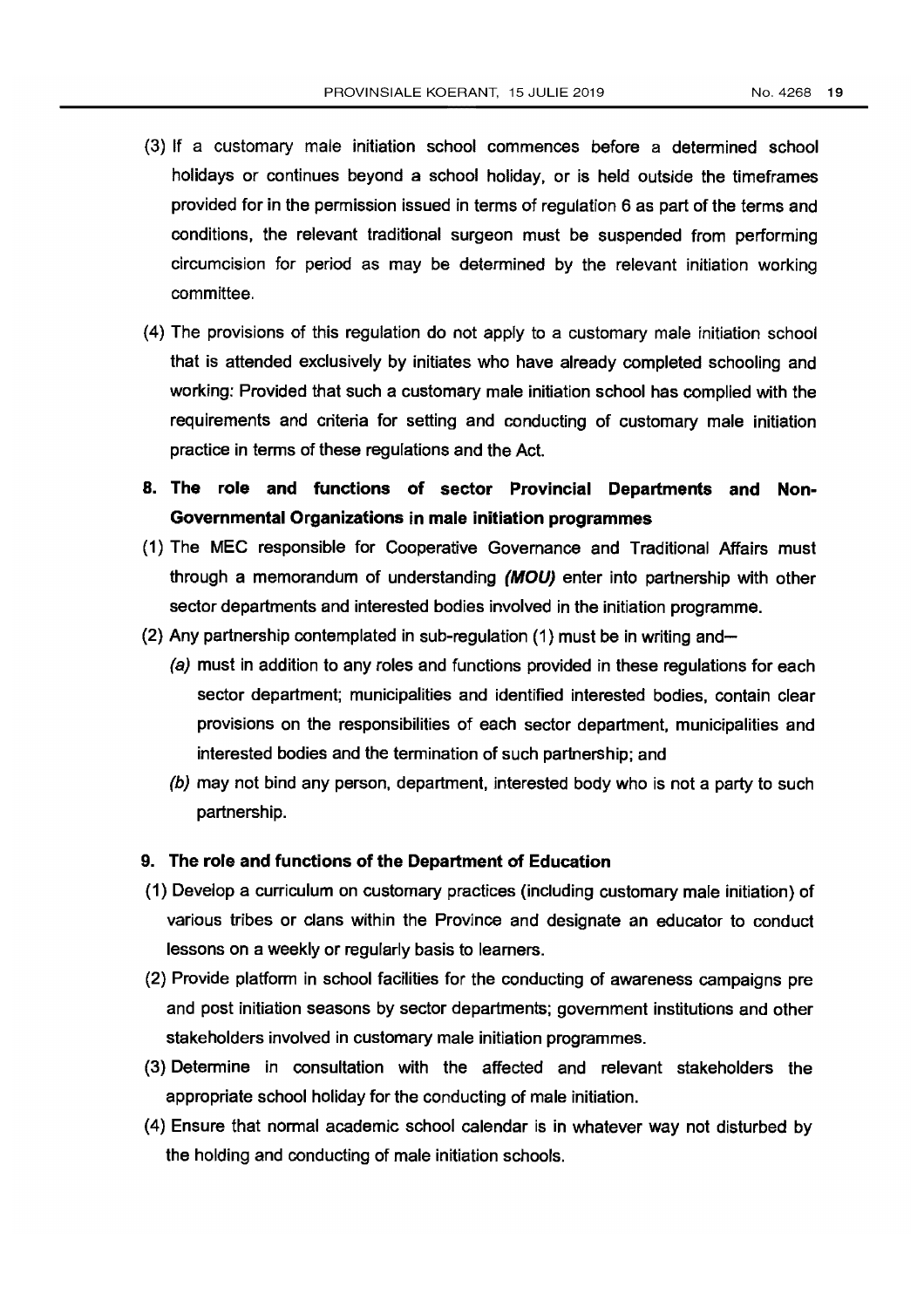#### 10. Department of Social Development

- (1) Identify in consultation with the relevant initiation working committee and where applicable with traditional leadership, prospective initiates from poor families who have attained the age of undergoing customary male initiation ritual in terms of section 24 of the Act.
- (2) Conduct awareness on the protection of children against harmful practices in accordance with the Children's Act, (Act No. 38 of 2005).
- (3) Advocacy for the active involvement of parents or families of initiates in the whole customary male initiation processes and procedures.
- (4) Provide initiates with food parcels and other necessary support in consultation with the relevant initiation working committee and where applicable with traditional leadership before, during and after customary male initiation season.
- (5) Provide Pyscho-social support and after care services to initiates as well as their family members.
- (6) Report any abduction and admission of a child below the age of 18 years into an initiation school to SAPS.
- (7) Liaise with the prosecution authority in all cases related to customary male initiation involving children under the age of 18 years and provide the necessary information and support to prosecutors to ensure successful prosecution.
- (8) Make follow up with the relevant authority on the reported cases related to customary male initiation involving children below the age of 18 years.

### 11. Department of Sports, Recreation, Arts and Culture

- (1) The Department will host youth camps aimed at training of prospective initiates on the meaning of customary male initiation practice.
- (2) Develop criteria for the nomination of experts to serve in an advisory body on the subject.
- (3) Coordinate the sitting of the body and integrate its advice on all other relevant structures involved in customary male initiation programmes

#### 12. Department of Home Affairs

- (1) Issue identity documents to prospective initiates for the purpose of admission in a customary male initiation school.
- (2) Liaise with relevant coordinating structure of customary male initiation to assist and verify the authenticity of the identity document in instances where there are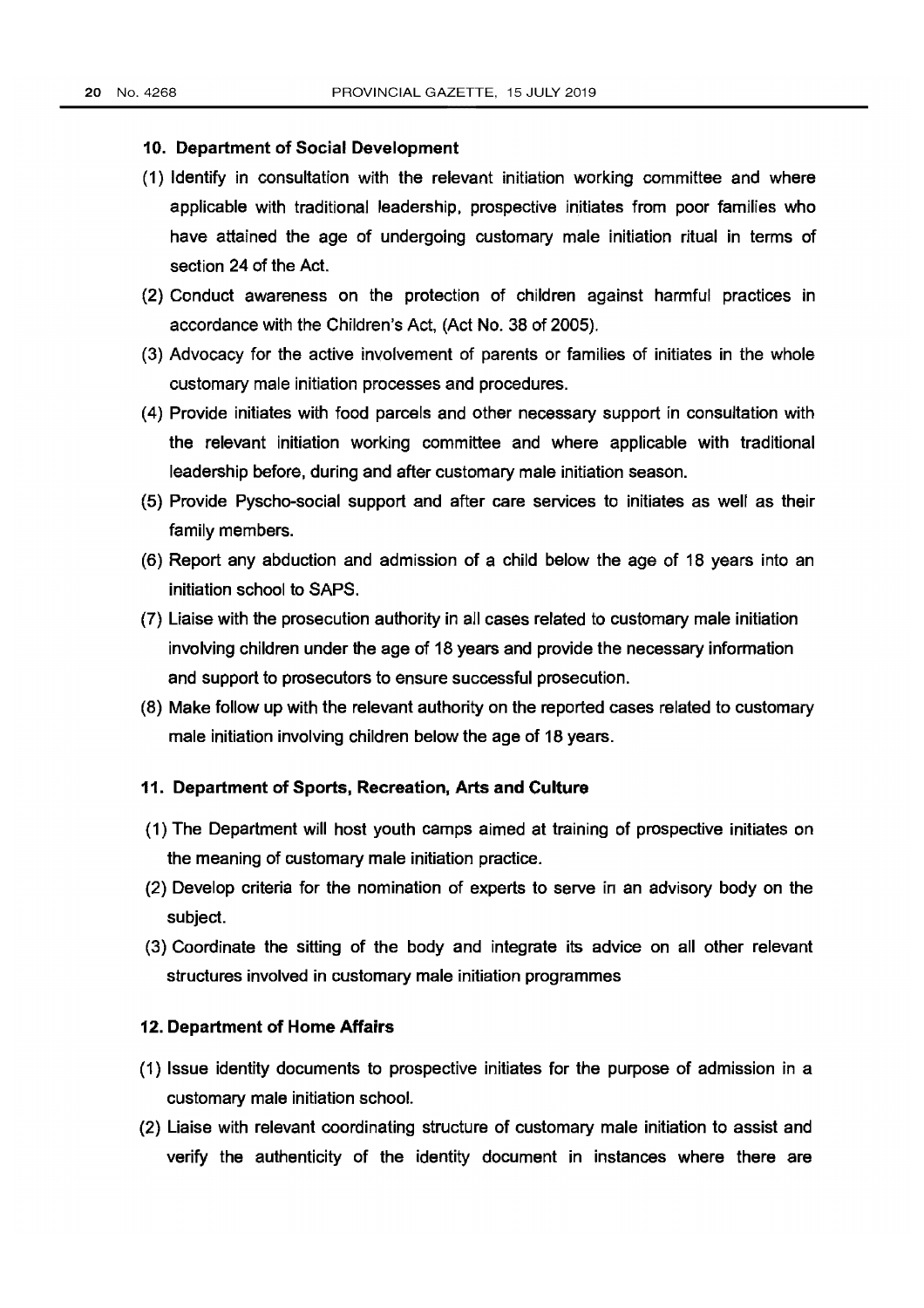suspicions of any fraudulent use of an identity document for the purpose of admission in a customary male initiation school.

#### 13. South African Police Services

- (1) Conduct safety and security awareness campaign in relation to the conducting of customary male initiation schools.
- (2) Attend to any complaint of a person being abducted or forcefully taken into an initiation school and ensure that perpetrators of such acts are brought before the court of law and face the full might of the law in accordance with the provisions of the Criminal Procedure Ac, 1977 (Act No. 51 of 1977).
- (3) Investigate any reported case of criminal activities taking place in a customary male initiation school and after investigation open a docket and submit the docket to NPA for prosecution.
- (4) Liaise with the prosecution authority in all cases related to customary male initiation and provide the necessary information and support to prosecutors to ensure successful prosecution.
- (5) Provide the necessary support to customary male initiation monitoring teams during the inspection of the initiation schools.
- (6) Upon request by the relevant male initiation coordinating structure, close all illegal male initiation schools as well as male initiation schools which do not comply with the conditions prescribed in the Act.

#### 14. Municipalities

- (1) Develop by-laws in consultation with relevant initiation working committees, traditional leadership and communities on the practice of customary male initiation within the jurisdiction of a municipality.
- (2) Designate land or areas in consultation with all relevant and affected stakeholders in which customary male initiation schools should be conducted, taking into consideration the cultural peculiarities and sensitivities of different communities within the jurisdiction of a municipality about male initiation.
- (3) Provide the necessary support and resources (both human and capital) to initiation forums and committees as well as customary male initiation schools during the initiation seasons.
- (4) Establish a committee on tradition, culture and customs and provide the necessary support to such committee.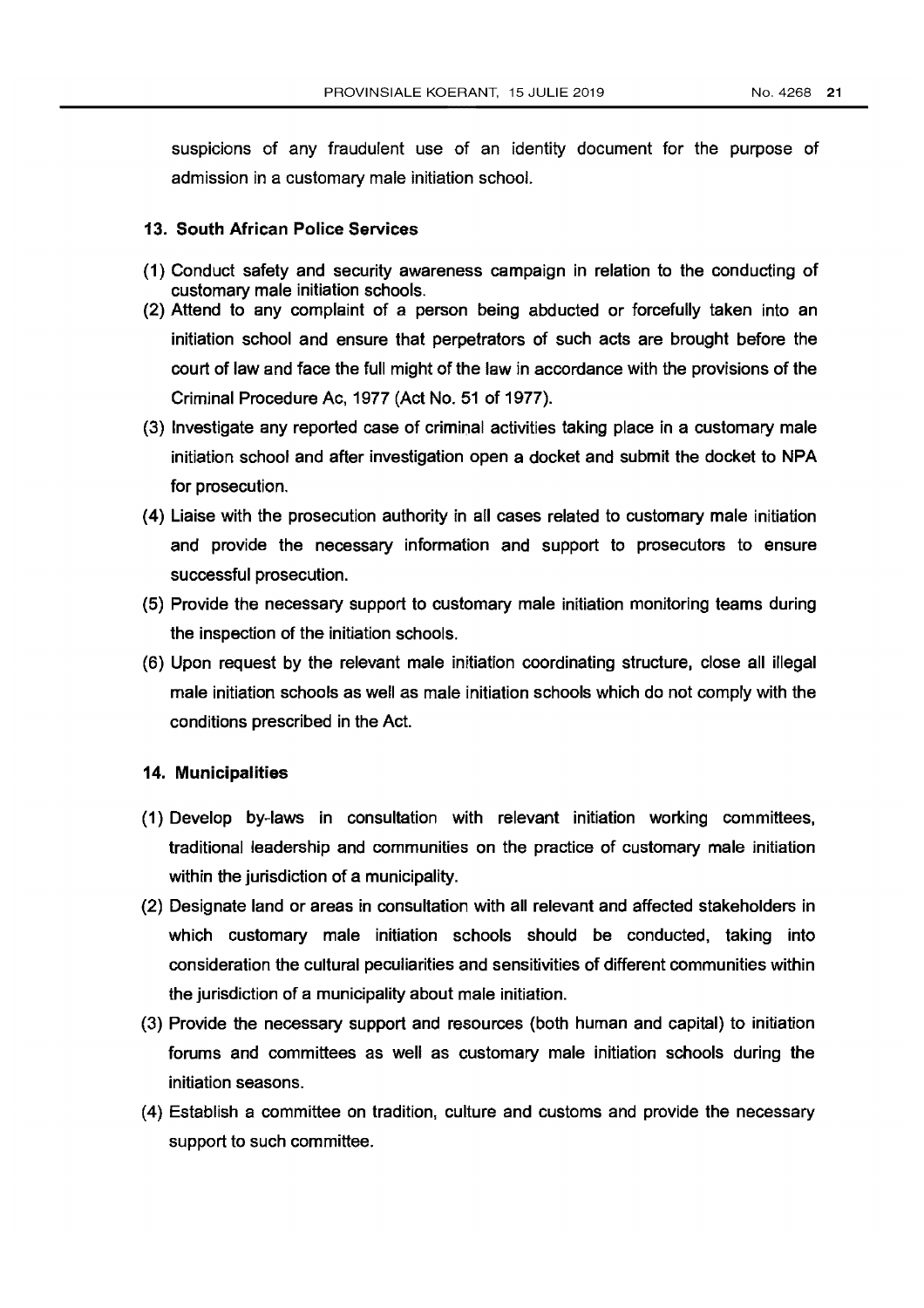#### **15. The role and functions of NGOs**

- **(1) Only an NGO or an interested body identified by any coordinating structure established in terms of the Act must get involved in a customary male initiation programme.**
- **(2) An identified interested body or NGO may conduct awareness programmes in consultation with the relevant established coordinating structure after signing a memorandum of understanding with such coordinating structure.**

### **PROVINCIAL NOTICE 199 OF 2019**

REMOVAL OF RESTRICTIONS IN TERMS OF THE SPATIAL PLANNING AND LAND USE MANAGEMENT ACT, 2013 (ACT 16 OF 2013)

ERF 515 WESTERING.PORT ELIZABETH EASTERN CAPE

Under Section 47 of the Spatial Planning and Land Use Management Act,2013 (Act 16 of 2013) and upon instructions by the Local Authority. a notice is hereby given that conditions B(4)(a), B(4)(b), B(4)(C) and B(4)(d) contained in Deed of Transfer No. *T94440/2006* applicable to ERF 515 WESTERING is/are hereby removed.

McWilliams & Elliott Inc., 152 Cape Road, Mill Park, Port Elizabeth, Tel: 041-582-1250, Fax: 041-373-0407, Email: chifundo@ mcwilliams.co.za.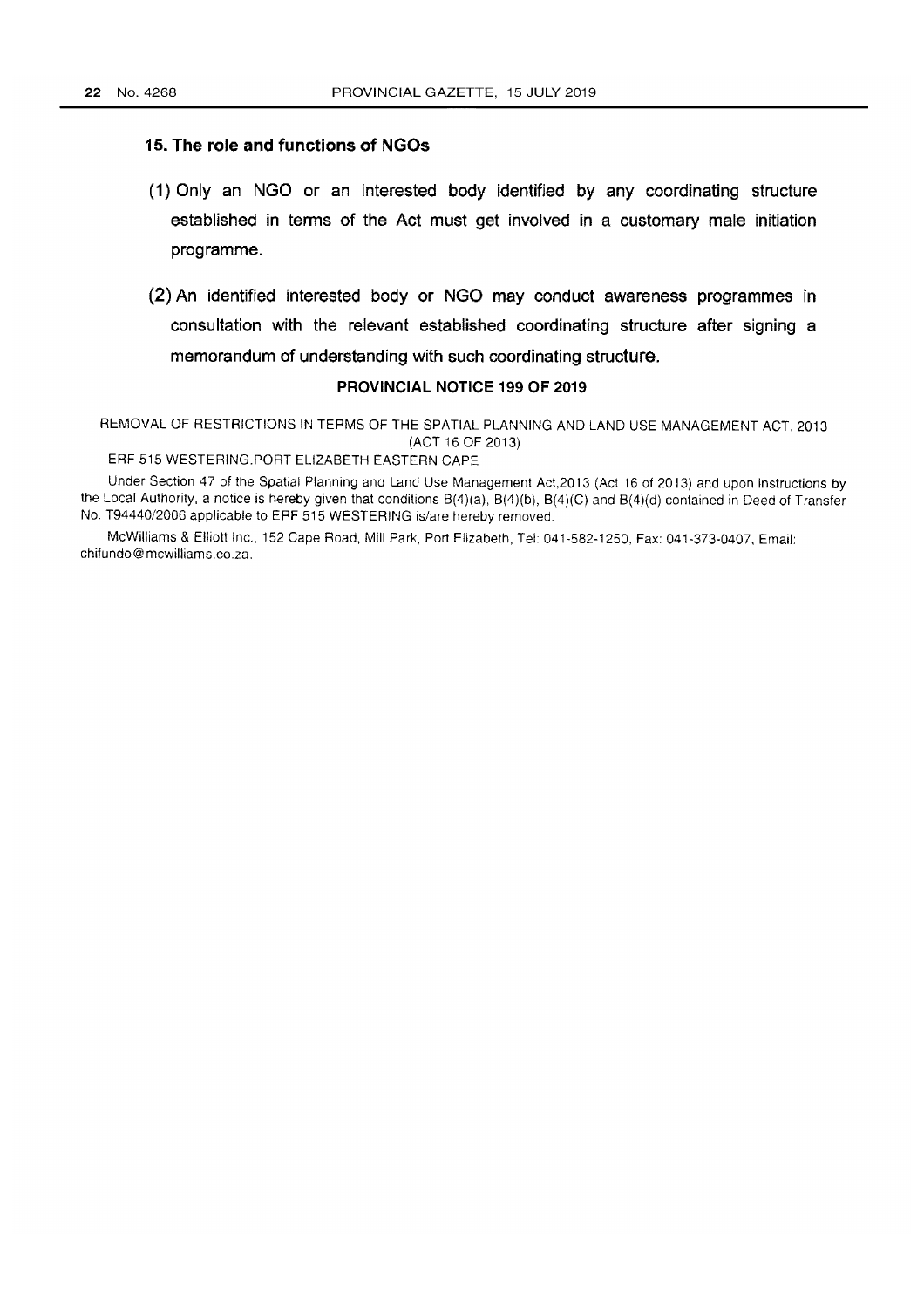### PROVINCIAL NOTICE 200 OF 2019

### SUNDAYS RIVER VALLEY MUNICIPAL PROPERTY RATES BY-LAW

Notice No. 18 Date 01 June 2018

(name of municipality), hereby, in terms of section 6 of the Local Government: Municipal Property Rates Act, 2004, has by way of (No of the resolution) adopted the Municipality's Property Rates By-law set out hereunder.

SUNDAYS RIVER VALLEY LOCAL MUNICIPAL

### MUNICIPAL PROPERTY RATES BY-LAW(S}

### PREAMBLE

WHEREAS section 229(1) of the Constitution requires a municipality to impose rates on property and surcharges on fees for the services provided by or on behalf of the municipality.

AND WHEREAS section 13 of the Municipal Systems Act read with section 162 of the Constitution require a municipality to promulgate municipal by-laws by publishing them in the gazette of the relevant province.

AND WHEREAS section 6 of the Local Government: Municipal Property Rates Act, 2004 requires a municipality to adopt by-laws to give effect to the implementation of its property rates policy; the by-laws may differentiate between the different categories of properties and different categories of owners of properties liable for the payment of rates;

NOW THEREFORE BE IT ENACTED by the Council of the Sundays River Valley Municipality Municipality, as follows: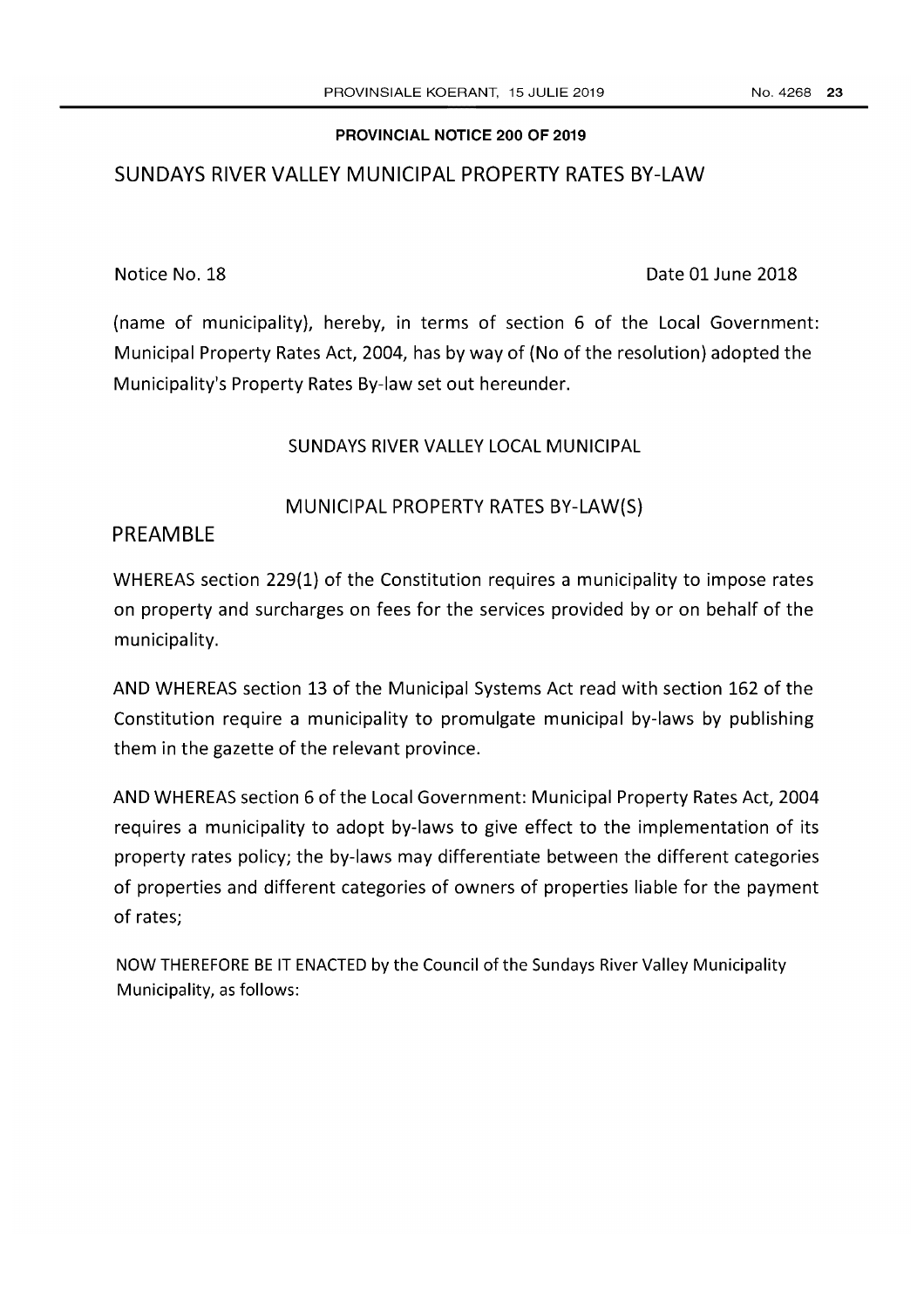### 1. DEFINITIONS

In this by-law, any word or expression to which a meaning has been assigned in the Local Government: Municipal Property Rates Act, 2004 (Act No. 6 of 2004), shall bear the same meaning unless the context indicates otherwise.

'Municipality' means Sundays River Valley Municipality

'Property Rates Act' means the Local Government: Municipal Property Rates Act, 2004 (Act No 6 of 2004);

'Rates Policy' means the policy on the levying of rates on rateable properties of the (name of municipality), contemplated in chapter 2 of the Municipal Property Rates Act.

2. OBJECTS

The object of this by-law is to give effect to the implementation of the Rates

Policy as contemplated in section 6 of the Municipal Property Rates Act.

#### 3. ADOPTION AND IMPLEMENTATION OF RATES POLICY

3.1 . The Municipality shall adopt and implement its Rates Policy consistent with the Municipal Property Rates Act on the levying of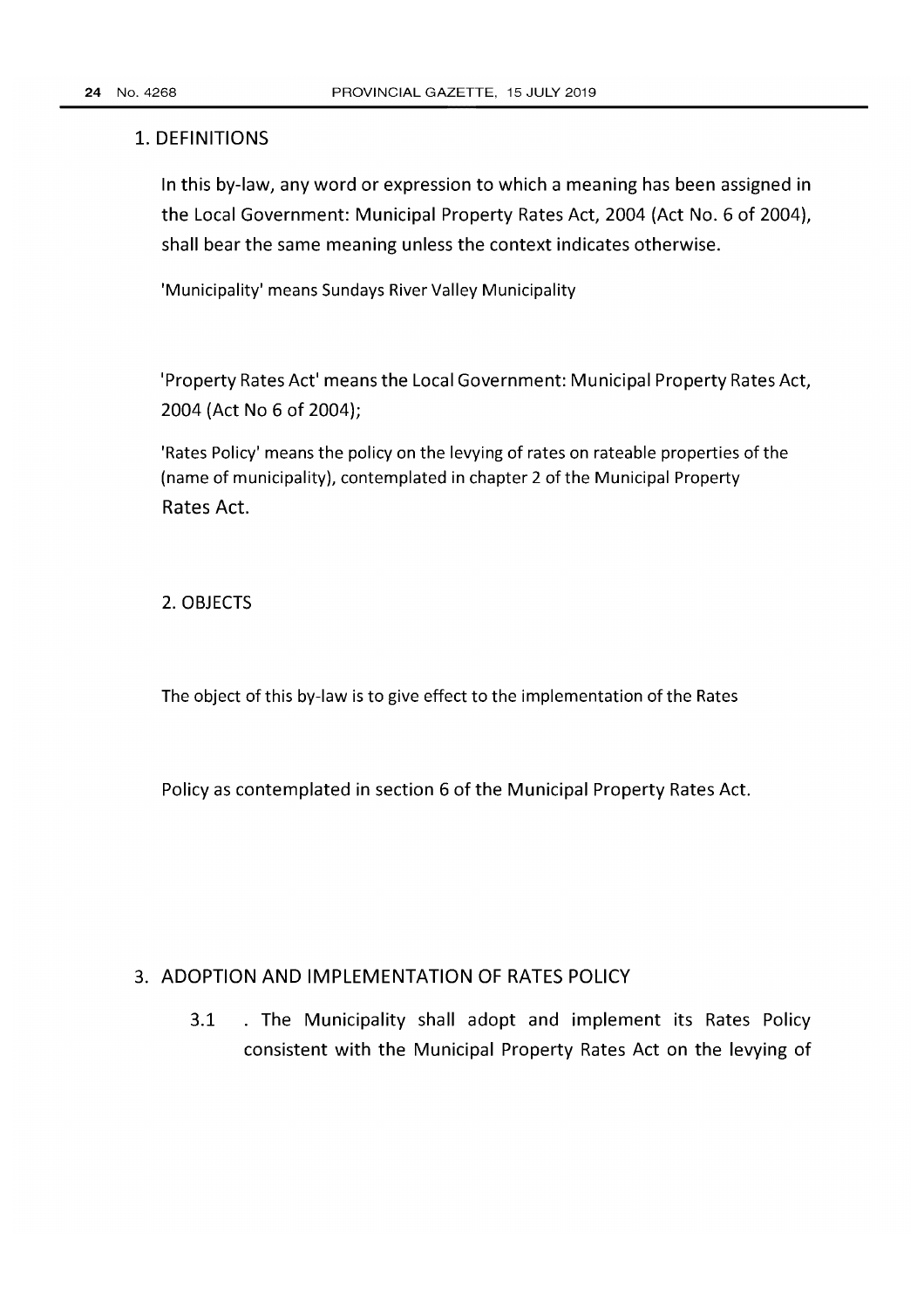rates on rateable property within the jurisdiction of the municipality; and

3.2 The Municipality shall not be entitled to levy rates other than in terms of its

Rates Policy.

# 4. CONTENTS OF RATES POLICY

The Rates Policy shall, inter alia:

- 4.1. Apply to all rates levied by the Municipality pursuant to the adoption of its Annual Budget;
- 4.2. Comply with the requirements for:
	- 4.2.1. the adoption and contents of a rates policy specified in section 3 of the Act;
	- 42.2 the process of community participation specified in section 4 of the Act; and
	- 4.2.3. the annual review of a Rates Policy specified in section 5 of the Act.
- 4.3. Provide for principles, criteria and implementation measures that are consistent with the Municipal Property Rates Act for the levying of rates which the Council may adopt; and
- 4.4. Provide for enforcement mechanisms that are consistent with the Municipal Property Rates Act and the Local Government: Municipal Systems Act, 2000 (Act No. 32 of 2000).

# 5. ENFORCEMENT OF THE RATES POLICY

The Municipality's Rates Policy shall be enforced through the Credit Control and Debt Collection Policy and any further enforcement mechanisms stipulated in the Act and the Municipality's Rates Policy.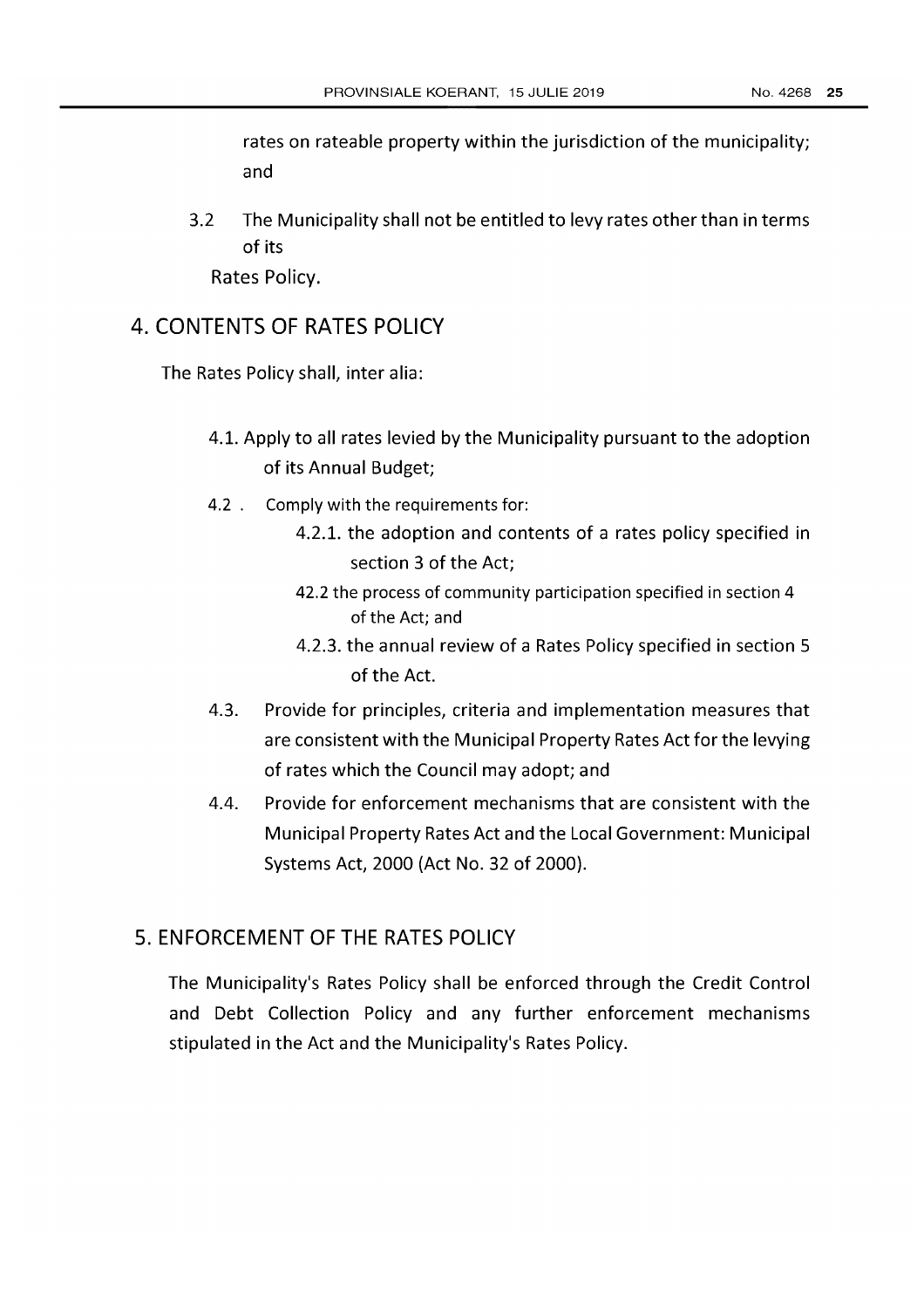## **6. SHORT TITLE AND COMMENCEMENT**

**This By-law is called the Municipal Property Rates By-law, and takes effect on 1 July 2018**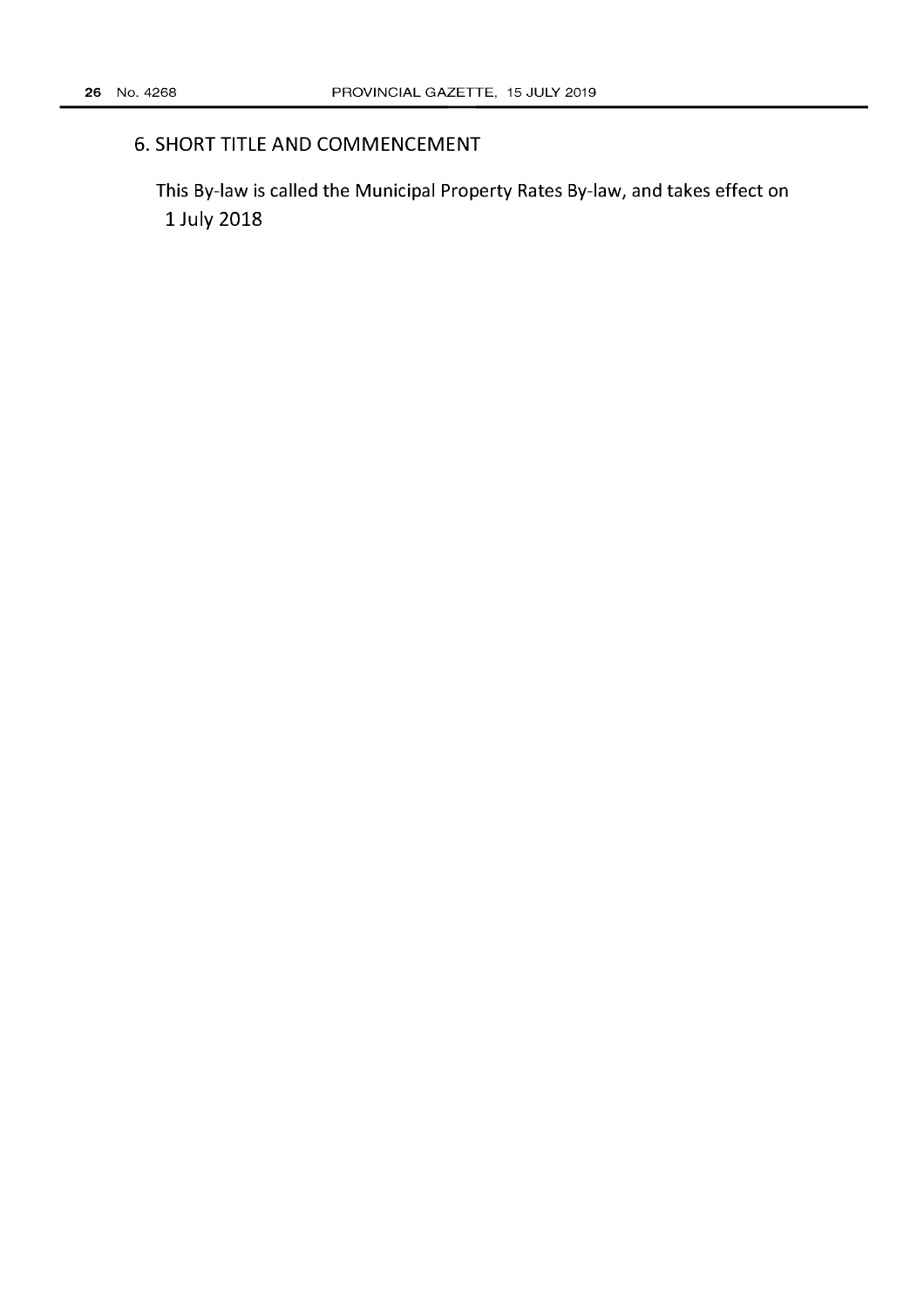# RESOLUTION ON LEVYING PROPERTY RATES IN TERMS OF SECTION 14 OF THE LOCAL GOVERNMENT: MUNICIPAL PROPERTY RATES ACT, 2004.

(ACT NO.6 of 2004).

Notice No. 16/2019 **Date: 13 June 2019** 

### MUNICIPAL NOTICE NO: 16/2019

#### SUNDAYS RIVER VALLEY MUNICIPALITY

### RESOLUTION LEVYING PROPERTY RATES FOR THE FINANCIAL YEAR 1 JULY 2019 TO 30 JUNE 2020

Notice is hereby given in terms of section 14(1) and (2) of the Local Government: Municipal Property Rates Act, 2004; that at its meeting of 31 May 2019 the Council resolved by way of council resolution number 52, to levy the rates on property reflected in the schedule below with effect from 1 July 2019.

| <b>Category of property</b>            | Cent amount in the Rand rate determined for<br>the relevant property category |
|----------------------------------------|-------------------------------------------------------------------------------|
| Residential property                   | 0.01380                                                                       |
| Business and commercial property       | 0.01708                                                                       |
| Industrial property                    | 0.01708                                                                       |
| Agricultural property                  | 0.00345                                                                       |
| Mining property                        | None                                                                          |
| Public service infrastructure property | 0.00345                                                                       |
| Public benefit organisation property   | 0.00345                                                                       |
| Etc. state owned                       | 0.02794                                                                       |

Full details of the Council resolution and rebates, reductions and exclusions specific to each category of owners of properties or owners of a specific category of properties as determined through criteria in the municipality's rates policy are available for inspection on the municipality's offices, website (www.srvm.gov.za) and all public libraries.

NAME: MR. S.S. FADI

DESIGNATION: MUNICIPAL MANAGER

30 MIDDLE STREET

KIRKWOOD

6120

TEL: 042-230 7700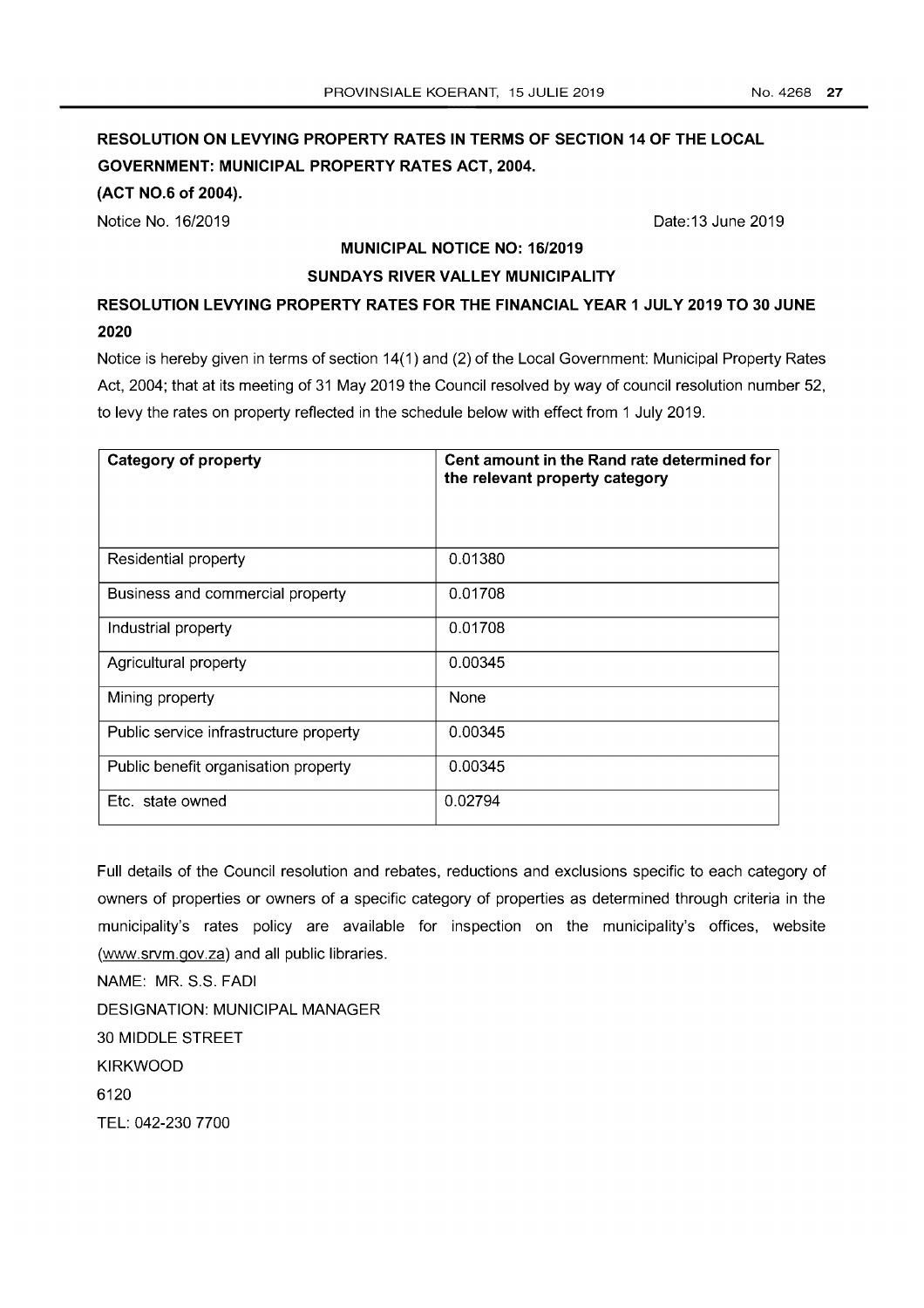# LOCAL AUTHORITY NOTICES • PLAASLIKE OWERHEIDS KENNISGEWINGS

#### **LOCAL AUTHORITY NOTICE 148 OF 2019**

Buffalo City Metropolitan Municipality (Eastern Cape)

Removal of Restrictions in terms of the Spatial Planning and Land Use Management Act 2013 (Act 16 of 2013) and the Buffalo City Metropolitan Municipality Spatial Planning and Land use Management By-Law (2016).

ERF 65479 EAST LONDON (20 Rosyth Road).

Under Section 47(1) of the Spatial Planning and Land Use Management Act 2013 (Act 16 of 2013) read with Section 59 of the Buffalo City Metropolitan Municipal Spatial Planning & Land Use Management By-Law of 2016 and upon instructions of the Local Authority a notice is hereby given that condition 2(C)(2)(a) found in Deed of Transfer No. T3058/2008, pertaining to Erf 65479 East London is hereby removed.

#### **LOCAL AUTHORITY NOTICE 149 OF 2019**

#### **NELSON MANDELA BAY MUNICIPALITY (EASTERN CAPE)**

Removal of Restrictions in terms of the Spatial Planning and Land use Management Act, 2013 (Act 16 of2013).

Erf 1961 Westering, Port Elizabeth, Eastern Cape under section 47 of the Spatial Planning and Land Use Management Act, 2013 (Act 16 of 2013) and upon instructions by the Local Authority, a notice is hereby given that conditions B.6(a), (b), (c) and (d) in Deed of Transfer T62121/1993CTN applicable to Erf 1961 Westering are hereby removed.

Yours faithfully

Acting Senior Director: Land Planning and Management

CF27/01961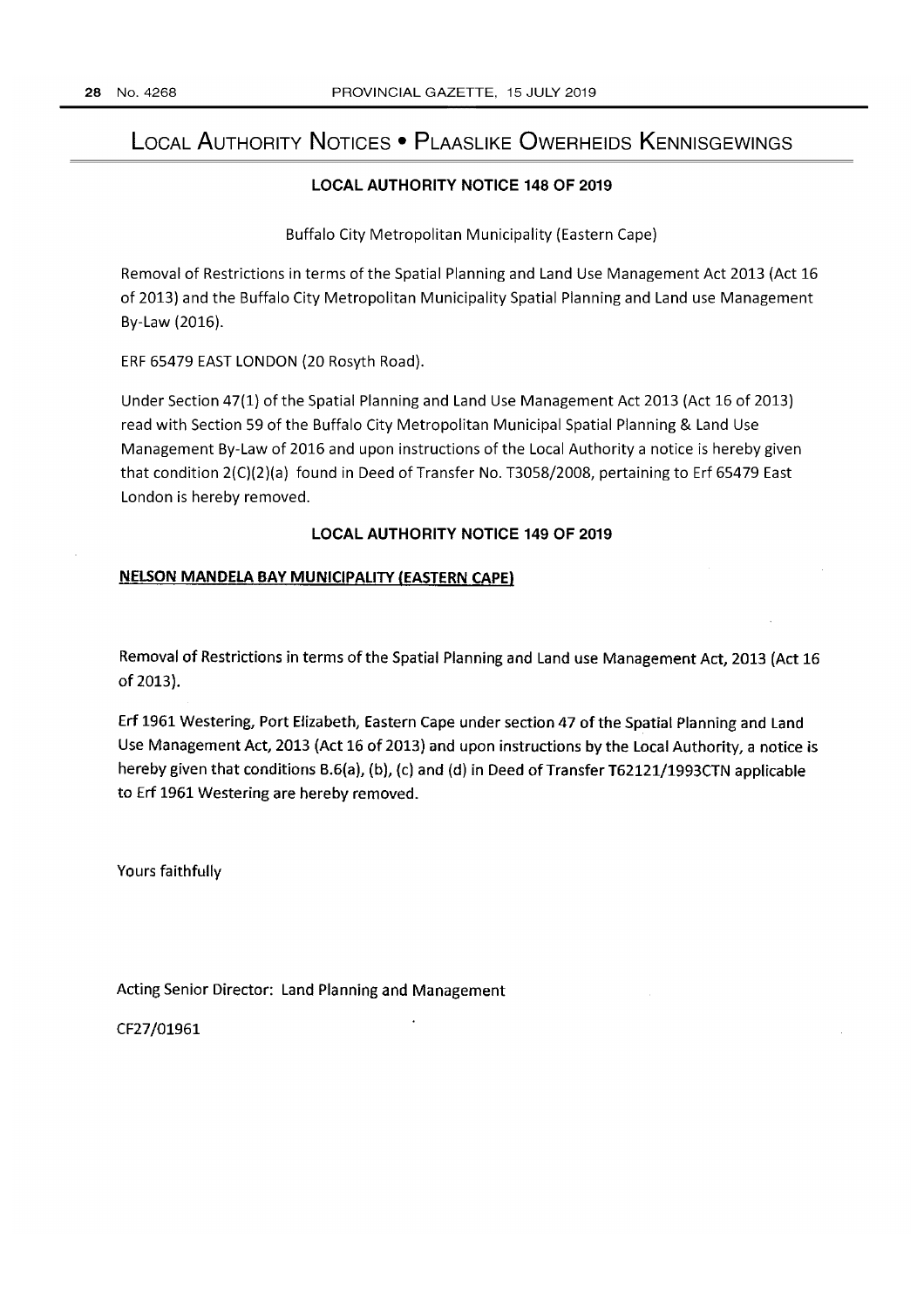### **LOCAL AUTHORITY NOTICE 150 OF 2019**

# **MATATIELE LOCAL MUNICIPALITY**

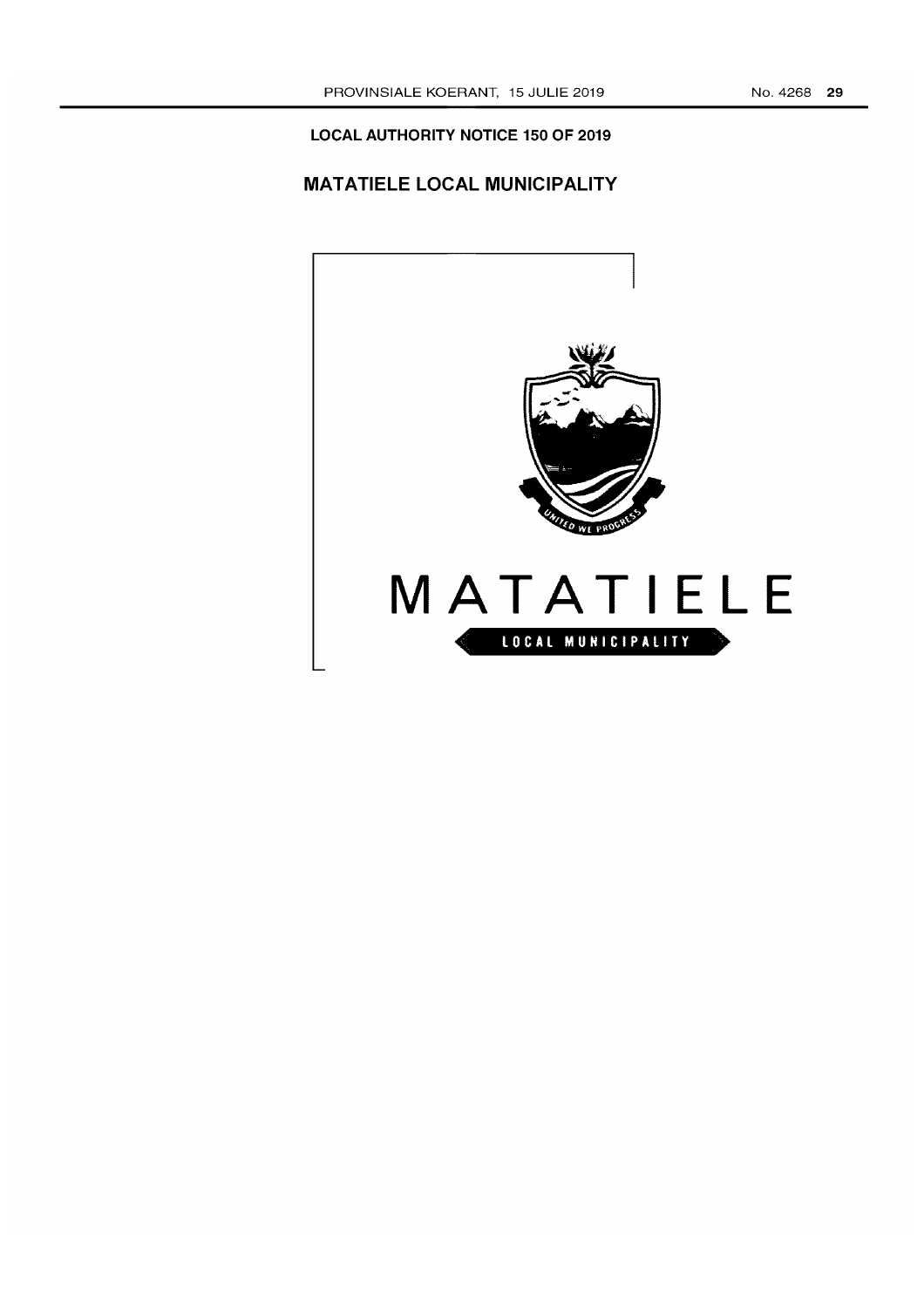Be it enacted by the Council of the Matatiele Local Municipality, and by approval of the Member of the Executive Council responsible for local government in terms of Section 156 of the Republic of South Africa Act No.1 08 of 1996, read with section 11 of the Local Government: Municipal Systems Act No. 32 of 2000, as follows:

#### **INDEX**

| Section 1: Definitions                                                |  | 3  |
|-----------------------------------------------------------------------|--|----|
| Section 2: Collection and Removal of Refuse                           |  | 5  |
| Section 3: Refuse Receptacles                                         |  | 6  |
| Section 4: Duties of Owner or Occupier                                |  | 7  |
| Section 5: Collection and Removal of Refuse                           |  | 8  |
| Section 6: Access to Premises                                         |  | 8  |
| Section 7: Accumulation of Refuse                                     |  | 8  |
| Section 8: Removal and Disposal of Garden, Special Domestic and Bulky |  |    |
| Refuse                                                                |  | 9  |
| Section 9: Responsibility of Builder's Refuse                         |  | 9  |
| Section 10: Disposal of Builder's Refuse                              |  | 9  |
| Section 11: Special Measures for Collection, Storage and Disposal     |  | 10 |
| Section 12: Removal of Refuse or Offensive Matter along the street    |  | 11 |
| Section 13: Notification of Generation of Special Industrial Refuse   |  | 11 |
| Section 14: Storing of Special Industrial Refuse<br>11                |  |    |

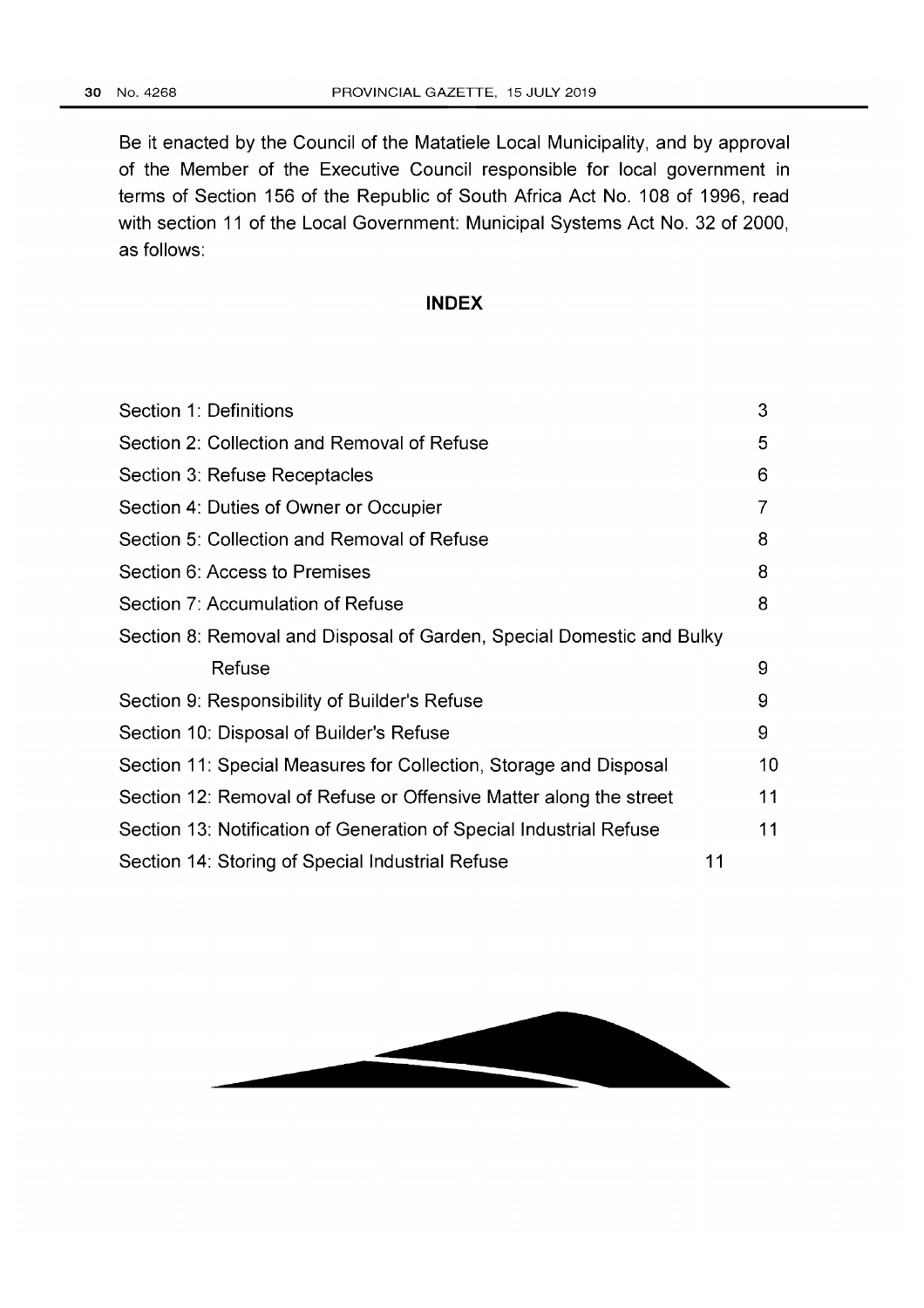| Section 15: Removal of Special Industrial Refuse | 12 |
|--------------------------------------------------|----|
| Section 16: Liquid Waste                         | 12 |
| Section 17: Conduct at Disposal Site             | 12 |
| Section 18: Ownership of Refuse                  | 13 |
| Section 19: Offences and Penalties               | 13 |
| Section 20: Repeal of By-Laws                    | 14 |
| Section 21: Short Title and Commencement         | 14 |

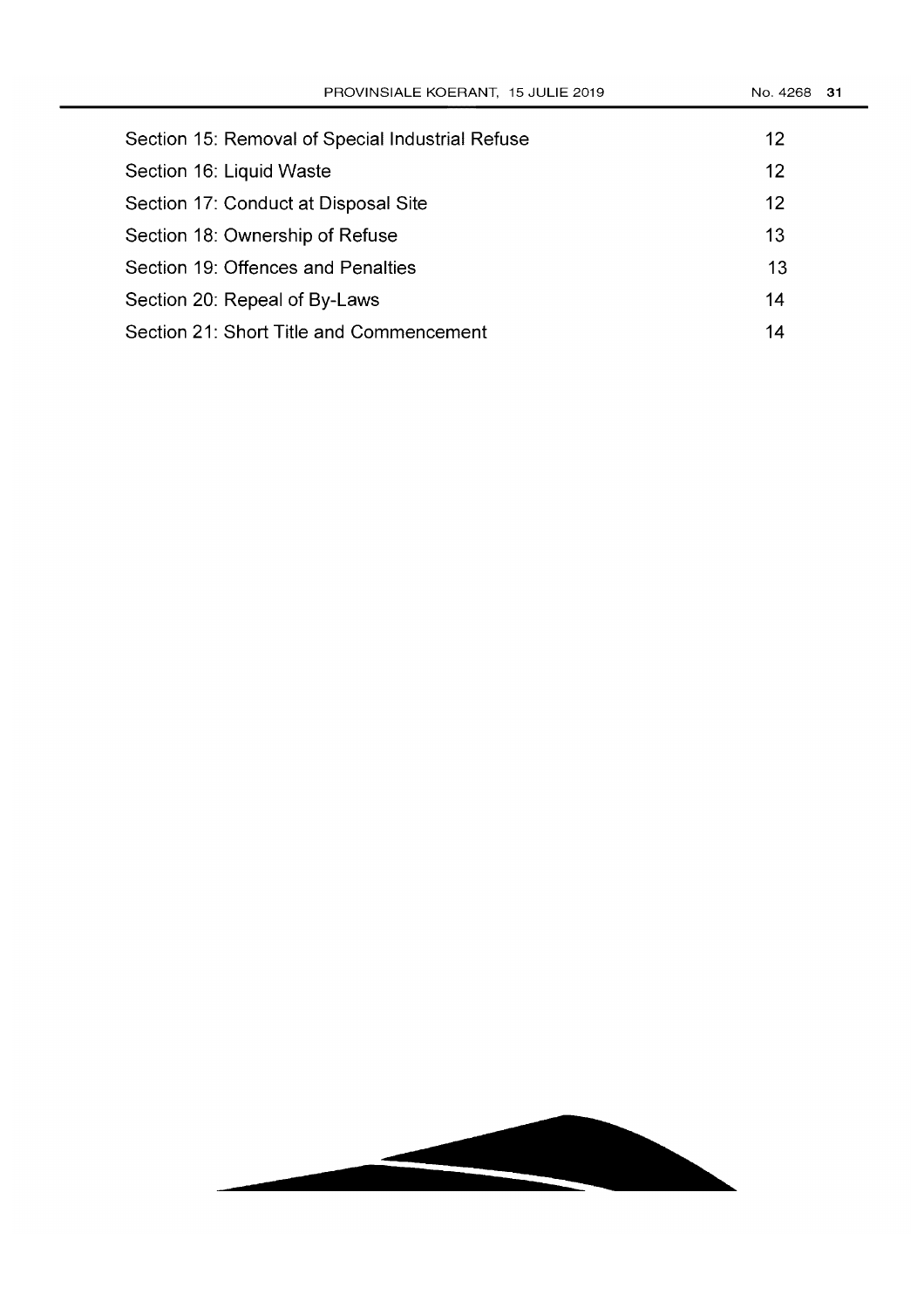### Section 1: Definitions

For the purposes of these by-laws, unless the context indicates otherwise:

"authorised official" means any official of the Council who has been authorised by the Council to administer, implement or enforce the provisions of these bylaws;

"affected person" means a person who has been issued, or who is being issued with an enforcement notice;

"bill of rights" means chapter 2 of the Constitution of the Republic of South Africa Act, (108 of 1996);

"bin" means an approved receptacle for the storage of less than 1,5 cubic metres of waste which may be supplied by the Council or service provider to premises in terms of these By-laws;

"bin liner" means an approved loose plastic or other suitable material liner for use in the interior of a bin;

"builder's refuse" means refuse generated by demolition, excavation or building activities on premises;

"bulky waste" means business waste or domestic waste which by virtue of its mass, shape, size or quantity is inconvenient to remove in the routine door to door Council service provided by the Council or Service Provider;

"container" means an approved receptacle having a capacity greater 1,5 cubic

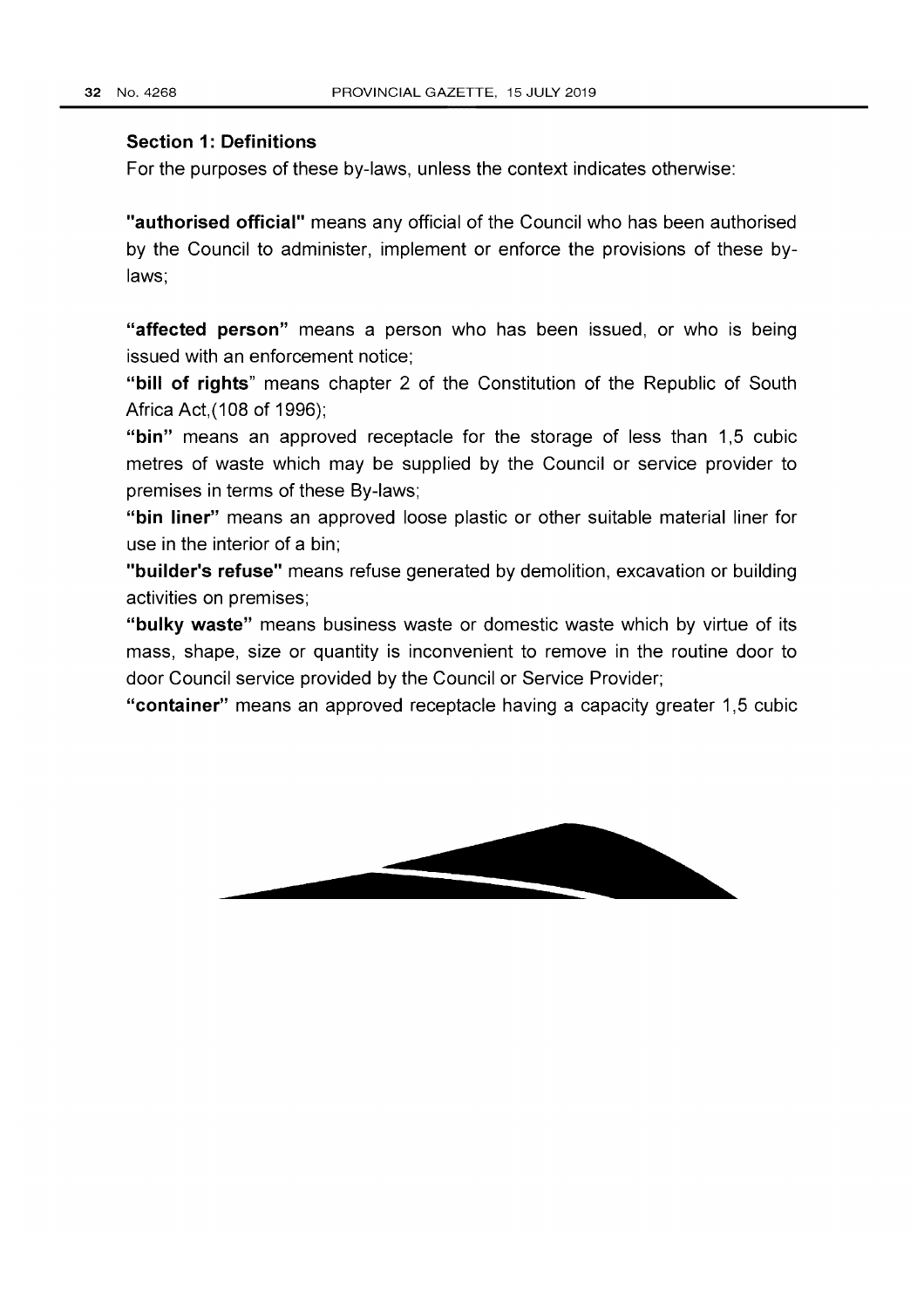metres for the temporary storage of waste in terms of these By-law;

**"Council"** means the council of the Matatiele Local Municipality

**"disposal facility"** means a site for the disposal of refuse which is owned by the Council or has been approved for that purpose by the Council;

**"domestic refuse"** means refuse of a kind normally produced or generated on residential premises, but shall not include sand, earth, liquid matter, garden refuse or the carcass of any animal or special domestic refuse;

**"garden refuse"** means light refuse which is generated as a result of normal gardening activities on any premises, including without limiting the generality of the foregoing grass cuttings, leaves, plants, flowers, weeds, hedge clippings or the branches of trees;

**"industrial refuse"** means refuse in solid form which is generated as a result of industrial manufacturing activities but shall not include builder's refuse, special industrial refuse or commercial refuse;

**"occupier"** includes any person in actual occupation of premises without regard to the title under which he or she occupies, if any;

**"owner"** means -

(a) the person in whom from time to time is vested the legal title to premises;

(b) in a case where the person in whom the legal title is vested is insolvent or dead, or is under any form of legal disability whatsoever, the person in whom the administration and control of his property is vested as curator, trustee, executor, administrator, judicial manager, liquidator or other legal representative:

(c) in any case where the Council is unable to determine the identity of such person, a person who is entitled to the benefit of the use of the premises or a building or buildings thereon;

(d) in a case where such premises have been leased for a period of 30 years or longer, the lessee thereof;

(e) in relation to -

(i) a piece of land delineated on a sectional plan registered terms of

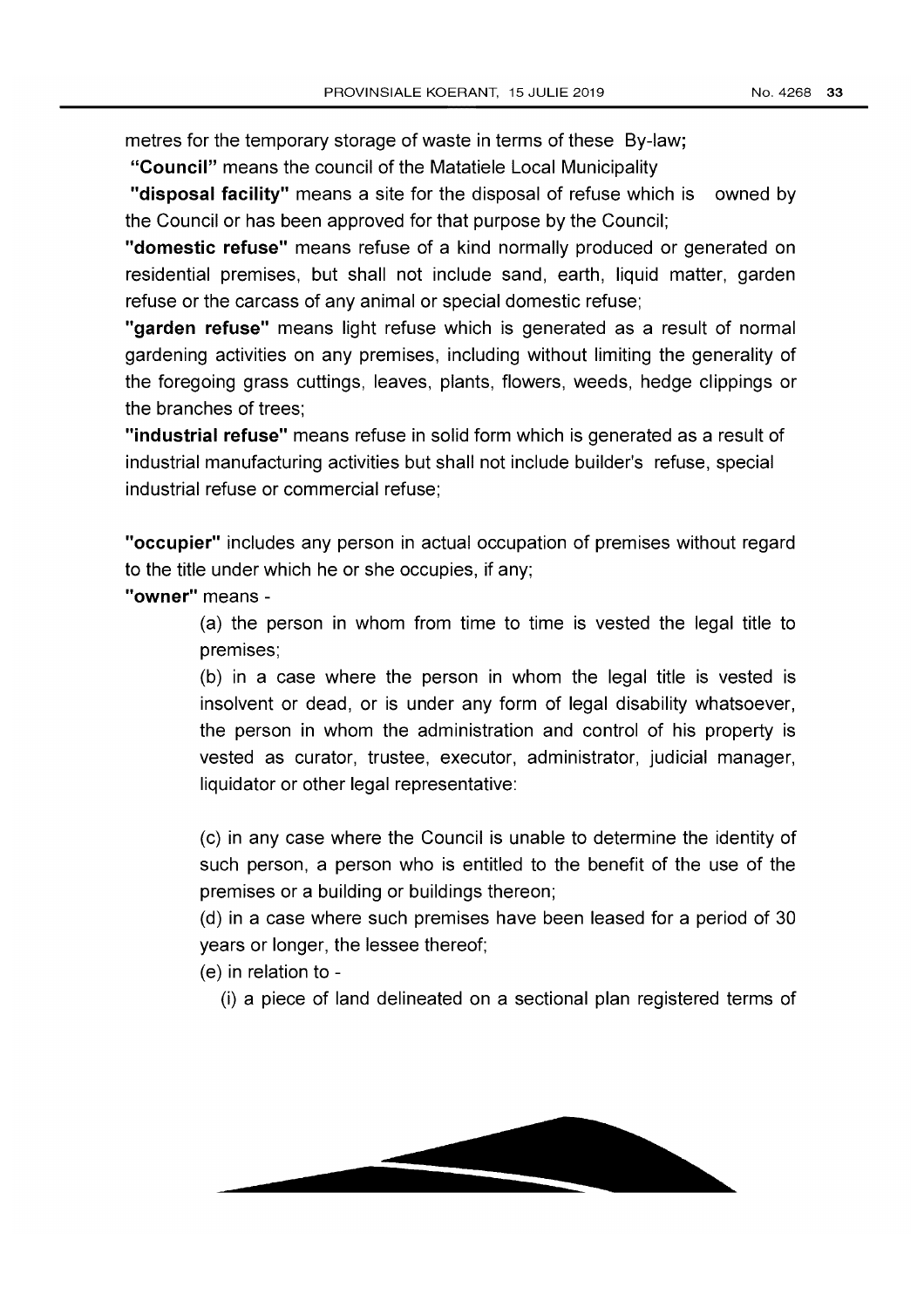the Sectional Titles Act, 1986 (Act No. 95 of 1986), the developer or the body corporate in respect of the common property; or

(ii) a section as defined in such Act, the person in whose name such section is registered under a sectional title deed, and includes the lawfully appointed agent of such a person;

**"refuse container"** means a container other than a refuse receptacle and whether wheeled or otherwise, designed for the temporary storage and removal of refuse which is supplied by the Council in terms of section 3(4) or by a contractor approved in terms of section 2(3);

**"refuse receptacle"** means a receptacle which complies with either South African Bureau of Standards specification 493-1973: Steel Refuse Bins or 1310- 1980: Refuse Bins of Polymeric Materials, both as published by General Notice No. 463 of 9 July 1982;

**"residential premises"** means premises occupied for the purposes of human habitation, but excludes an accommodation establishment as defined in section 1 of the Hotels Act, 1965 (Act 70 of 1965);

**"special domestic refuse"** means refuse discarded from residential premises which cannot by virtue of its mass, shape, size or volume be conveniently stored in a refuse receptacle or container;

**"special industrial refuse"** means refuse, consisting of a liquid or sludge, resulting from industrial operations which may not be discarded into a sewer;

**"tariff charge"** means the appropriate charge as set out in the tariff of charges adopted by resolution of the Council from time to time; and

**"commercial refuse"** means refuse generated in the course of the conduct of a business but shall not include industrial refuse.

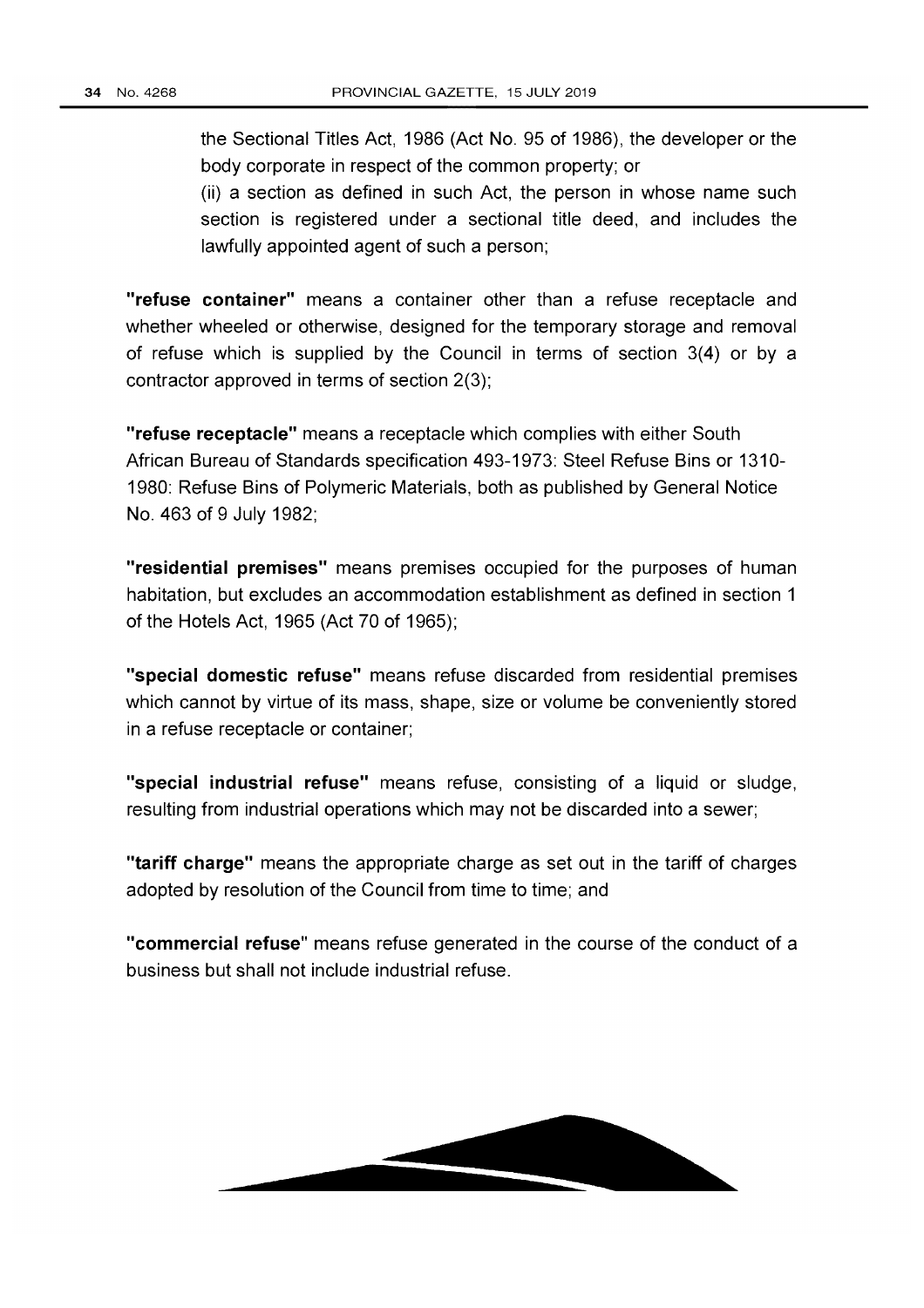### **Section 2 : Collection and removal of refuse**

(1) The occupier of every premises upon which refuse is generated or, in the case of premises which are occupied by more than one person, the owner of such premises, shall make provision for the temporary storage, collection and removal of such refuse either by the Council or by a refuse removal contractor.

- (2) The Council shall at approved tariffs collect and remove -
	- (a) domestic refuse; and
	- (b) Commercial refuse.

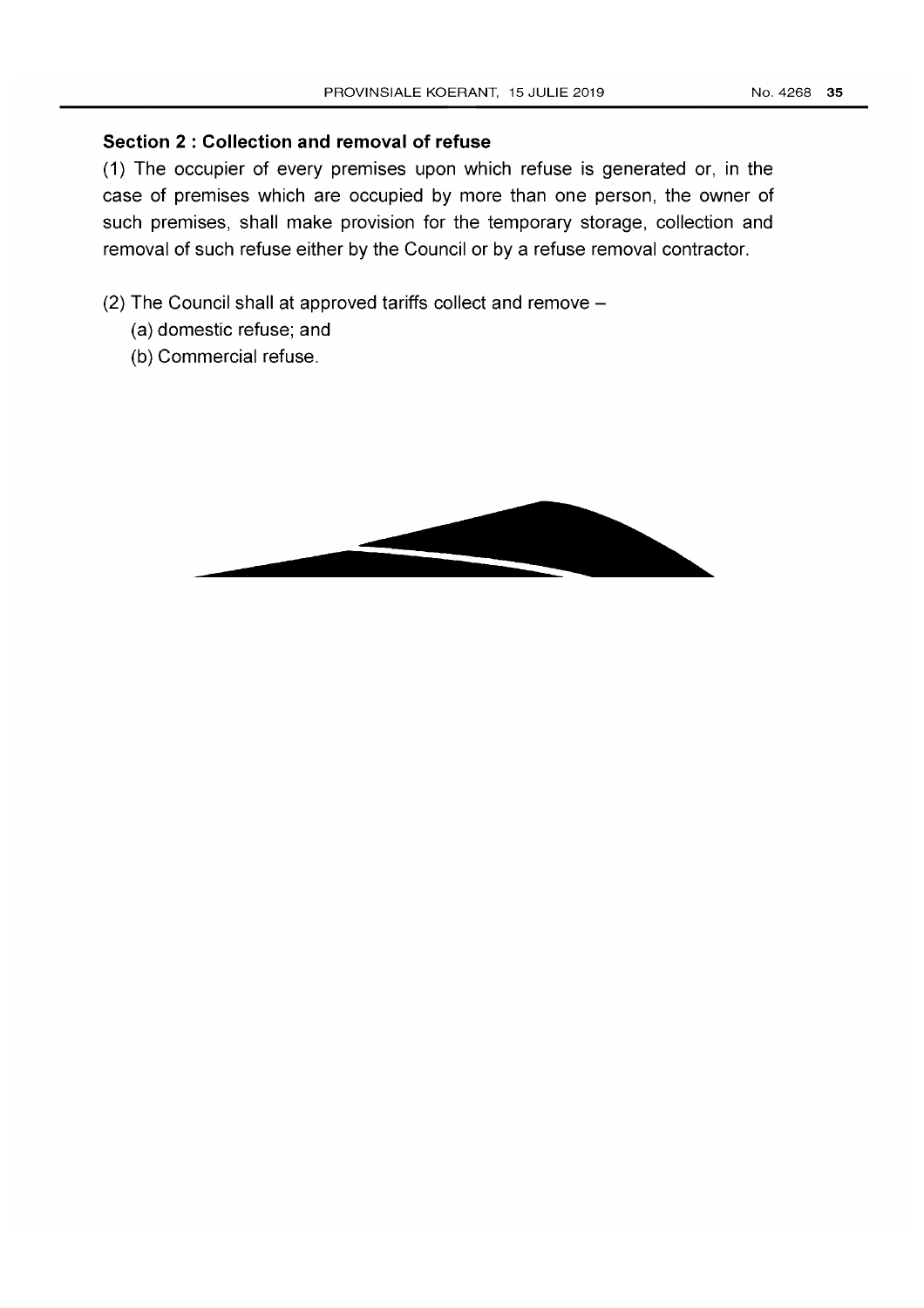(3) The Council may, in its discretion, and subject to the charge set out in its tariff of charges, collect and remove -

(a) builders' refuse;

- (b) industrial refuse;
- (c) special industrial refuse; and
- (d) special domestic refuse.

(4) Where the Council declines to collect and remove any waste referred to in subsection (3), the owner or occupier shall make appropriate arrangements for the lawful collection, removal and disposal of such waste.

(5) The owner or occupier of premises may himself or herself remove or cause to be removed any refuse generated thereon to a disposal site, provided that such removal and disposal is conducted in a lawful manner.

(6) Every occupier of new premises or premises on which the generation of domestic or commercial refuse is about to be commenced, or in the case of premises being occupied by more than one person, the owner of such premises shall, prior to the commencement of the generation of such refuse, notify the Council in writing -

(a) that the premises are being occupied; and

(b) whether commercial refuse or domestic refuse or both is or are to be generated on the premises.

### **Section 3 : Refuse receptacles**

(1) Subject to the provisions of subsection (4), every occupier or owner referred to in section 2(1) shall provide on his or her premises such number of refuse receptacles as is adequate for the purpose of the temporary storage of all refuse, other than garden, special domestic and special industrial refuse, as may be generated on his or her premises pending its removal in terms of these by-laws.

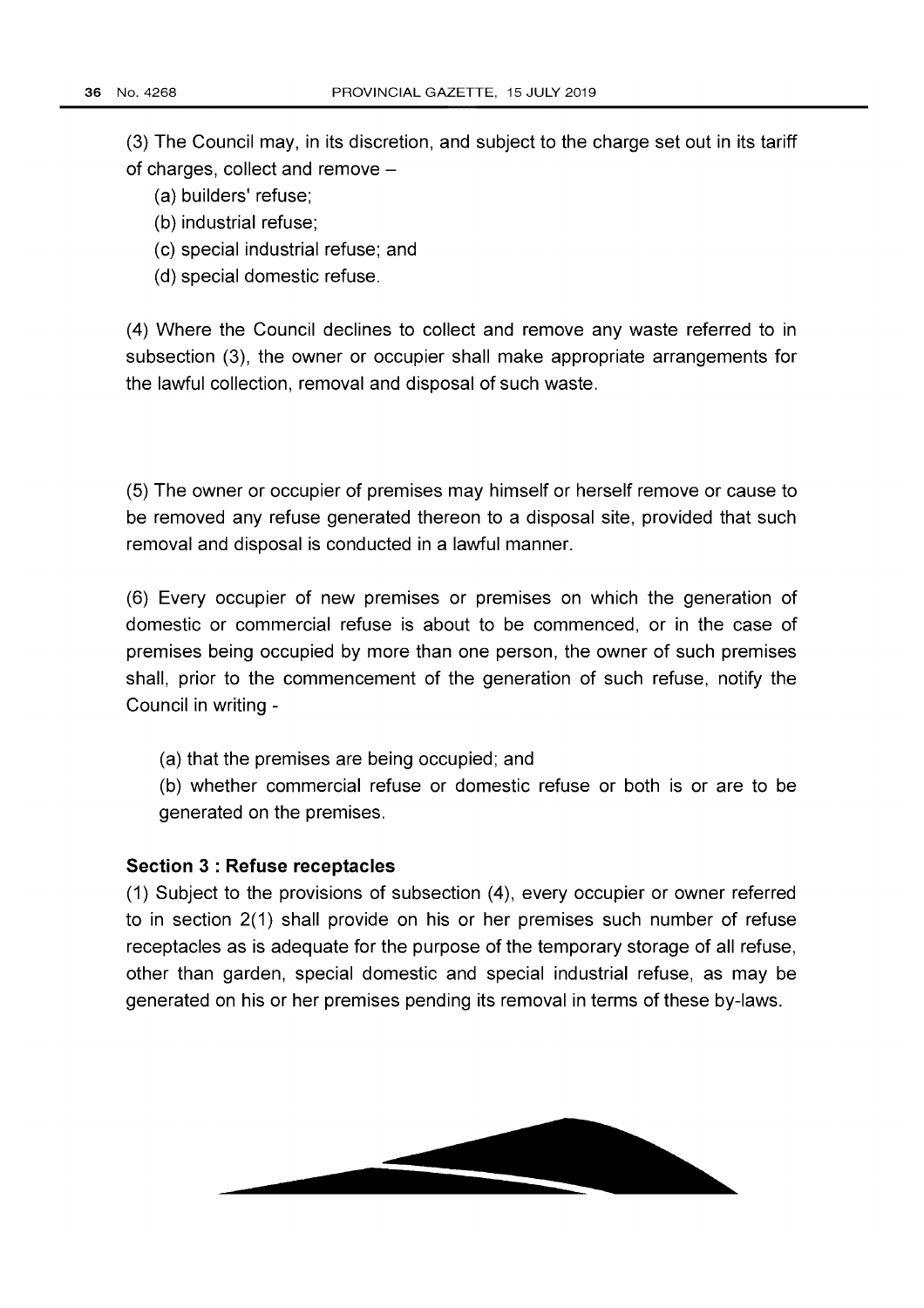(2) The occupier or owner referred to in subsection (1) shall ensure that refuse receptacles provided by him or her in terms of that subsection are maintained in a sound and serviceable condition and that receptacles which are no longer capable of being so maintained are replaced by him or her.

(3) Whenever the Council is of the opinion that a person has not complied with the provisions of this section it may cause a written notice to be served on such person calling upon him or her to comply with such provisions within a period specified in the notice.

(4) The Council may at its sole discretion supply refuse containers to premises if Council considers such containers more appropriate for the storage and removal of refuse than refuse receptacles having regard to  $-$ 

(a) the quantity of refuse generated on the premises concerned;

(b) the suitability of such refuse for storage in such containers; and

(c) the accessibility of the refuse storage area to the Council's refuse collection vehicles.

(5) Refuse containers supplied by the Council in terms of sub-section  $(4)$  –

(a) may not be used for any purpose other than the storage of commercial, domestic, industrial or garden refuse;

(b) remain the property of the Council and may at any time either be replaced or removed by it; and

(c)are the responsibility of the owner or occupier, as the case may be, who shall be liable to the Council for the loss thereof or any damage thereto, except such as has been caused by the Council's employees.

#### **Section 4: Duties of owner or occupier**

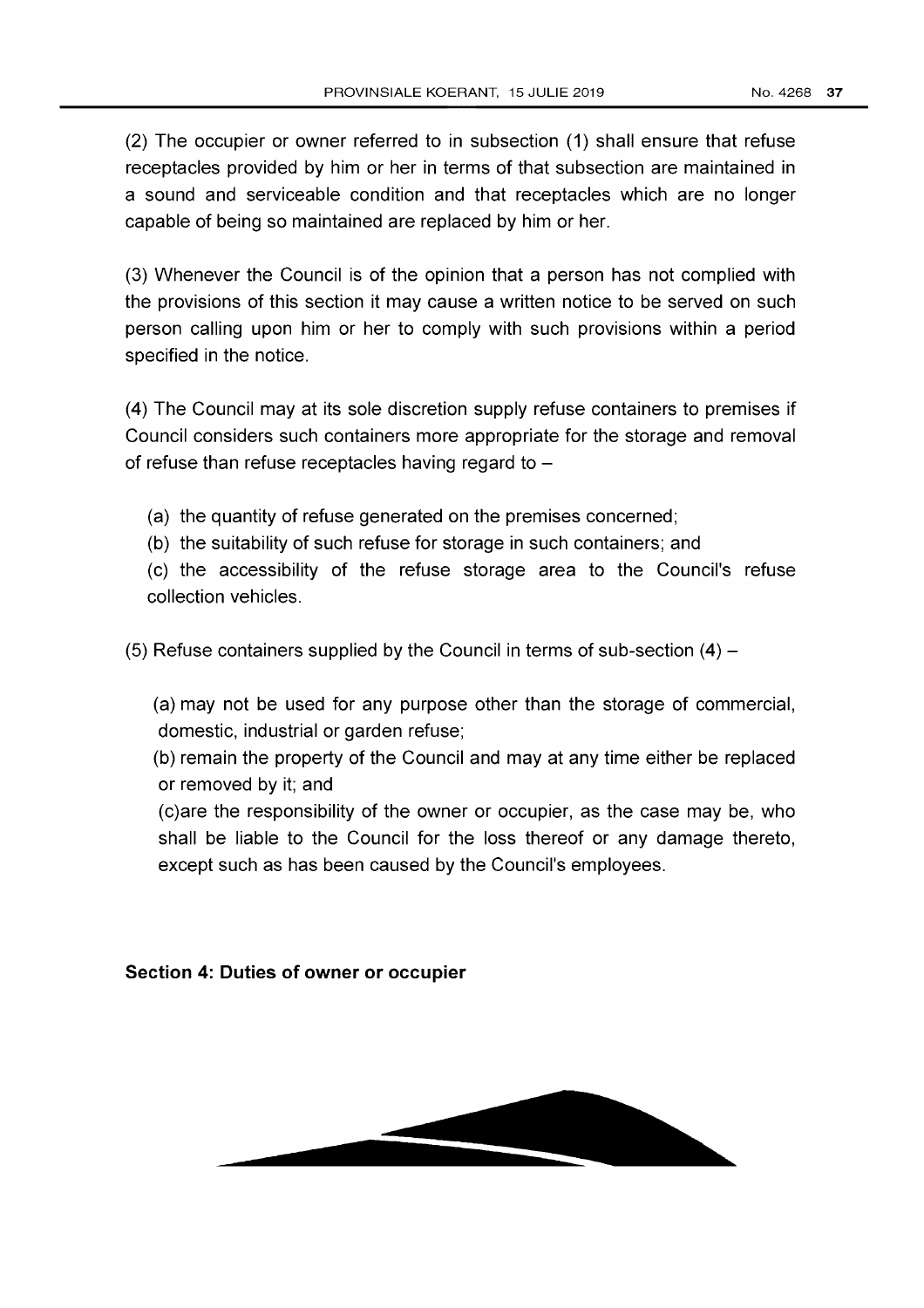Every occupier of premises, or in the case of premises being occupied by more than one person, the owner of such premises, shall ensure that-

- (a) all domestic and commercial refuse generated on the premises is placed and kept in refuse receptacles, refuse containers or disposable plastic refuse bags for removal;
- (b) builders' refuse, garden refuse, industrial refuse, special industrial refuse and special domestic refuse is appropriately stored and clearly indicated as such;
- (c) no hot ash, unwrapped glass fragments or other refuse which may cause damage to refuse receptacles, refuse containers or disposable plastic refuse bags, or which may cause injury to the persons or vehicles employed in removing the refuse from the premises, is placed in refuse receptacles or refuse containers before such steps as may be necessary to avoid such damage or injury have been taken;
- (d) no material, including any liquid, which by reason of its mass or other characteristics is likely to render such refuse receptacles or disposal plastic refuse bags unreasonably difficult for the Council's employees to handle or carry, is placed therein;
- (e) every refuse receptacle and refuse container on the premises is properly covered by means of a lid or other covering supplied therewith so as to prevent any nuisance or health hazard;
- (f) every receptacle or container is kept in a clean and hygienic condition; and
- (g) all which has toxic or other harmful properties is suitably treated to the satisfaction of the Council.

# **Section 5 : Collection and removal of refuse**

(1) The Council shall from time to time determine the day or days upon which refuse which is to be removed by the Council in terms of these by-laws will be collected in the various areas under its jurisdiction.

(2) On the day or days which have been determined in terms of subsection (1) for

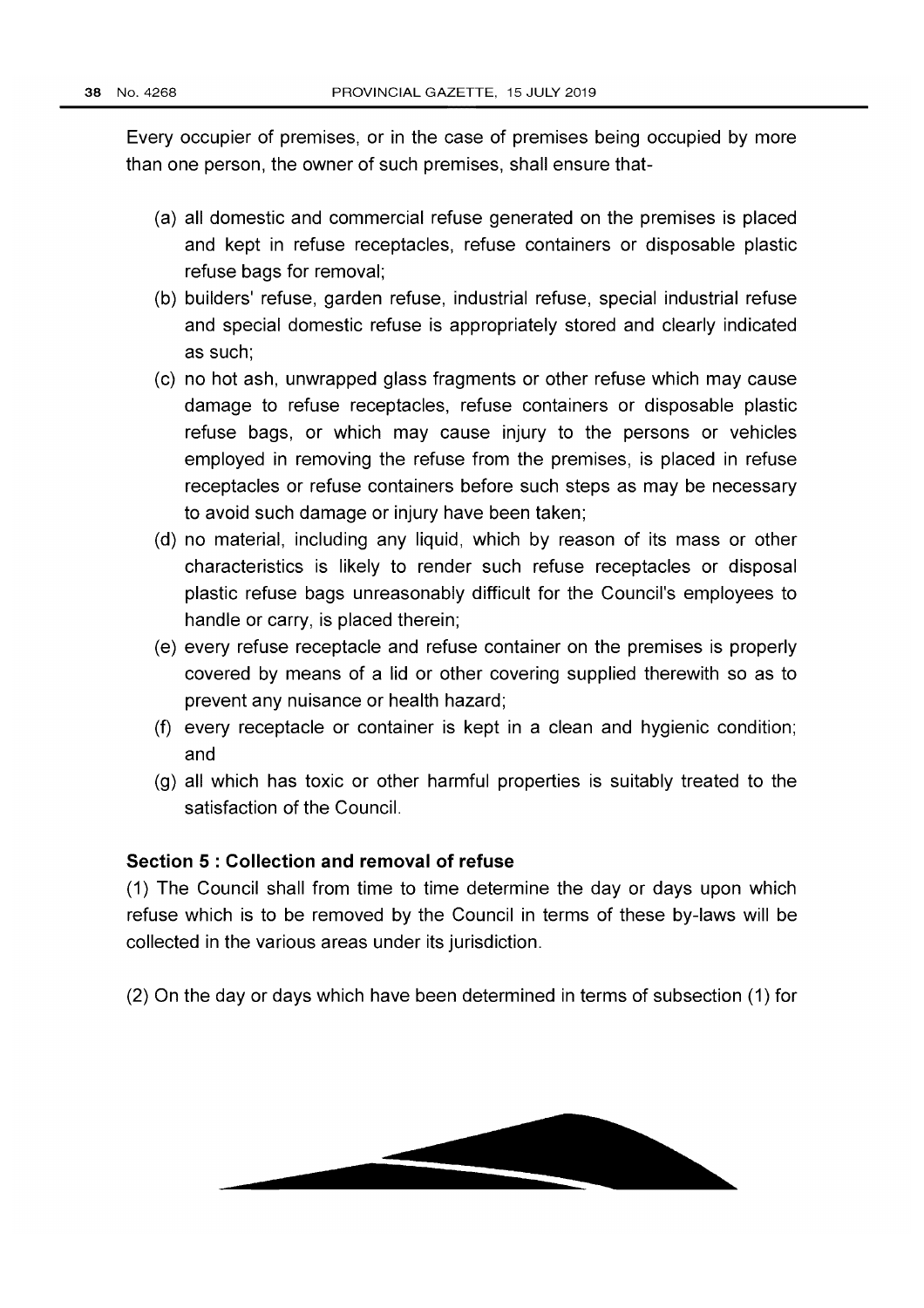a particular area every owner or occupier, as the case may be, of premises within that area shall place such refuse containers, refuse receptacles or disposable plastic refuse bags containing refuse immediately inside the boundary of the premises and adjacent either to the pedestrian or the vehicular access to the premises from a street.

(3) No owner or occupier, as the case may be, of any premises shall, unless authorised in writing by the Council, deposit or allow to be deposited any refuse other than domestic refuse or commercial refuse in any refuse receptacle or refuse container the contents of which are removable free of charge by the Council.

(4) The owner or occupier of any premises on which bulky refuse of any kind is produced, kept, or accumulated shall, when required thereto under notice in writing from the Council, tie up securely or cause to be tied up securely such refuse into bales or bundles of convenient size.

#### **Section 6: Access to premises**

The occupier or owner of premises to which the council provides a refuse removal service, as the case may be, shall grant the council convenient access to the premises for the purpose of collecting and removing refuse and shall ensure that nothing obstructs, frustrates or hinders the Council and its employees in the carrying out of its service. This section only complies to businesses and the hospitals that have made prior arrangements with council

## **Section 7: Accumulation of refuse**

Where any refuse accumulates on premises so as to constitute a nuisance or so as to render it likely that a nuisance will be created thereby, the Council may make a special removal of such refuse and the owner or occupier shall be liable in respect of such special removal to pay the tariff charge therefor.

# **Section 8: Removal and disposal of garden, special domestic and bulky refuse**

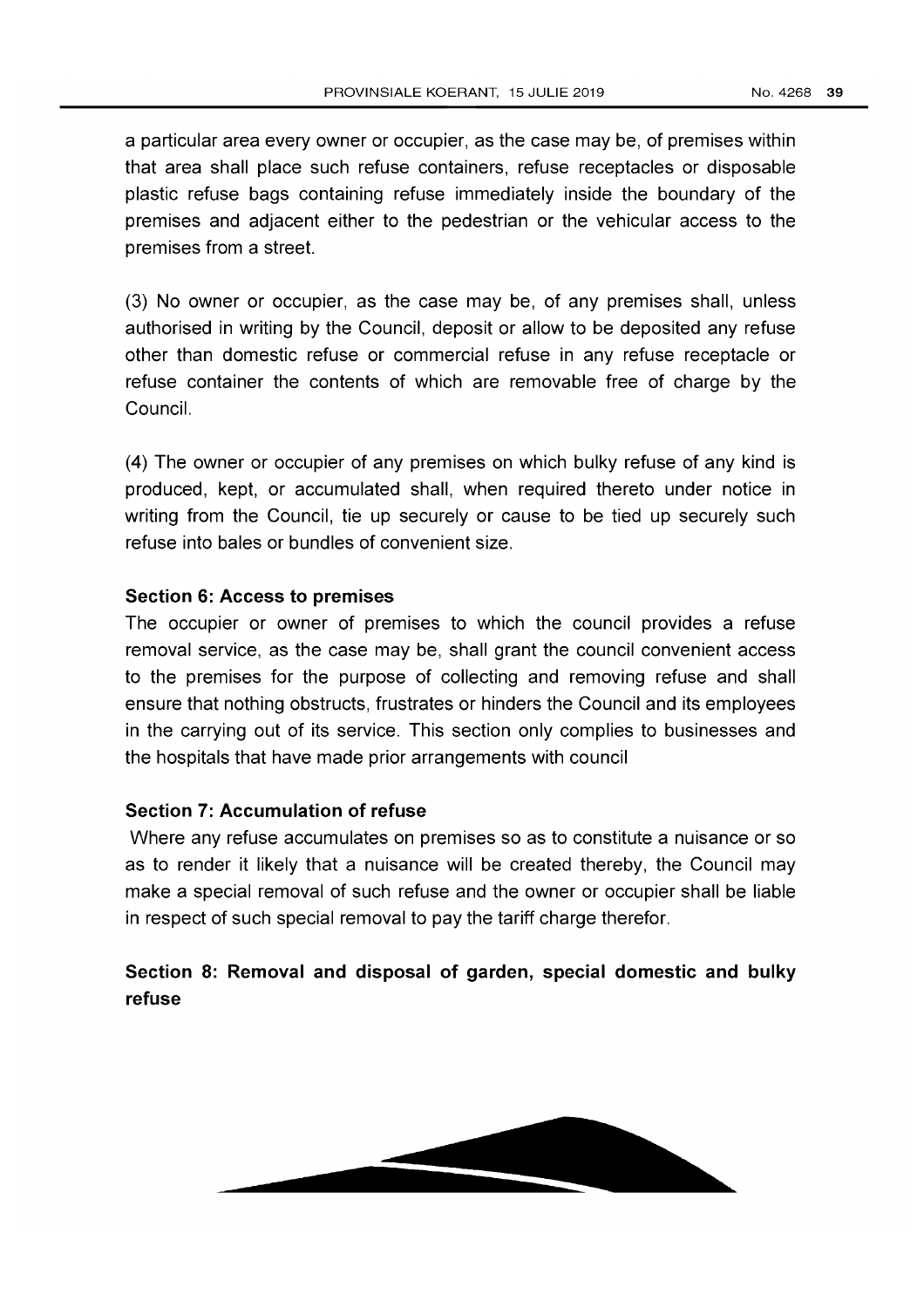(1) The occupier or, in the case of premises occupied by more than one person, the owner of premises on which garden, special domestic or bulky refuse is generated shall ensure that such refuse is disposed of in terms of this section within a reasonable time after the generation thereof; provided that garden refuse may be retained on the premises for the making of compost.

(2) Any person may remove and dispose of his own garden, special domestic and bulky refuse.

(3) Garden, special domestic and bulky refuse shall, once it has been removed from the premises on which it was generated, be deposited on a site designated by the Council as a disposal facility for such refuse against payment of the tariff charge.

(4) At the request of the owner or any occupier of premises the Council may at the tariff charge remove garden, special domestic and bulky refuse from premises.

# **Section 9: Responsibility for builder's refuse No building waste removal by Municipality**

The Municipality is not obliged to collect and remove building waste

The owner of premises on which builder's refuse is generated shall ensure that such refuse is disposed of in terms of section 11 within a reasonable time after the generation thereof.

#### **Section 10: Disposal of builder's refuse**

(1) Subject to the provisions of subsection (2) hereof all builder's refuse shall be deposited at the Council's disposal sites and the person depositing the refuse shall be liable to pay the tariff charge therefor.

(2) Builder's refuse may, with the prior written consent of the Council, be

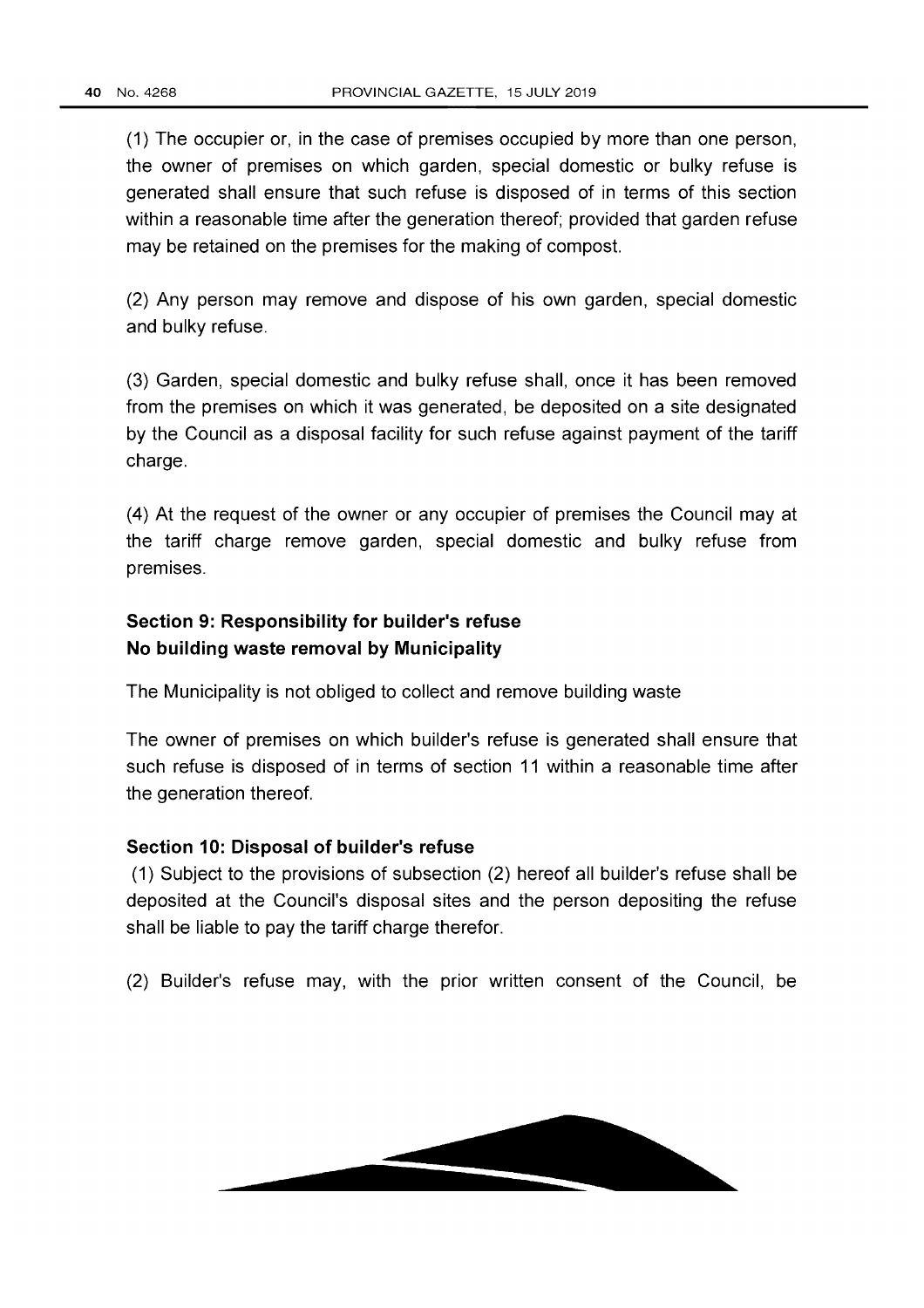deposited at a place other than the Council's disposal sites for the purpose of reclamation of land.

(3) Any consent given in terms of subsection (2) shall be subject to such conditions as the Council may deem necessary having regard to -

- (a) the safety of the public;
- (b) the environment of the proposed disposal site;
- (c) the suitability of the area including the drainage thereof;
- (d) the expected manner and times of depositing of refuse at the site;
- (e) the levelling of the site;
- (f) the control of dust; and
- (g) Other relevant factors.

#### (4) **Storage of building waste**

The waste generator and the building contractor whose activities produce the building

waste must ensure that-

- (a) adequate provision for the temporary storage of building waste is provided;
- (b) the waste is not unsightly;
- (c) it does not constitute a nuisance or a safety hazard to any person; and
- (d) it does not pollute the environment

#### **Section 11: Special measures for collection, storage and disposal**

(1) If the Council is of the opinion that, in order to avoid any health hazard or nuisance arising, special measures for the collection, temporary storage or disposal of any refuse should be adopted or that such refuse should be specially treated to render the same inoffensive or non-injurious to health, the Council must serve written notice on the occupier of any premises or in the case of vacant land, the owner thereof, to carry out any of the aforesaid measures within a reasonable time.

(2) The owner or occupier of any premises shall, on being served with a notice in terms of subsection (1)-

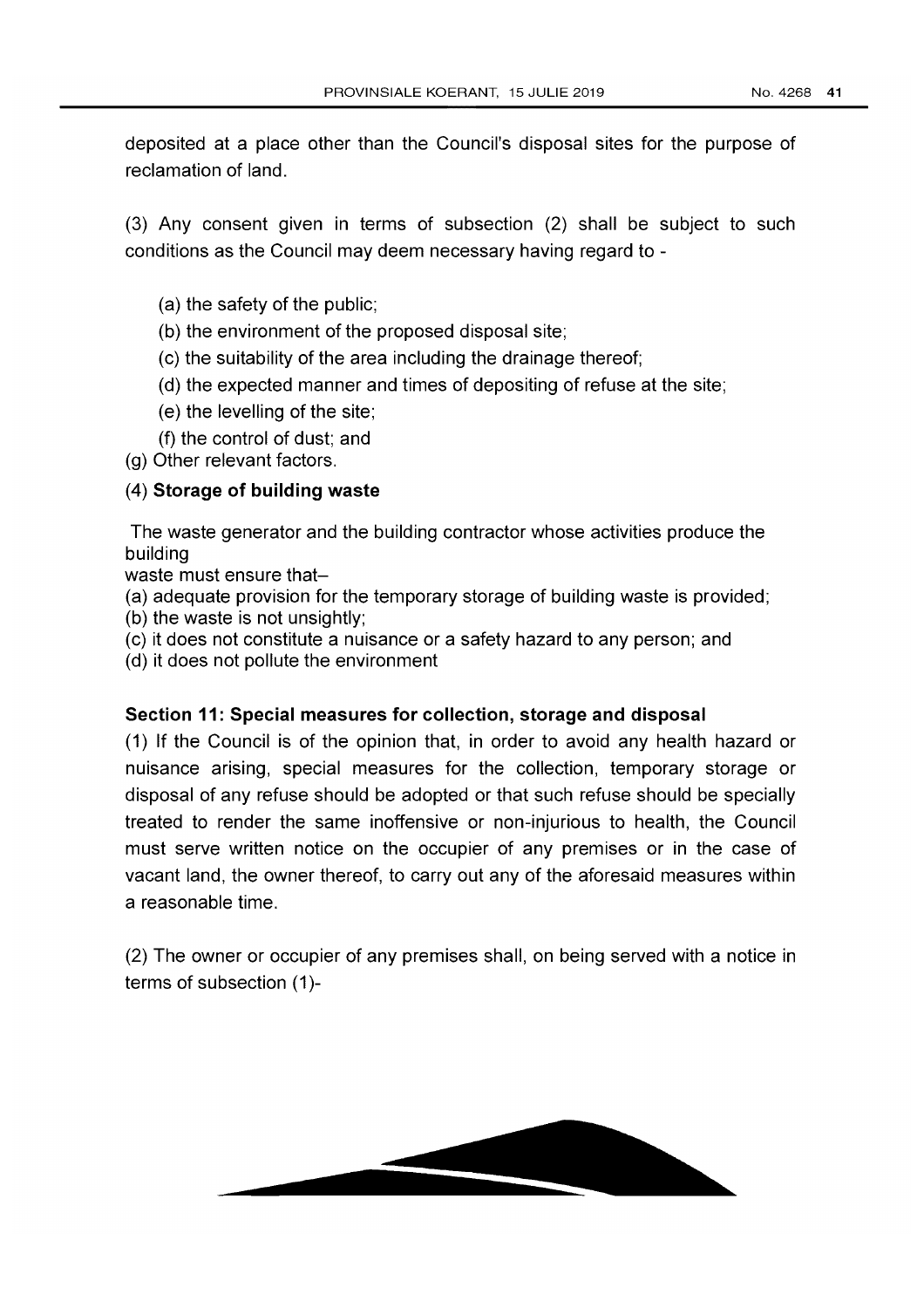(a) either remove any refuse which is likely to be offensive or injurious to health from such premises and dispose thereof in such a manner as may be stipulated in such notice; or

(b) when permitted by the terms of such notice, treat any refuse on such premises so as to render it innocuous and inoffensive and so as to prevent infestation thereof by flies, mosquitoes, rats and other vermin.

(3) Any owner or occupier who refuses to carry out the measures specified in a notice given under this section or who fails to comply therewith within the time specified in the notice shall be guilty of an offence and the Council may arrange for such measures to be carried out at the expense of the person on whom the notice was served.

#### **Section 12: Removal of refuse or offensive matter along the street**

(1) Any person removing or conveying any refuse or other offensive matter or any builder's refuse shall remove the same by means of a properly constructed and enclosed vehicle and in such manner as will prevent any nuisance arising from such conveyance or the escape of the contents therefrom.

(2) The Council may serve a written notice upon any person restricting or stipulating the means to be adopted and specifying the times during which refuse may be conveyed through or along any street or public place if the Council is of the opinion that the conveyance of such refuse is likely to be objectionable or give rise to nuisance. Any person who fails to comply with the requirements of subsection (1) of this section or with any notice given under this subsection shall be guilty of an offence.

#### **Section 13: Notification of generation of special industrial refuse**

(1) The occupier of premises on which special industrial refuse is generated shall inform the Council in writing of the composition thereof, the quantity generated, how it is stored, and how and when and by whom and to which place, it will be removed.

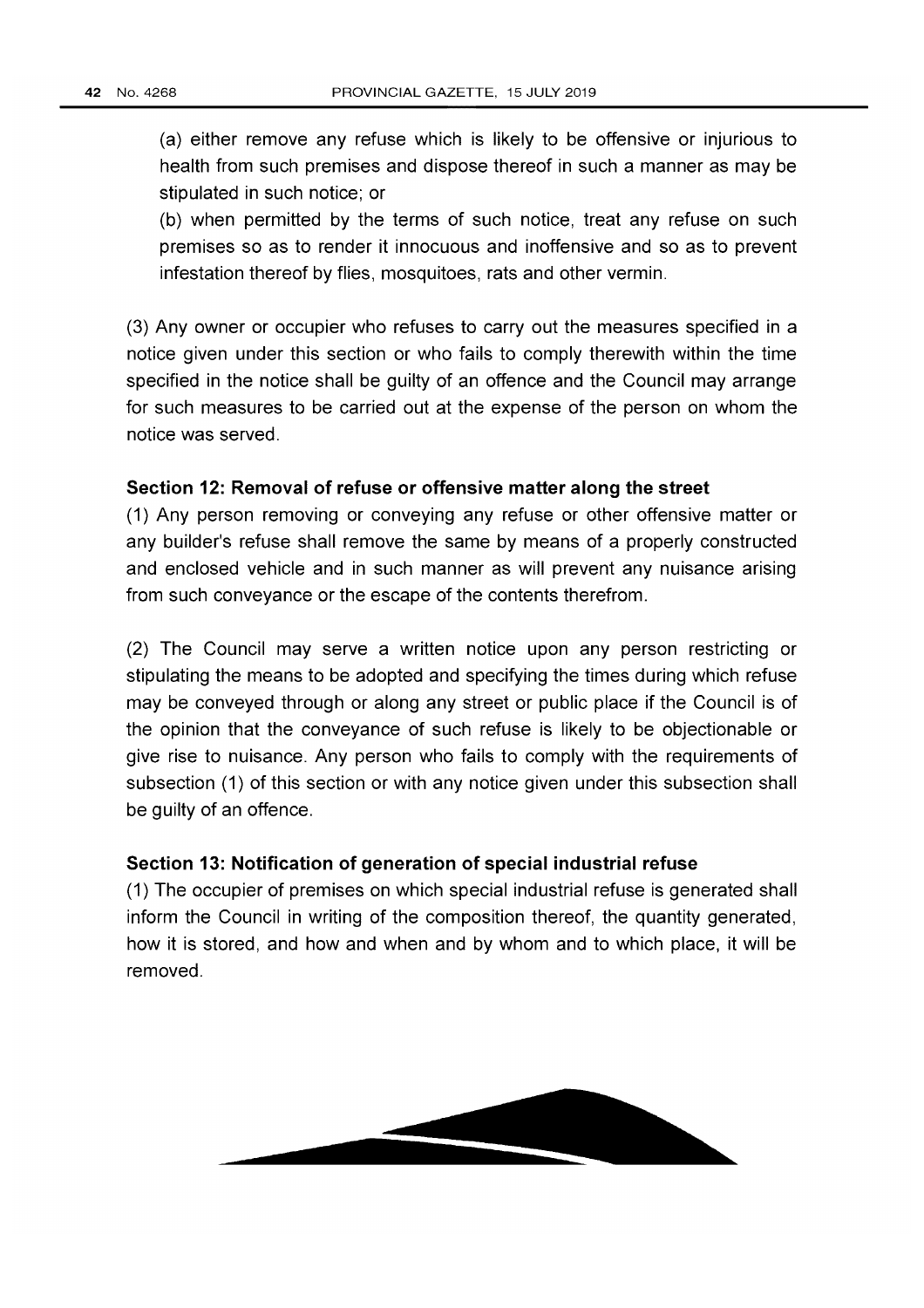(2) If so required by the Council the notification referred to in subsection (1) shall be verified by an analysis certified by a duly qualified industrial chemist.

(3) Any officer or servant of the Council and any other person duly authorised by the Council may enter premises at any reasonable time to ascertain whether special industrial refuse is generated on such premises and may take samples and test any refuse found on the premises to ascertain its composition.

## Section 14: Storing of special industrial refuse

(1) The occupier of premises on which special industrial refuse is generated shall ensure that the special industrial refuse generated on the premises is kept and stored thereon in terms of subsection (2) until it is removed from me premises in terms of section 15.

(2) Special industrial refuse stored on premises shall be stored in such a manner that it cannot become a nuisance or pollute the environment.

(3) The Council may in writing order the person referred to in section 14(1) to remove special industrial refuse within a reasonable time and, if thereafter such refuse is not removed within such time, the Council may by itself or through a contractor remove it at the expense of such person or the owner, as the case may be.

## Section 15: Removal of special industrial refuse

No person shall remove special industrial refuse from the premises on which it was generated unless such refuse is lawfully and properly removed to a disposal site by a competent person with the necessary equipment to remove the special industrial refuse.

## Section 16: COLLECTION AND DISPOSAL OF SPECIAL INDUSTRIAL, HAZARDOUS OR HEALTH CARE RISK WASTE

(1) Only licensees may transport special industrial, hazardous and health care risk waste and must do so in accordance with the requirements of the

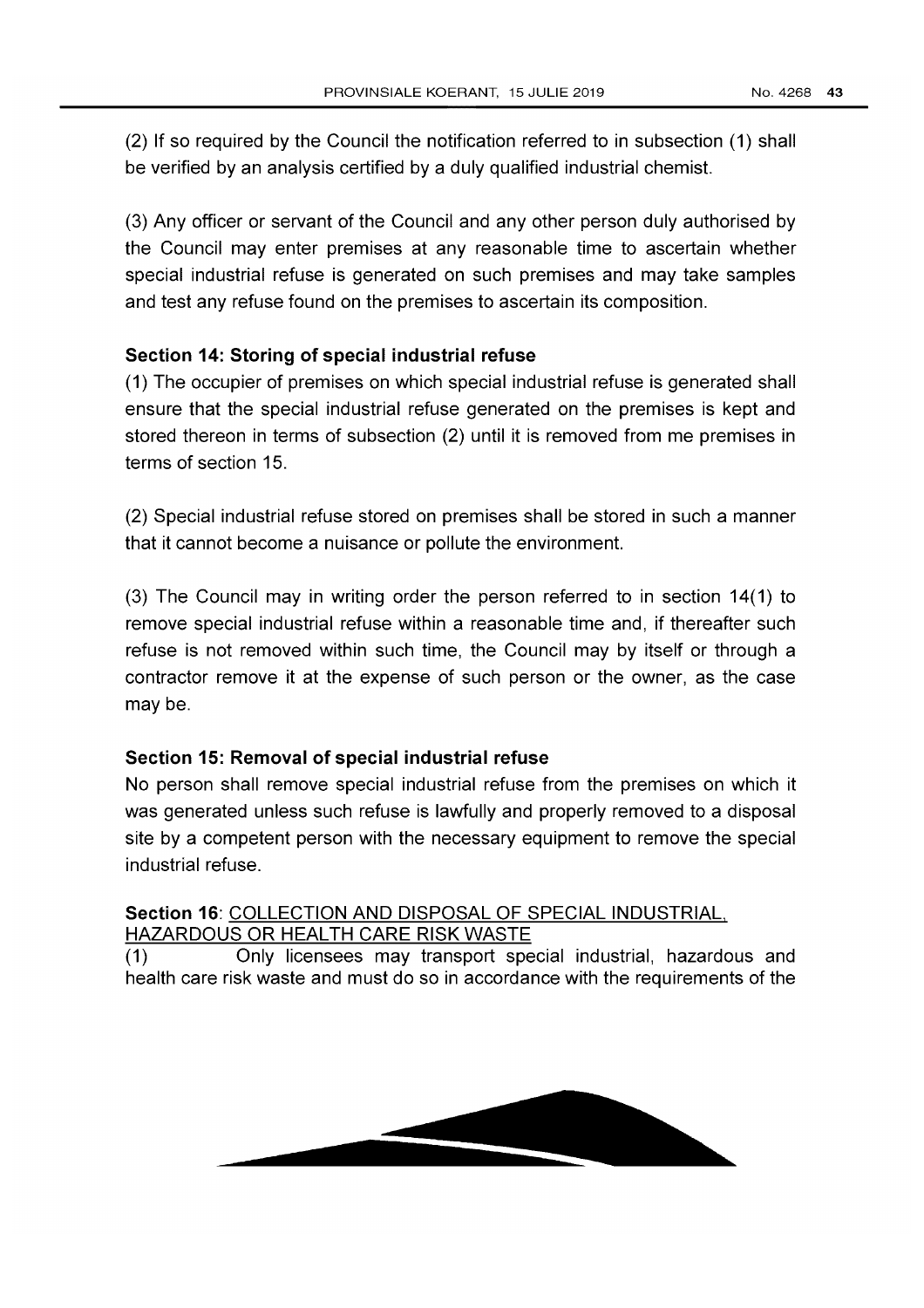Council, stipulated as licence conditions or in additional By-laws, in respect of the type of vehicle, the markings and manner of construction of such vehicle, procedures for safety and cleanliness, and documentation relating to the source, transportation and disposal of such waste, and the requirements of any other legislation.

(2) A licensee licensed to collect and dispose of special industrial, hazardous or health care risk waste, must inform the Council at those intervals the Council may stipulate in the licence or elsewhere, about the removal of special industrial, hazardous or health care risk waste, the date of such removal, the quantity, the composition of the waste removed and the facility at which the waste has been disposed.

A licensee must dispose of special industrial, hazardous or health care risk waste at a waste disposal facility designated

#### **Section 16: Liquid waste**

(a)No person shall deliver to or discharge at a disposal site any liquid refuse or cause the same to be done, except with the prior written permission of the Council and in accordance with such conditions as may be imposed by it.

(b)Any costs incurred by the Council in remedying damage or in abating any nuisance caused by the discharge of liquid refuse at a disposal site in contravention of the provision of these by-laws or of any condition imposed and the amount of any legal liability or costs incurred by the Council in respect of any claim arising from any such nuisance shall be borne by and be recoverable from the owner of such refuse.

Section 17: transportation of waste

(1)Notwithstanding the provisions of any other legislation, no person may  $$ a) Operate a vehicle for the conveyance of waste upon a street unless the vehicle has a body of adequate size and construction for the type of waste being transported;

b) fail to maintain the vehicles used for the conveyance of waste in a clean, sanitary and roadworthy condition at all times;

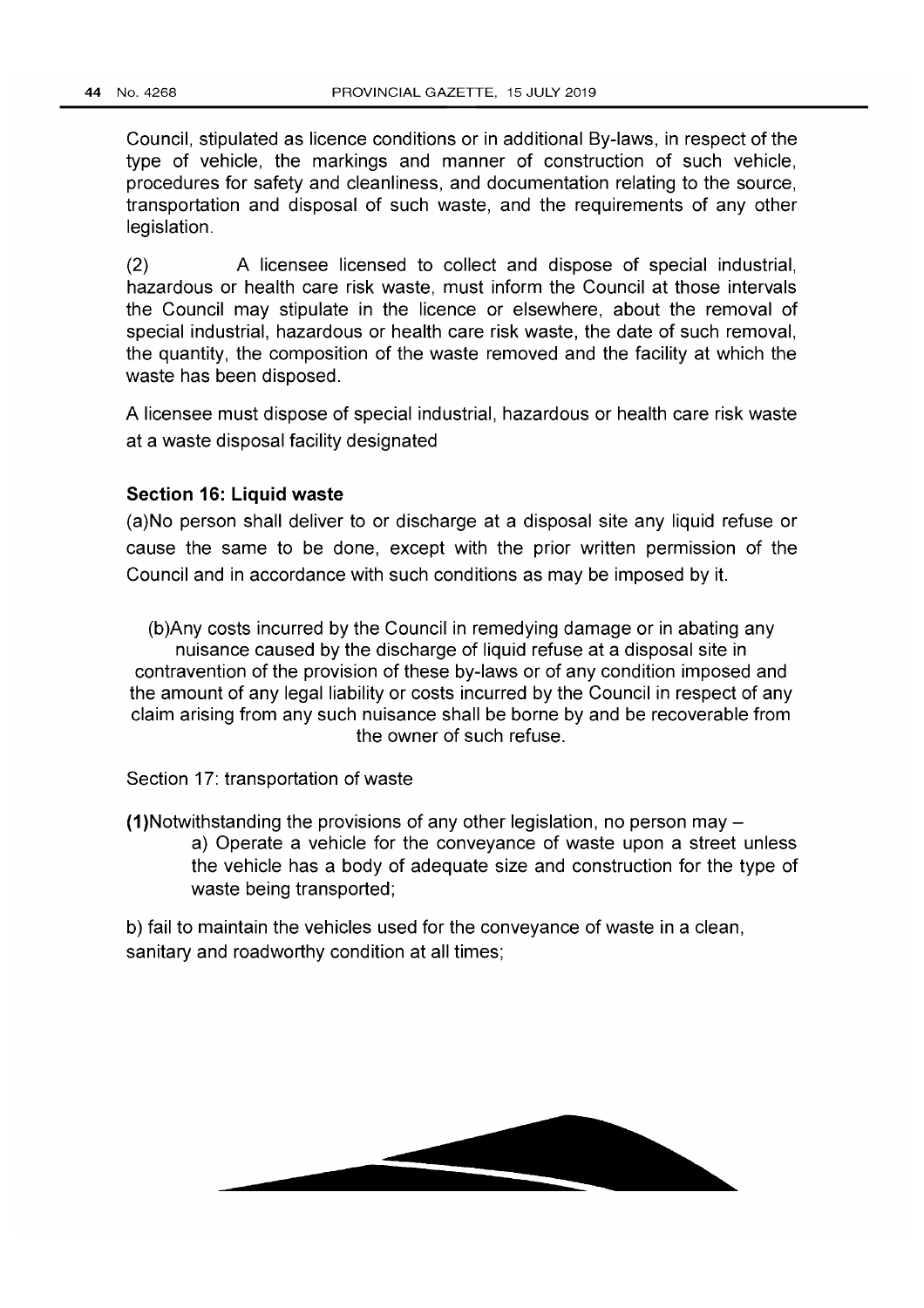b) cause or permit any waste being transported in or through the Council to become detached, leak or fall from the vehicle transporting it, except at a waste disposal facility;

c) knowingly dispose waste at a waste disposal facility that is not permitted to accept such waste.

#### Section 18: Event waste

#### **Responsibility for event waste**

(1) An event organizer and venue owner, as defined in section 1, is responsible for

storing, collecting, recycling and disposing of waste generated before, during and after an event.

(2) An event organiser and venue owner must ensure that an authorised waste removal

contractor is contracted to collect and dispose of waste generated before, during and after

an event in terms of this By-law.

#### **Integrated waste management plans for events**

(1) An event organiser and venue owner must develop an integrated waste management

plan in respect of each event.

(a) be delivered to the Municipality at least 10 working days before the proposed event; and

(2) deal with at least the following matters:

(i) the full names and contact details of the event organiser;

(ii) the full names and contact details of the owner of the premises at which the event will be held;

(iii) the nature and duration of the event;

(iv) the estimated costs of waste management associated with the event; and the information as required under subsection 38(2).

(3) The Municipality must consider the integrated waste management plan and-

(a) approve it subject to any conditions;

(b) request that additional information be furnished within a specified time frame;

(c) require amendments to be made within a time frame so specified; or

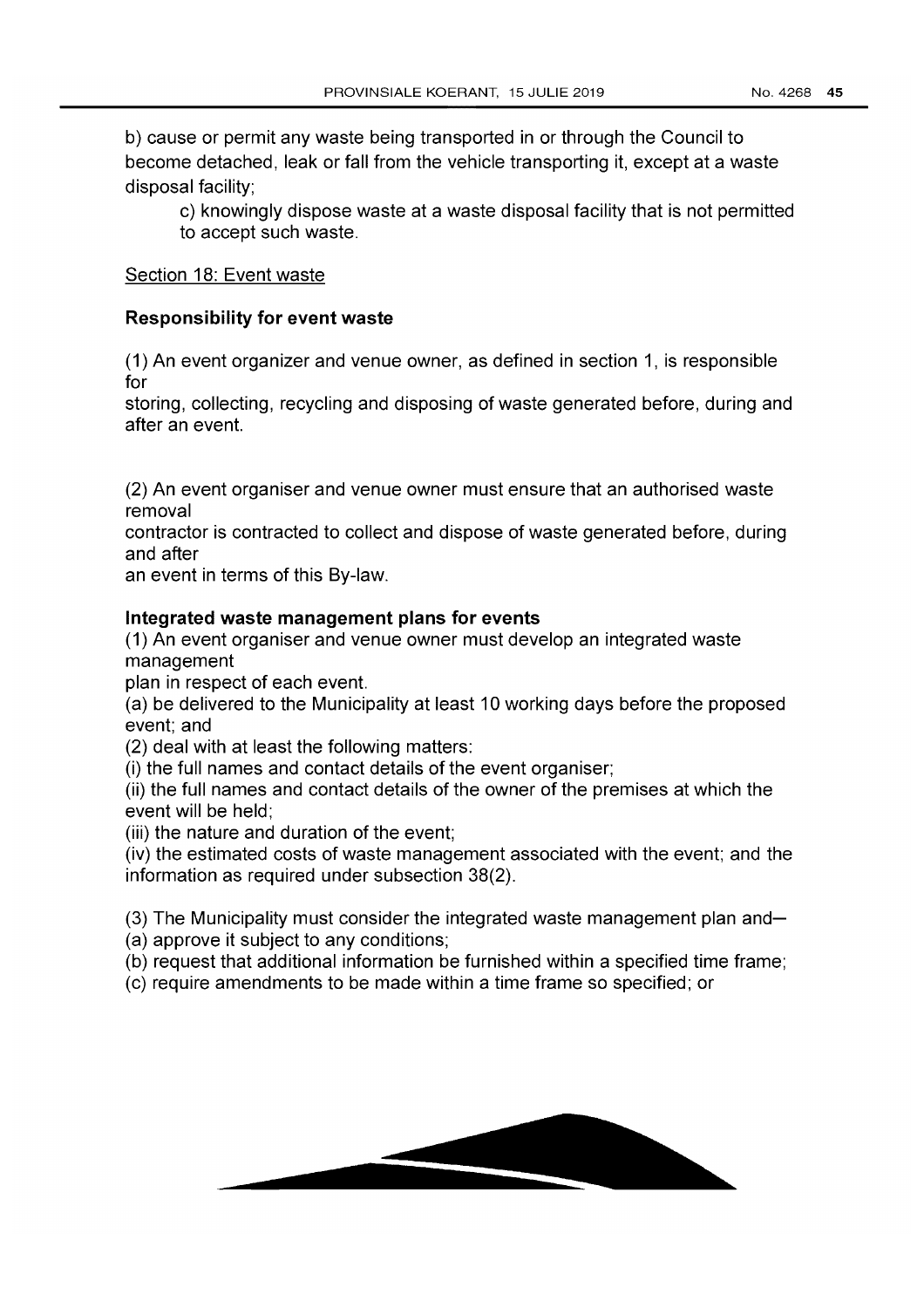(d) reject the plan and provide reasons therefore.

(4) If an event organiser and venue owner fail to comply with any provision of this section or

the integrated waste management plan submitted in terms of this section, the Municipality may arrange for the collection, recycling and disposal of the waste at the cost of the event Organiser and venue owner and recover the cost from the deposit paid.

(5) If no deposit was paid by the event organiser and venue owner, the event organiser and venue owner are jointly and severally liable for any expenses incurred by the Municipality in this regard

(6) Should an event holder fail to provide an integrated waste management plan in respect of an event, the Municipality may appoint a service provider to obtain information and prepare a plan at the cost of the event organiser.

#### **Section 19: Intergrated waste management plans**

(1) An integrated waste management plan must be submitted to the Council by waste generators who generate the following types of waste before they begin generating such waste:

- (a) Business waste;
- (b) Industrial waste;
- (c) Building waste;
- (d) Event waste;
- (e) Hazardous waste; and
- (f) Health care waste.

(2) An integrated waste management plan must include at least the following information:

(a) a description of the type of waste that will be generated;

(b) an assessment of the quantity of waste that will be generated;

(c) the premises at which the waste will be generated;

(d) how waste generated will be stored, collected, recycled and disposed of;

(e) the full names and contact details of any authorised waste removal contractor contracted by the waste generator and proof that he or she has been contracted to collect and dispose of waste;

(f) a description of how the waste generator intends separating recyclable and no recyclable material at the point of source;

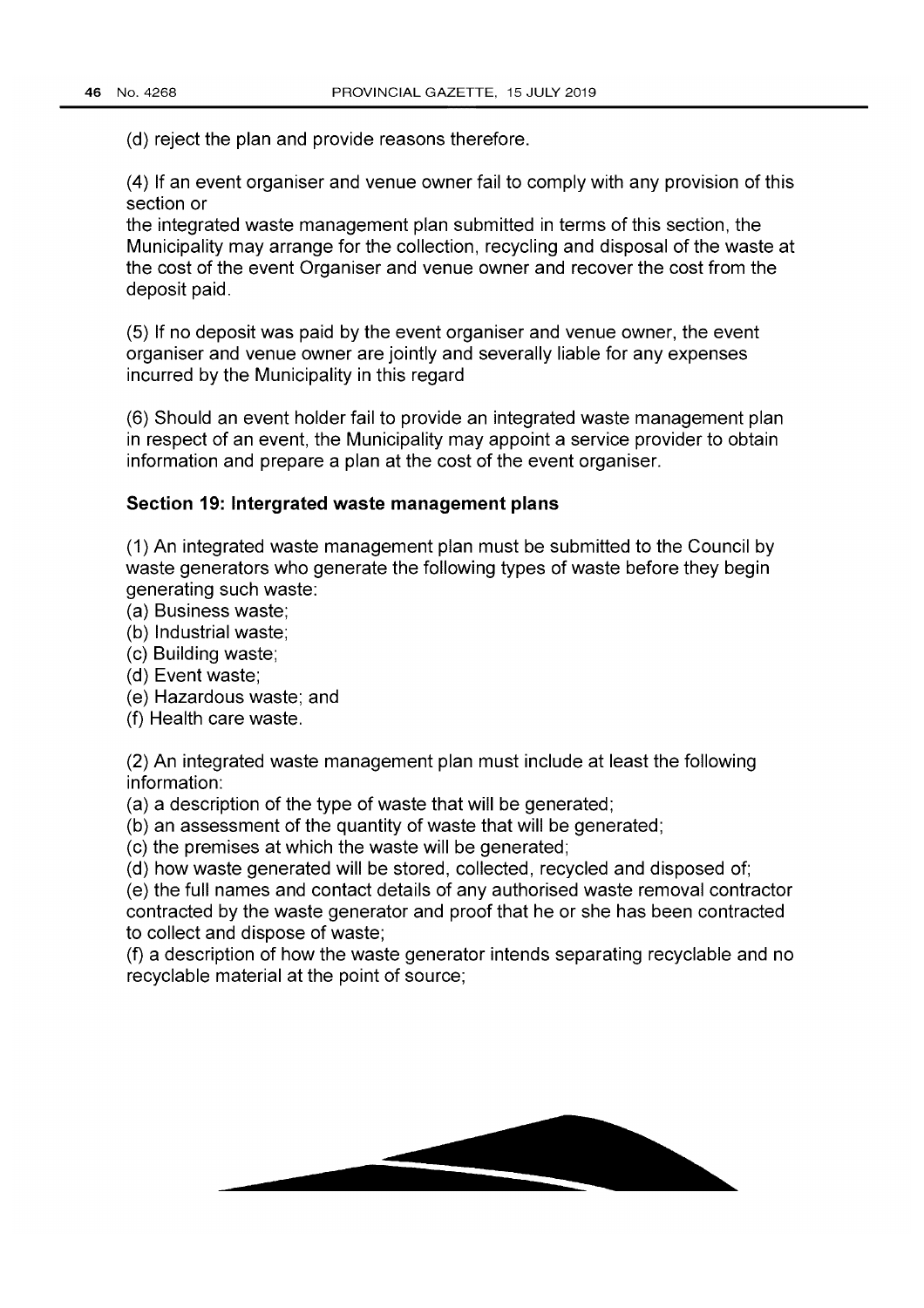(g) a description of the waste generator's waste minimisation and pollution prevention plans;

(h) An assessment of the impact or potential impact on the environment of the waste generated:

(i) the waste generator's targets for waste reduction, re-use and recycling; and (i) the waste generator's reduction measures or programmes that can minimise the consumption of natural resources.

(3) The Council may, on 90 days' notice, instruct any waste generator to supply a new or amended integrated waste management plan in order to comply with this By-law and any

other relevant legislation.

(4) When instructed to submit an integrated waste management plan or a new or amended integrated waste management plan in terms of this By-law, a waste generator shall do so within the time stipulated in the instruction.

(5) The Council must consider the integrated waste management plan and-

(a) approve it subject to any conditions;

(b) request that additional information be furnished within a specified time frame;

(c) require amendments to be made within a time frame so specified; or

(d) reject the plan and provide reasons therefore.

(6) If an integrated waste management plan is rejected or not submitted at all, the Council shall give directives as to what waste management measures must be taken by

the waste generator and should the waste generator fail to take such measures within the

time frame specified by the Council, the Council may implement such measures and

the waste generator will be liable for the cost thereof.

(7) The Head of Department may by written notice require any person to provide such

information as he or she requires when considering an integrated waste management plan.

(8) Should a person fail to provide the information referred to in this section, the Council may appoint a service provider to obtain information and prepare a plan at the cost of the waste generator.

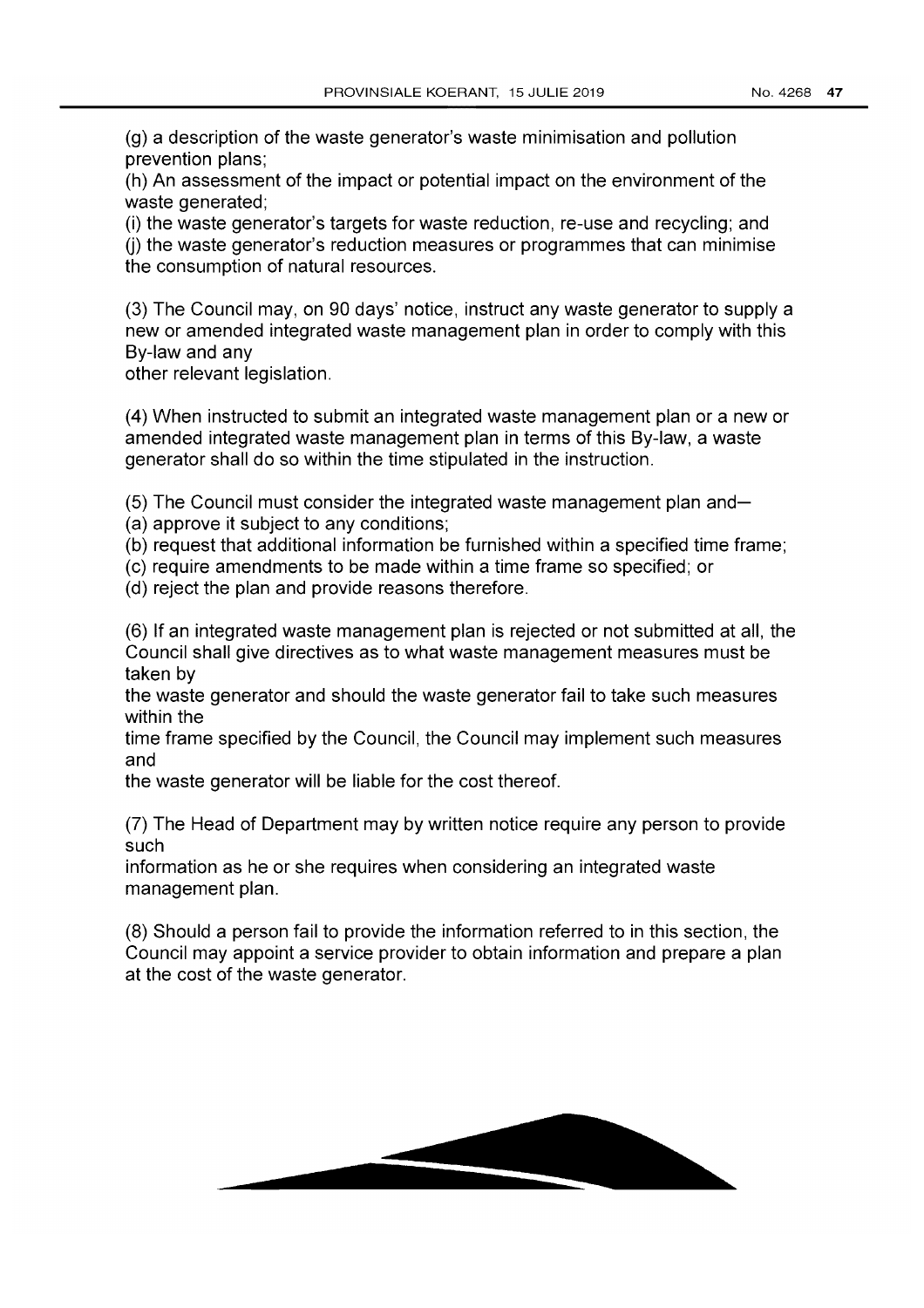#### **Exemptions from submitting an integrated waste management plan**

(1) A waste generator may apply in writing for exemption from the requirement to prepare

an integrated waste management plan.

(2) The Council may declare-

(a) certain classes of waste;

(b) a particular mass or volume of waste;

(c) a particular waste generator or a class of waste generators; or

(d) waste generators whose waste management plans have been approved by other spheres of government in terms of applicable legislation, to be exempt from the requirement to submit an integrated waste management plan.

#### **Section 20: Conduct at disposal site**

(1) Every person who, for the purpose of disposing of refuse enters a disposal facility controlled by the Council, shall -

(a) enter the disposal facility only at an authorised access point indicated as such;

(b) present the refuse for weighing in the manner required by the Council's official having authority at such site;

(c) give to such official all the particulars required in regard to the composition of the refuse;

(d) follow all instructions given to him in regard to access to the actual disposal point, the place where and the manner in which the should be deposited; and

(e) provide the said official with full information as to the person who is liable to pay the tariff charge for the refuse deposited to enable an account to be rendered to him, provided that the provisions of paragraphs (b), (c) and (e) above shall not apply to a person who, in terms of section 9(3). has entered a disposal site for the purpose of disposing of garden refuse.

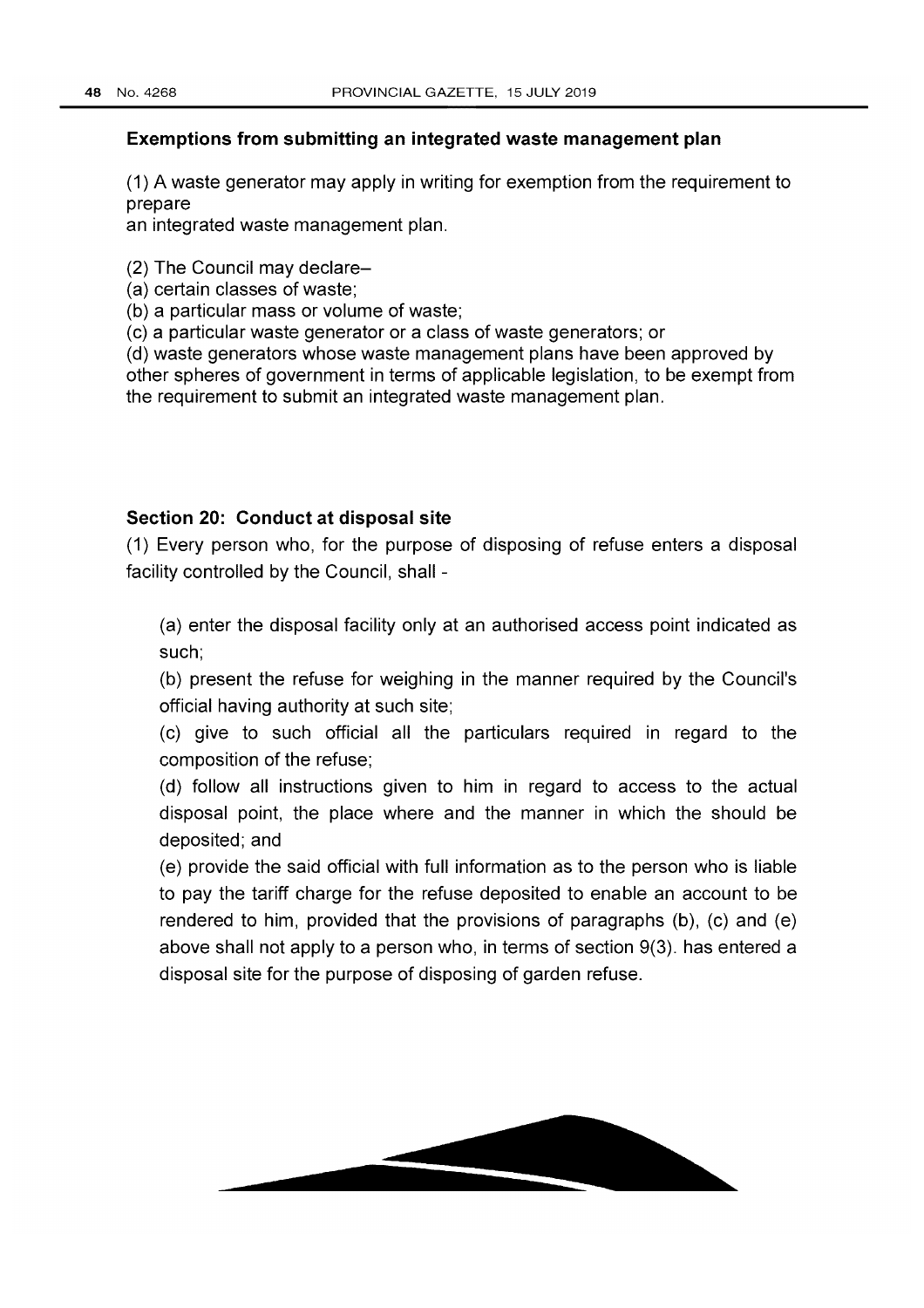(2) No person shall bring any intoxicating liquor onto a disposal site controlled by the Council.

(3) No person shall enter a disposal site controlled by the Council for any purpose other than the disposal of refuse in terms of these by-laws and then only at such times and between such hours as the Council may from time to time determine.

#### **Section18: Ownership of refuse**

All refuse removed by the Council and all refuse on disposal sites controlled by the Council shall be the property of the Council and no person who is not duly authorised by the Council to do so shall remove or interfere therewith.

#### **Section19: recycling, re-use, sorting and reduction of waste**

#### **Recycling, re-use, sorting and reduction of waste**

(1) No person may, except for their own domestic purposes-

(a) recycle, re-use or recover waste;

(b) sort waste; or

(c) operate as a scrap dealer or buy-back center, without a permit issued by the Council.

(2) When applying for a permit from the Council, the applicant must-

(a) submit an environmental impact assessment or any similar assessment required by

national or provincial legislation, showing that the proposed recycling, re-use or reduction of the waste will be less harmful to the environment than its disposal;

(b) submit an integrated waste management plan; and

(c) comply with any other requirements set by the Council.

(3) Any person who handles, transports, processes, treats or disposes of waste for recycling

purposes must provide the Council with a written report on their activities in a format and

at such frequencies as may be determined by the Council.

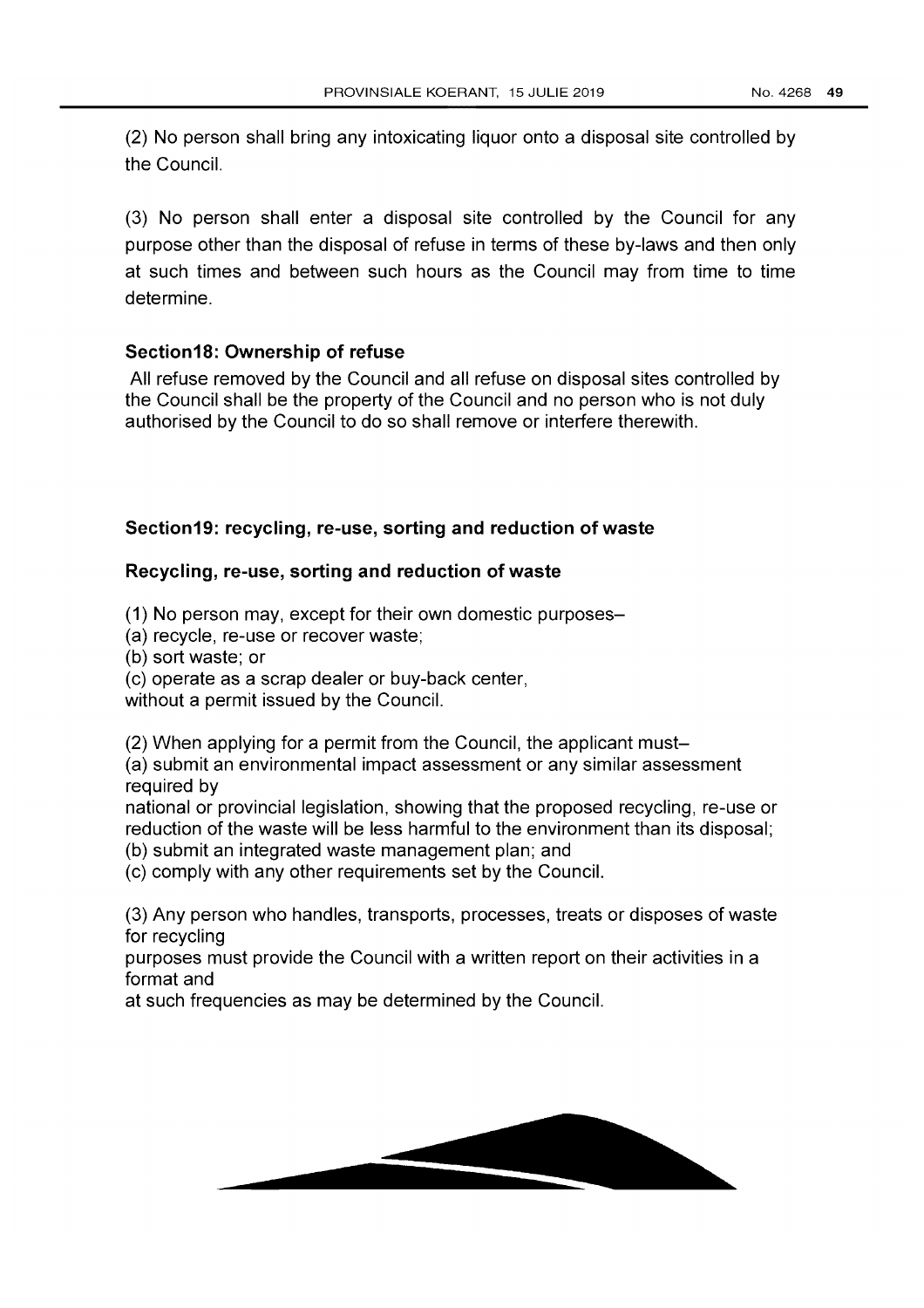(4) The Council may exempt waste generators, handlers, transporters or agents from

the requirements of this Chapter in circumstances where the mass or volume of the waste

generated is below a threshold stipulated by the Council.

(5) The Council may determine-

(a) categories of waste which must be recycled;

(b) categories of waste generators which must engage in specified forms of recycling; and

(c) standards and other rules applicable to recycling.

#### **Section 20 : Offences and penalties**

Any person who contravenes or fails to comply with any provision of these bylaws; or contravenes or fails to comply with any conditions imposed upon the granting of any application, consent, approval, concession, relaxation, permit or authority in terms of these by-laws; or fails to comply with the terms of any notice served upon or given to him in terms of these by-laws, shall be guilty of an offence and liable for a fine not exceeding R30 000 or imprisonment for a period not exceeding two years or for both such fine and imprisonment.

#### **Section20: Repeal of existing By-laws**

The Council's existing by-laws are hereby repeal to the extent said out in these By-laws; Provided that the repeal of such By-laws shall not affect anything done in terms of or any right, obligation or liability acquired or incurred under those Bylaws.

#### **Section21: Short title and commencement**

These by-laws shall be called the Waste Management By-laws 2018, and shall come into operation from the date of proclamation in the Provincial gazette.

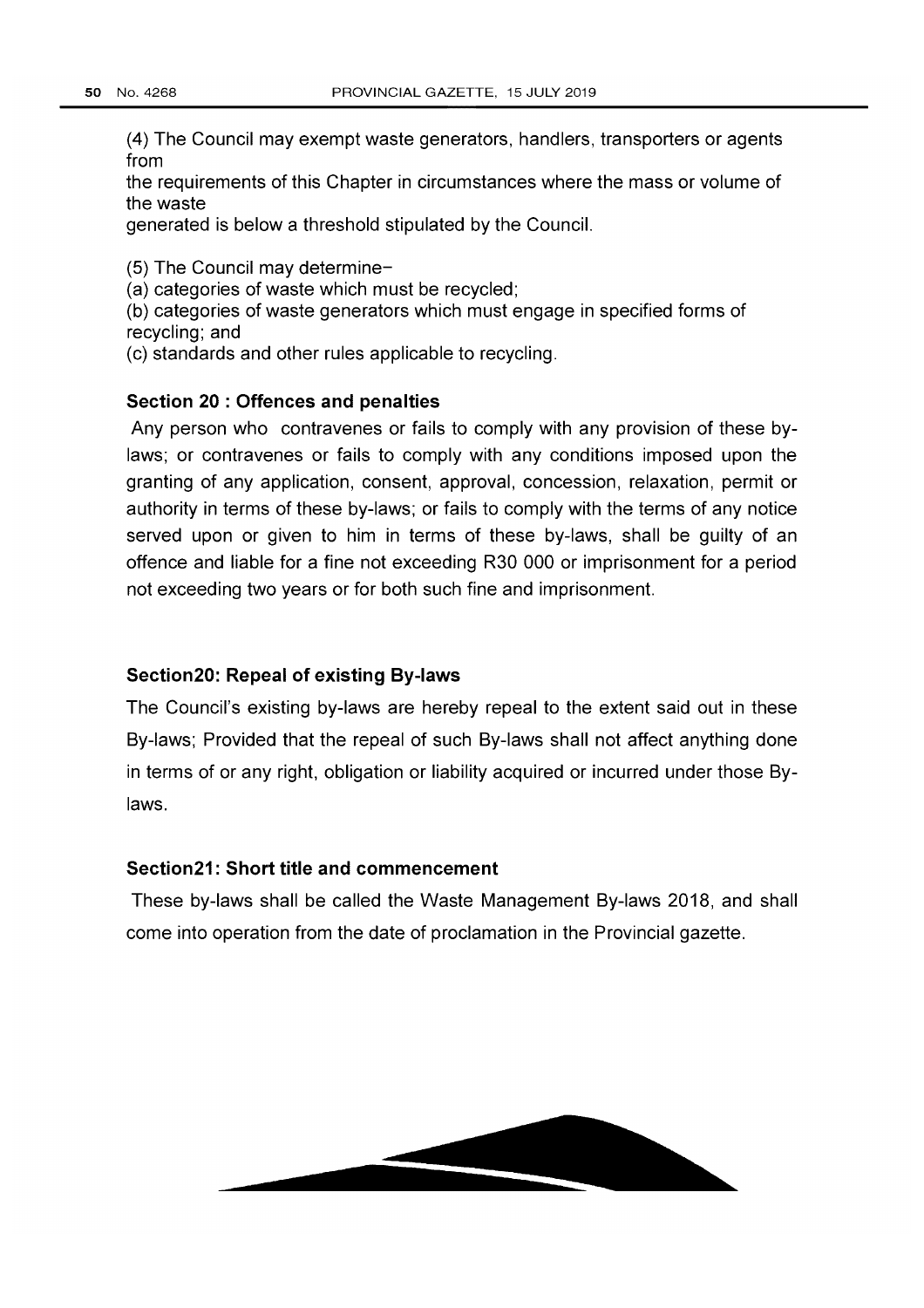# **MATATIELE LOCAL MUNICIPALITY LIQUOR TRADING BYLAWS**

**MATATIELE** 



IIPagc

**LIQUOR TRADING BYLAWS** 

No.4268 **51**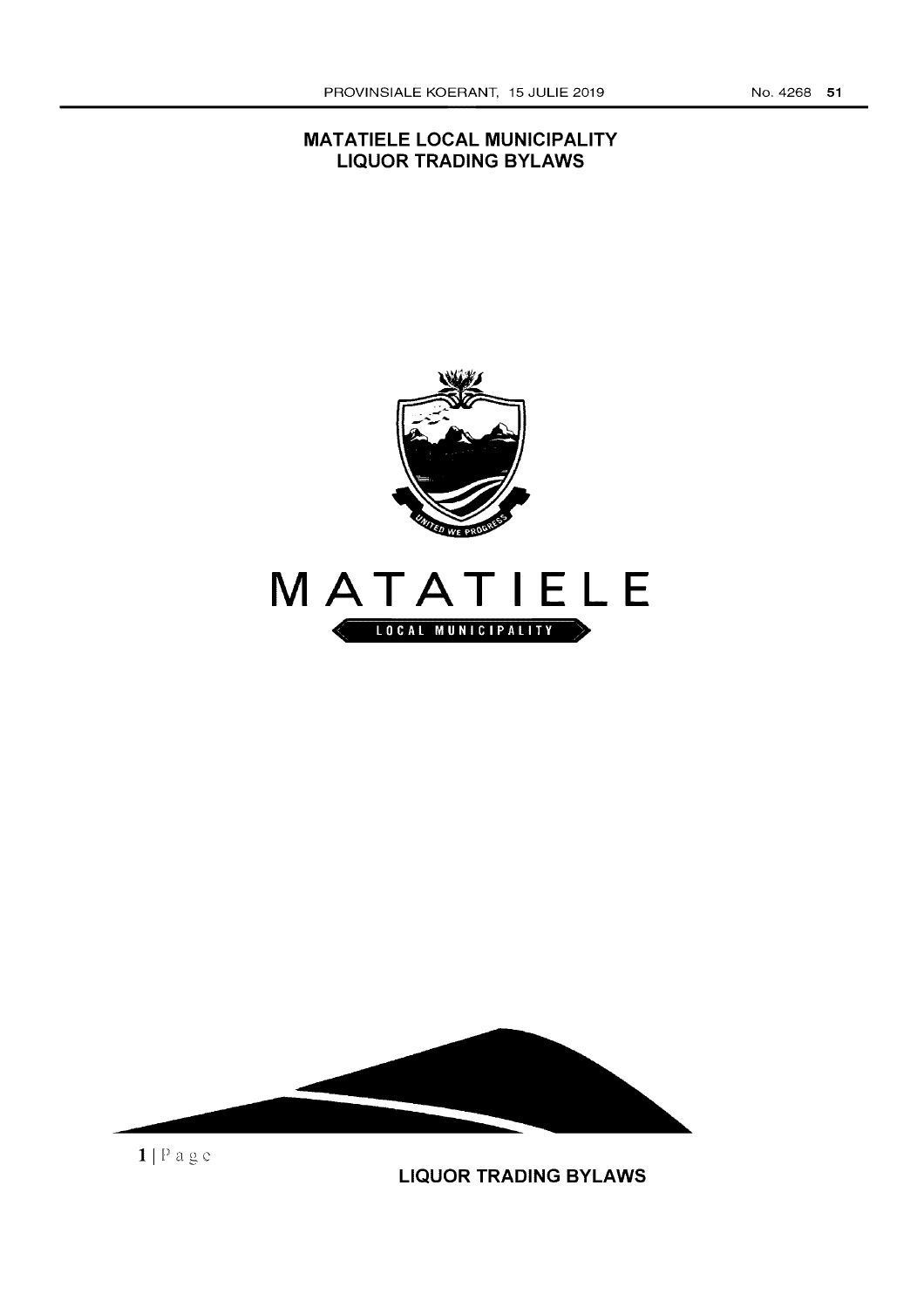# **MATATIELE MUNICIPALITY LIQUOR TRADING HOURS BY-LAWS**

Under the provisions of section 11 (3)(m) of the Local Government: Municipal Systems Act, 2000 (Act 32 of 2000) and sections 22(2)(d)(i) and 42(b) of the Eastern Cape Liquor Act, 2003 (Act 10 of 2003), the Matatiele Municipality, enacts as follows: -

# **TABLE OF CONTENTS**

- 1. Definitions
- 2. Purpose of By-law
- 3. Application of By-law
- 4. Ward committee consultative meetings
- 5. Trading hours
- 6. Selling of liquor at other times
- 7. Enforcement
- 8. Offences relating to official
- 9. Appeal
- 10. Penalties
- 11. Repeal
- 12. Short title and commencement Schedules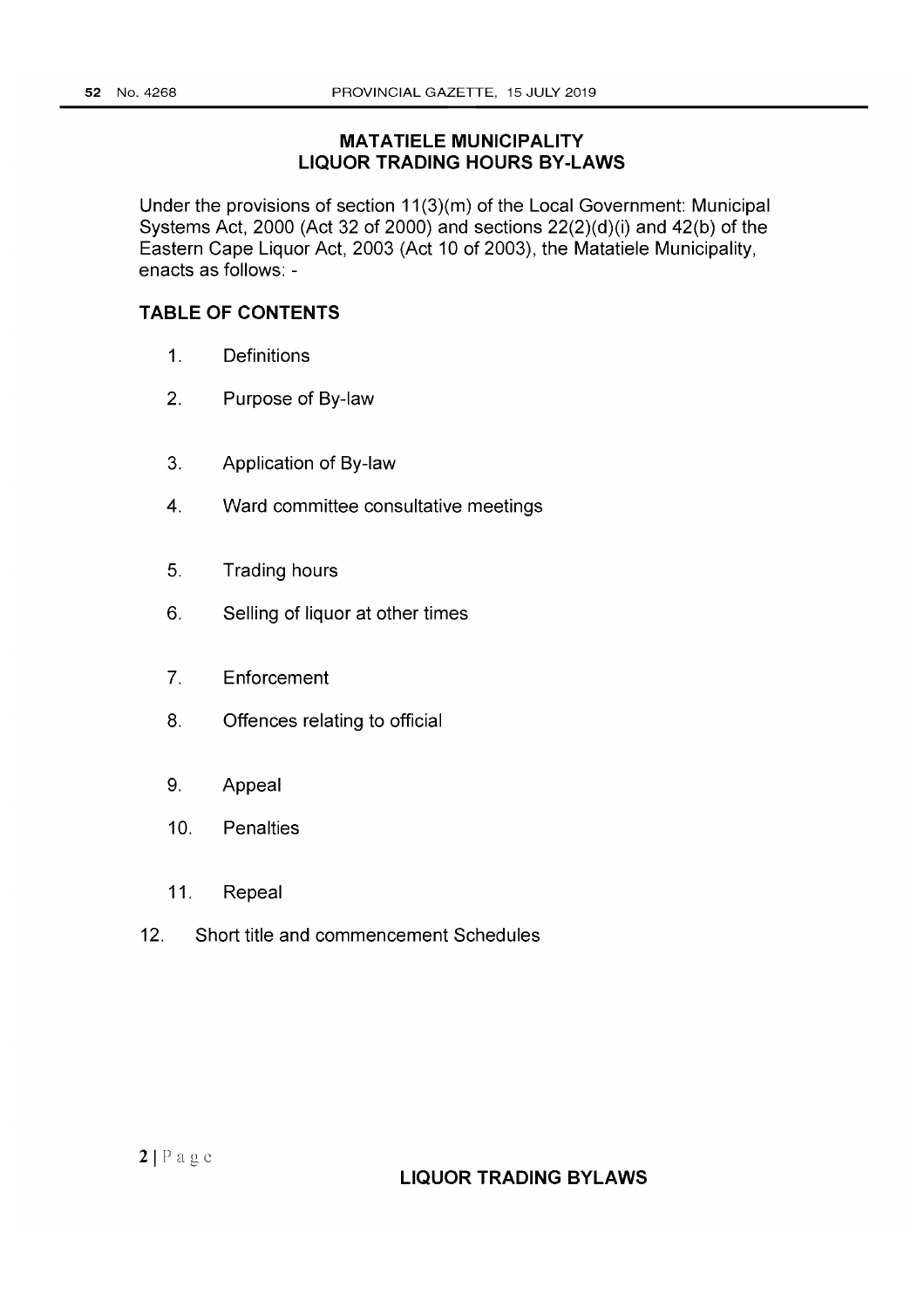#### No.4268 53

## 1. Definitions

In this By-law, unless the context otherwise indicates  $-$ 

"Act" means the Eastern Cape Liquor Act, 2003 (Act 10 of 2003);

"casino" means a casino operated in terms of the National Gambling Act, 2004 (Act 7 of 2004);

"Council" means the Matatiele Municipal Council or any other committee or official acting by virtue of any powers delegated by Council;

"hotel" means premises wherein or whereon the business of supplying lodging and meals is conducted or is intended to be conducted, and includes a motel, inn, bed and breakfast concern, caravan and camping park, guesthouse, a lodge and a house boat;

"Liquor Board" means the Eastern Cape Liquor Board established in terms of section 4 of the Act;

"official" means any person authorised by Council to perform the function of an officer under this By-law and includes any member of the South African Police Services and any person appointed in terms of the Act;

"premises" includes any place, land, building or conveyance or any part thereof which is registered or which is seeking to be registered to trade in liquor;

"registered premises" means premises on or from which a trader conducts his or her business;

"Regulations" means the regulations, published as Notice No. 1143 of 8 April, 2004, made under the Act;

"selling hours" means the time during which a trader is allowed to sell liquor in terms of Schedule 1;

"trader" means a person who is registered in terms of section 19 of the Act, and any other word or expression to which a meaning has been assigned in the Act and the Local Government: Municipal Systems Act, 2000 (Act 32 of 2000), carries that meaning;

"trading" means the selling of liquor; and

 $3|Page$ 

LIQUOR TRADING BYLAWS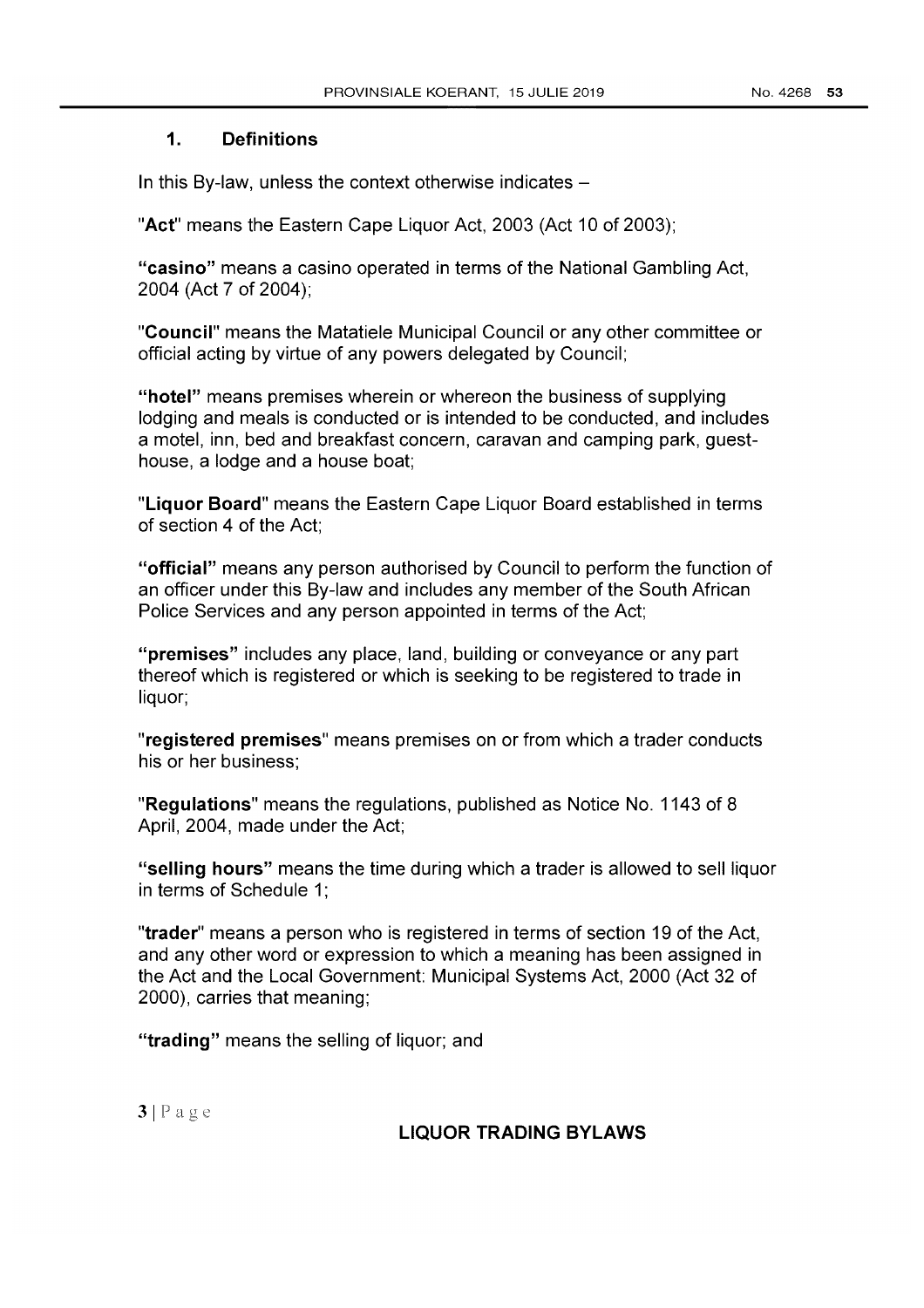"ward committee" means a committee as contemplated in the Local Government: Municipal Structures Act, 1998 (Act 117 of 1998).

#### 2. Purpose of By-law

The Council, acting in terms of the powers granted to it in the Act adopts this By-law with the aim of regulating the hours during which liquor may be sold.

## 3. Application of By-law

This By-law applies to all premises, situated within the area of jurisdiction of the Council, on which liquor is traded or intended to be traded.

#### 4. Ward Committee consultative meetings

(1) A Ward Committee must within 30 days of receipt of a notice of application for registration, in terms of section 22(2)(d)(i) of the Act hold a consultative meeting with the community of the area where the premises that are sought to be registered are situated to discuss and solicit their views with regard to the application that the applicant intends to lodge with the Liquor Board.

(2) The Ward Committee must compile and submit a report to the Council and the Liquor Board, stipulating the date of the consultative meeting referred to in subsection (1), the time of the meeting, the names and the addresses of the people who attended, indicate whether it objects to or recommends the application and what additional conditions it proposes, if any.

(3) The Council may consider a report submitted to it by a ward committee in terms of subsection 22(2) (d) (i)<sup>1</sup> of the Act and item  $3(2)^2$  of the Regulations.

# 5. Trading hours

 $2$  Item 3 of the Regulations reads as follows:

(2) A ward committee contemplated in sub-regulation (I) must, within thirty days of receipt of the notice, submit a report on the consultation with the community to the board and to the relevant municipal council."

 $4$  | P a g c

<sup>&</sup>lt;sup>1</sup> Section 22(2)(d) of the Act reads as follows:

<sup>&</sup>quot;An application for registration contemplated in subsection (1) must be made by submitting to the board-

<sup>(</sup>d) proof of service of the notice contemplated in the prescribed manner on the  $-$ 

<sup>(</sup>i) ward committee which must on receipt of the notice consult the community of the area where the premises are situated and simultaneously submit a report to the board and the relevant municipal council; and

<sup>(</sup>ii) governing body of every education institution or place of worship within a radius prescribed by the MEC from the premises in respect of which the application is made."

<sup>&</sup>quot;( 1) An applicant must within seven days oflodgment, serve a notice substantially in the form of Form 2 of Annexure 2 on the ward committee of the area where the premises are situated, every governing body of every educational institution and place of worship within a radius of 100 metres from the premises in respect of which the application for registration is made.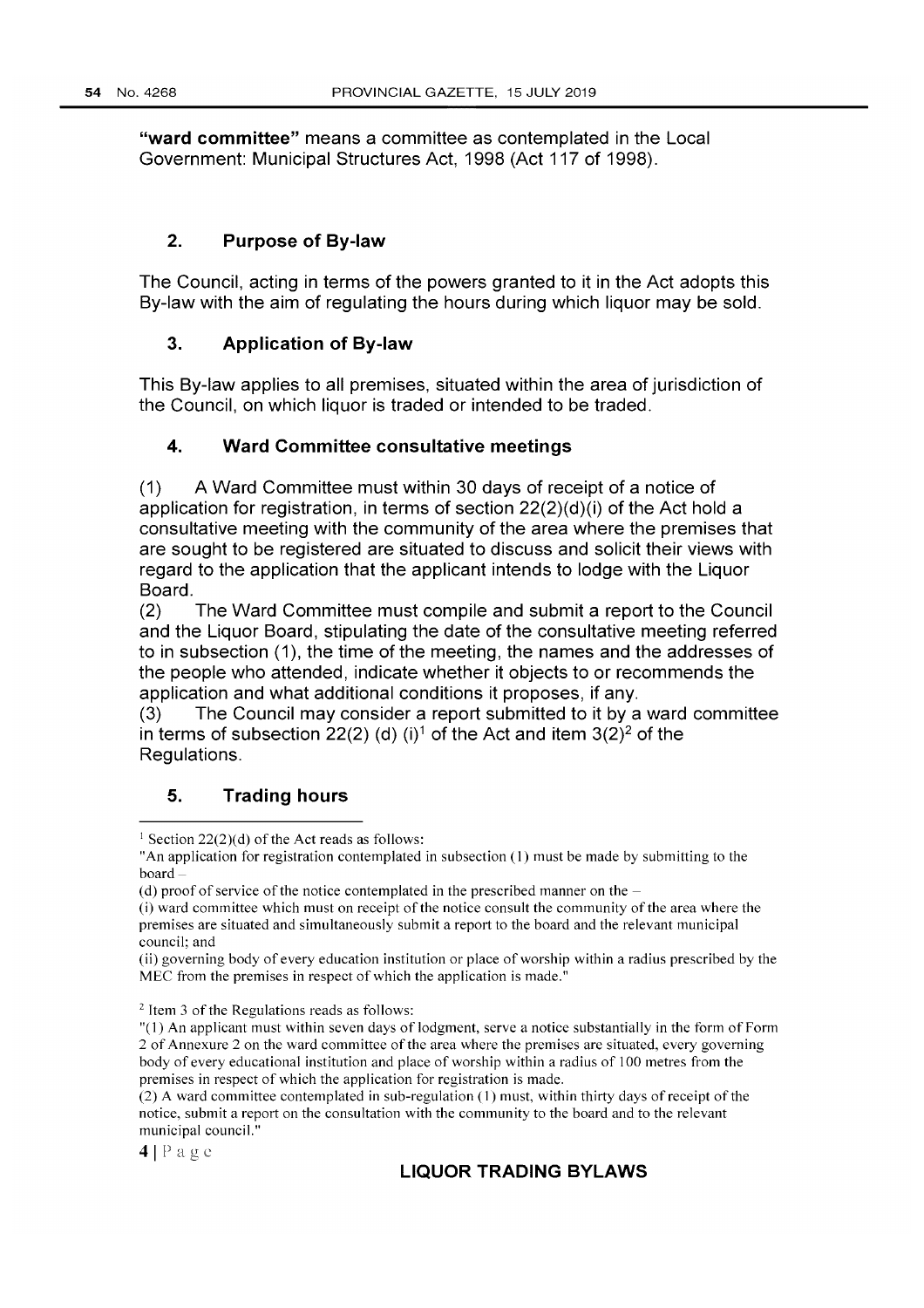(1) The trading hours, as listed in Column 2 of Schedule 1 to this By-law of the different kinds of registrations, as contemplated in section 20 of the Act, as listed in Column 1 of the Schedule, have been determined by the Council and may be reviewed by the Council from time to time.

(2) Subject to section 6, no trader may sell liquor to a person at a time other than those hours stipulated as trading hours under subsection (1). (3) A trader who contravenes subsection (2) commits an offence.

# **6. Selling of liquor at other times**

(1) The Council may grant written consent to a trader to sell liquor at hours other than those hours stipulated as trading hours in section 5(1), and a trader who wishes to sell liquor at such hours must, before he or she sells such liquor, obtain such written consent of the Council.

(2) A trader who wishes to obtain the consent of the Council must complete a form similar to the form entitled "Application for Departure with Respect to Trading Hours" as contained in Schedule 2 and submit the form and other particulars as the Council may request, to the office of the municipal manager an official to undertake an investigation or request information as he or she may deem necessary for consideration by the Council, and such official must submit his or her findings to the Council.

(3) For the purpose of considering whether to grant consent as contemplated in subsection (1), Council shall take the following factors into account: -

- a) Premises do fall into Category 3 or 4 of the Schedule.
- b) Any complaints or nuisances reported to the Municipal Managers Office.
- c) Required fee of R20 000.00 per application has been paid.
- d) Outcome of the consultation with the community, which will include, but are not limited to, the ward councillor, ratepayers association and abutting neighbours.
- e) The extended hours requested.
- $f$  Any extensions granted for the duration of the current license.
- g) Renewable annually.
- h) Appropriate zoning will be a pre-requisite.
- i) Incomplete application forms will not be accepted.

(4) The Council may, after consideration of the application and the report contemplated in subsection (3), refuse to grant consent or grant consent, and should the Council grant consent, it may do so subject to any condition or restriction it may deem necessary, which consent and condition or restriction, if imposed, shall be entered in Part C of the form contained in Schedule 2.

(5) A trader who has been granted consent in terms of subsection (4), must display, in a conspicuous place on the premises regarding which the consent has been granted and during those times for which the consent has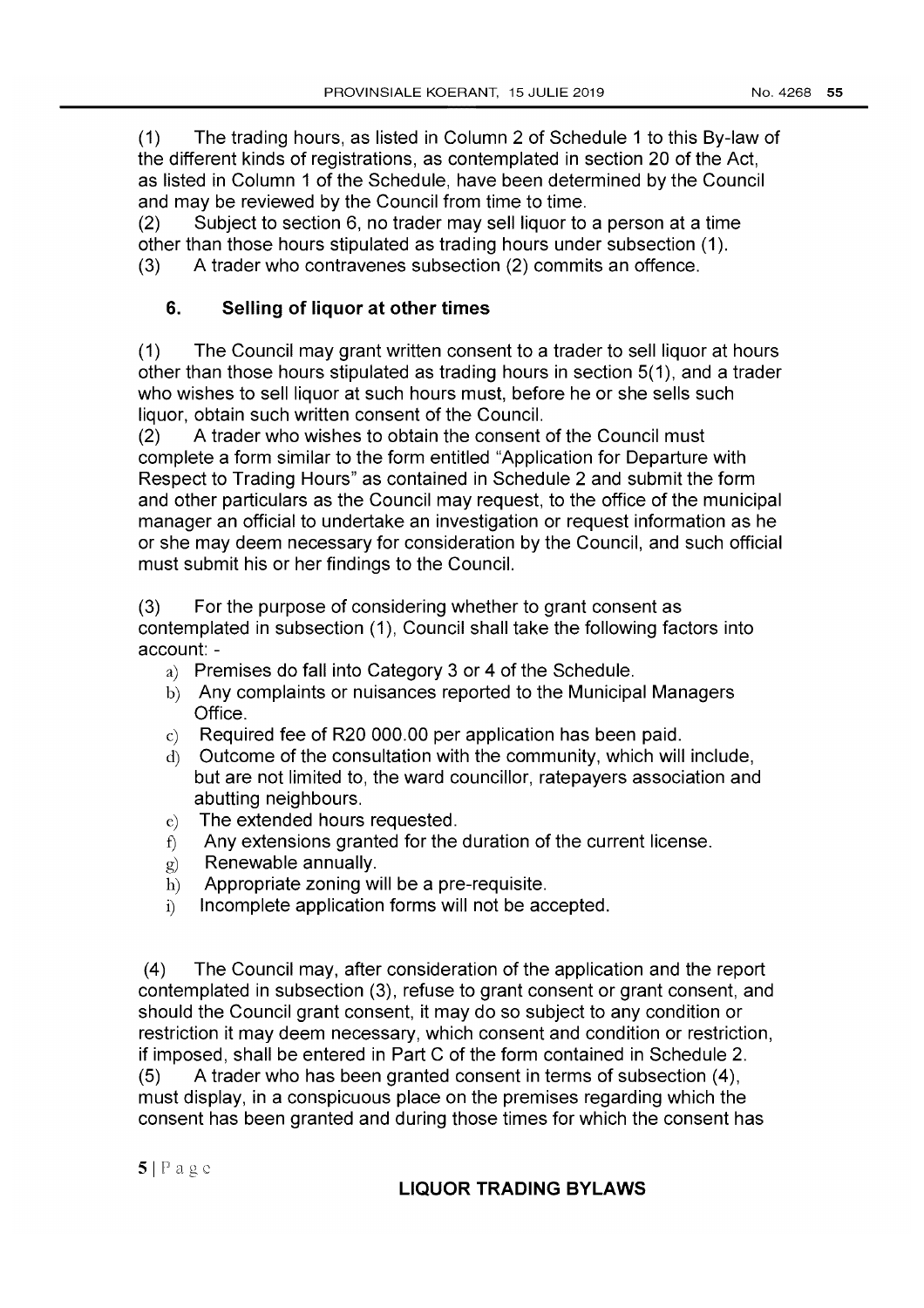been granted, a copy of the form on which the consent of the Council has been entered.

(6) A trader who contravenes subsection (1) or (5), or who sells liquor in contravention of a condition or restriction imposed in terms of subsection (3), or who displays a forged form, commits an offence.

# 7. **Enforcement**

(1) Members of the South African Police Service and liquor inspectors appointed in terms of the Act may enforce this By-law.

(2) An official, acting within the powers vested in him or her by subsection 6(3) of this By-law must, upon request by a member of the public, produce proof of identity and the capacity in which he or she purports to conduct his or her business.

(3) An official, acting in terms of the mandate contemplated in subsection  $(2)$  may  $-$ 

- (a) enter upon premises and conduct an inspection; and
- (b) request any person to provide such information as deemed necessary by the official.

#### **8. Offences relating to official**

 $(1)$  A person commits an offence if he or she –

- (a) hinders or interferes with an official in the execution of his or her duties;
- (b) falsely professes to be an official;
- (c) furnishes false or misleading information when requested by an official; or
- (d) fails to comply with a request of an official.
- (2) A person who contravenes subsection (1) commits an offence.

#### **9. Appeal**

A person whose rights are affected by a decision of the Council may appeal against that decision by giving written notice of the appeal and the reasons therefore in terms of section 62 of the Local Government: Municipal Systems Act, 2000 (Act 32 of 2000) to the municipal manager within 21 days of the date of the notification of the decision.

#### **10. Penalties**

A person who has committed an offence in terms of these by-laws is guilty of an offence and, on conviction, liable to the penalties prescribed in section  $61(1)(b)$  and section  $61(2)$  and  $(3)$  of the Act.

#### **11. Repeal**

The By-law set out in Schedule 3 is hereby repealed to the extent set out in the third column of that Schedule.

 $61P$ age

#### **LIQUOR TRADING BYLAWS**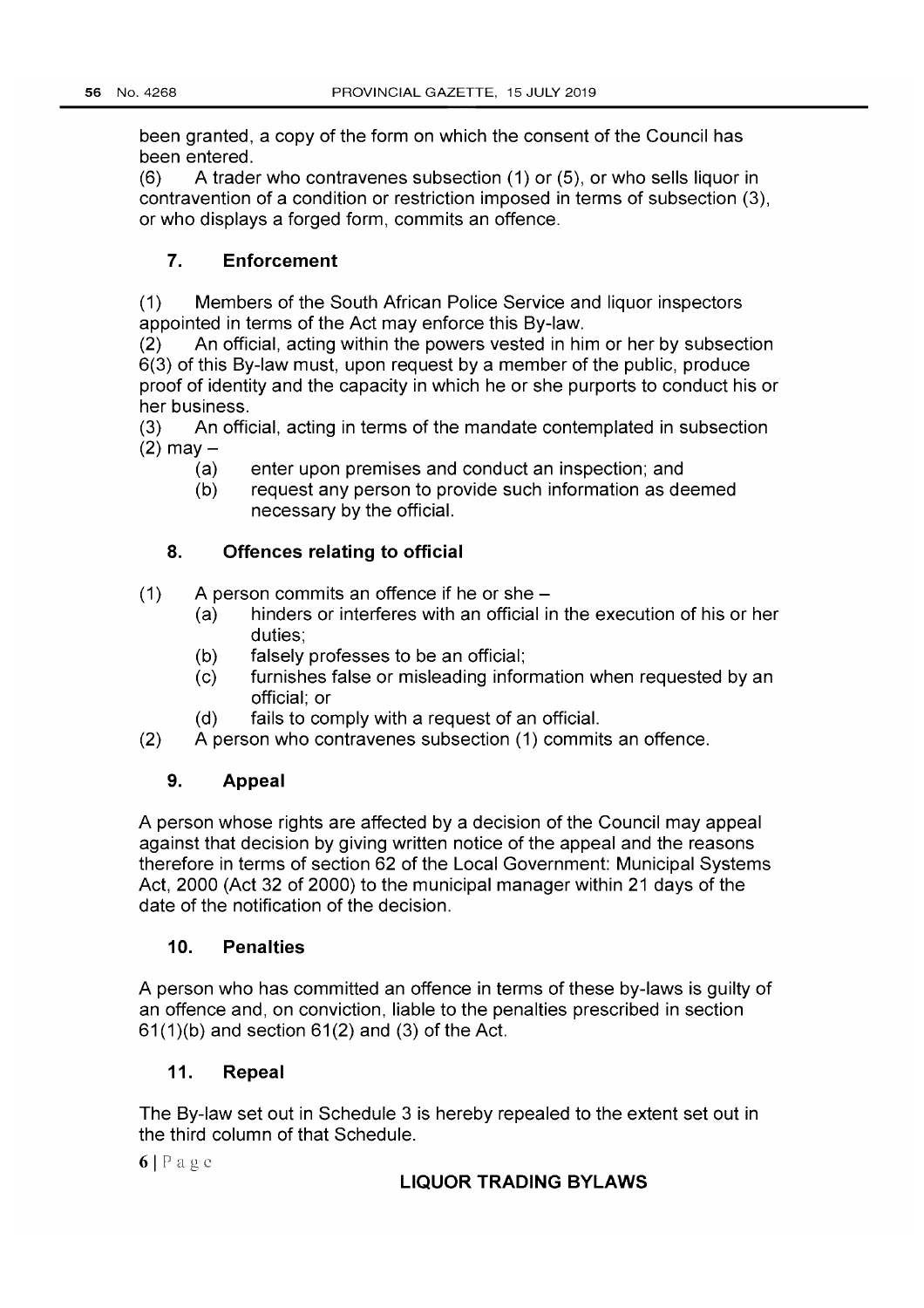# **12. Short title and commencement**

This By-law may be cited as Matatiele Municipality Liquor Trading Hours Bylaw, and come into force upon publication in the Provincial Gazette.

# **SCHEDULE 1**

 $(Section 5(1))$ 

| <b>COLUMN1</b>              | <b>COLUMN 2</b>      |
|-----------------------------|----------------------|
| <b>TYPE OF REGISTRATION</b> | <b>TRADING HOURS</b> |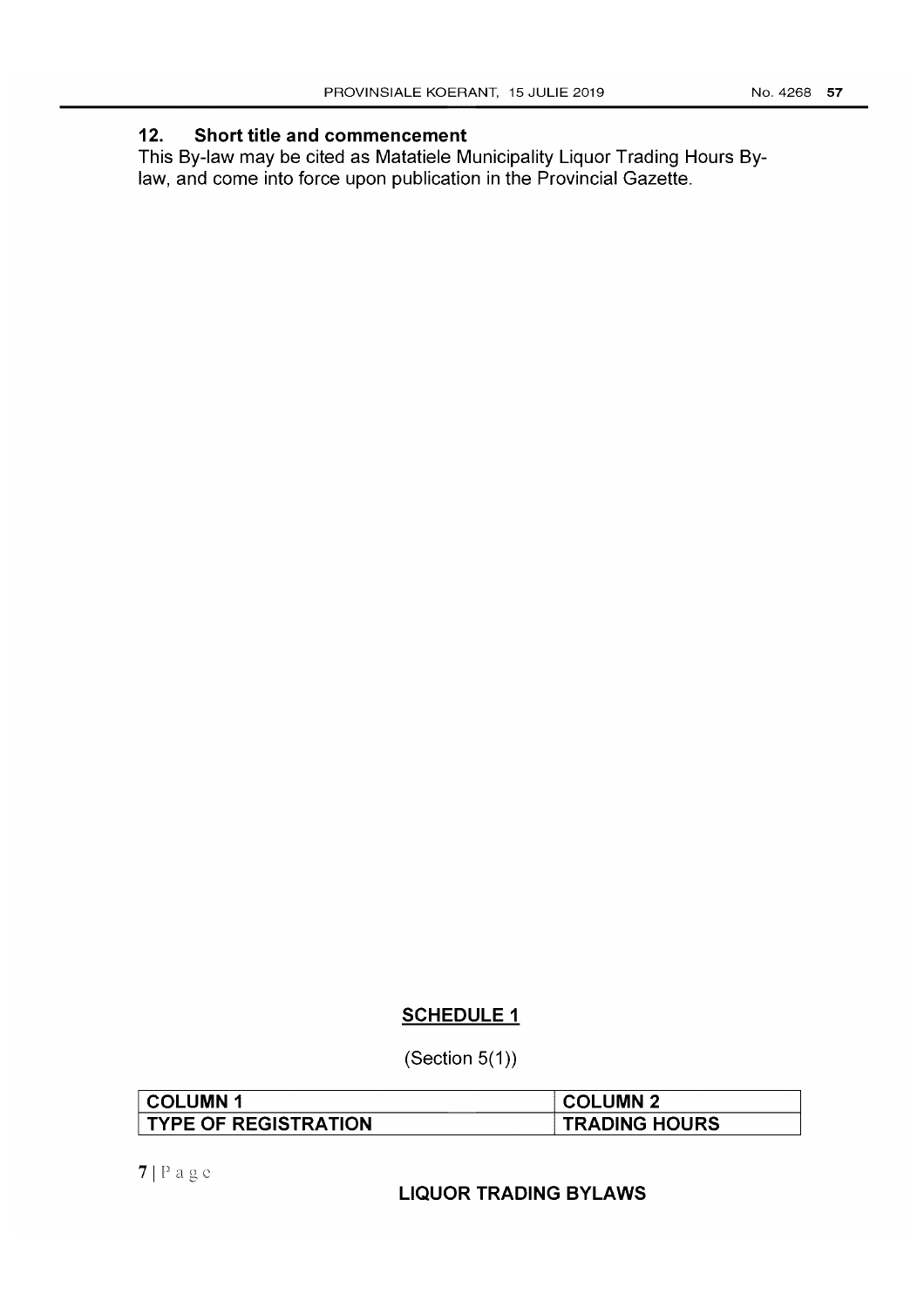| Registration in terms of Section 20(a) of the Act<br>for the retail sale of liquor for consumption off<br>the premises where liquor is sold.<br>(Bottle store, retail shop, wholesaler) | 08:00-18:00 Mon-Fri<br>08:00-17:00 Sat-Sun         |
|-----------------------------------------------------------------------------------------------------------------------------------------------------------------------------------------|----------------------------------------------------|
| Registration in terms of Section 20(b) of the Act<br>for the retail sale of liquor for consumption on<br>the premises where liquor is sold.<br>(Restaurant, sports club, pool bar, pub) | 09:00 - 22:00 Mon-Thurs<br>08:00 - 24:00 Fri - Sat |
| (Night clubs)<br>(Hotels and casinos)                                                                                                                                                   | 18:00 - 24:00 Midnight Sun                         |
| Registration in terms of Section 20(c) of the Act<br>for the retail sale of liquor for consumption on<br>and off the premises where liquor is sold.<br>(Taverns, shebeens)              | 09:00 - 22:00 Mon-Fri<br>08:00 - 24:00 Sat- Sun    |
|                                                                                                                                                                                         | 10:00 - 22:00 Sat- Sun                             |
| Registration in terms of Section 20(d) of the Act<br>for the retail sale and consumption of liquor at a<br>special event                                                                | <b>Council and SAPS will</b><br>determine          |
| Registration in terms of Section 20(e) of the Act<br>for micro manufacturing.                                                                                                           | Council and SAPS will<br>determine                 |

<sup>1</sup> The following serve as examples of outlets or establishments:

(a) Section 20(a): Retail warehouse, retail liquor or bottle store, shop, offsales, house shop.

(b) Section 20(b): Nightclub, sports bar, sports club, poolbar, discotheque, jazz club, escort agency, pub and grub, pub, bar, casino, licensed restaurant, guest house, hotel, motel.

(c) Section 20(c): Tavern, shebeen.

(d) Section 20(d): Concert, festival, sporting event and entertainment event.

(e) Section 20(e): Wholesale warehouse and micro manufacturing.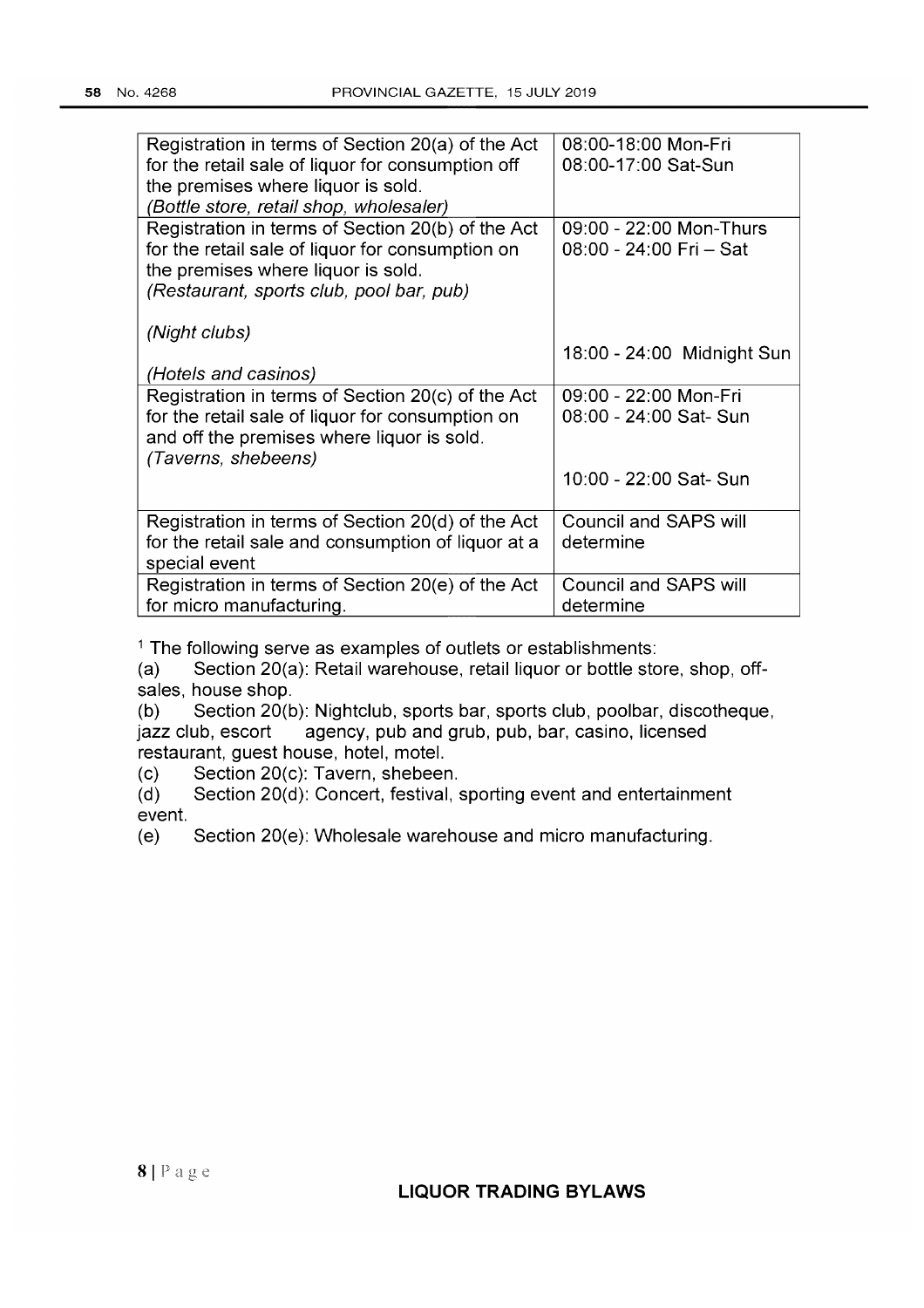# **SCHEDULE 2**

# PART A

| APPLICATION FOR DEPARTURE WITH RESPECT TO TRADING HOURS (In terms of<br>section 6(2) of the Liquor Trading Hours By-law)                                         |  |  |
|------------------------------------------------------------------------------------------------------------------------------------------------------------------|--|--|
|                                                                                                                                                                  |  |  |
|                                                                                                                                                                  |  |  |
|                                                                                                                                                                  |  |  |
|                                                                                                                                                                  |  |  |
|                                                                                                                                                                  |  |  |
|                                                                                                                                                                  |  |  |
|                                                                                                                                                                  |  |  |
|                                                                                                                                                                  |  |  |
| Dates and hours on which liquor will be sold or supplied (Be specific, e.g. 14:00 to 23:00 on                                                                    |  |  |
|                                                                                                                                                                  |  |  |
|                                                                                                                                                                  |  |  |
|                                                                                                                                                                  |  |  |
|                                                                                                                                                                  |  |  |
|                                                                                                                                                                  |  |  |
| Do the premises have Special Land Use Consent? (provide proof)<br>YES NO                                                                                         |  |  |
| Do premises have a business licence? (provide proof)<br><b>YES</b><br>NO.<br>Do premises have noise attenuation equipment installed? (provide details)<br>YES NO |  |  |
| Does applicant possess a Liquor Licence? (provide copy)<br>YES NO                                                                                                |  |  |
|                                                                                                                                                                  |  |  |
| (Applicant)                                                                                                                                                      |  |  |
| $9$   Page<br><b>LIQUOR TRADING BYLAWS</b>                                                                                                                       |  |  |
|                                                                                                                                                                  |  |  |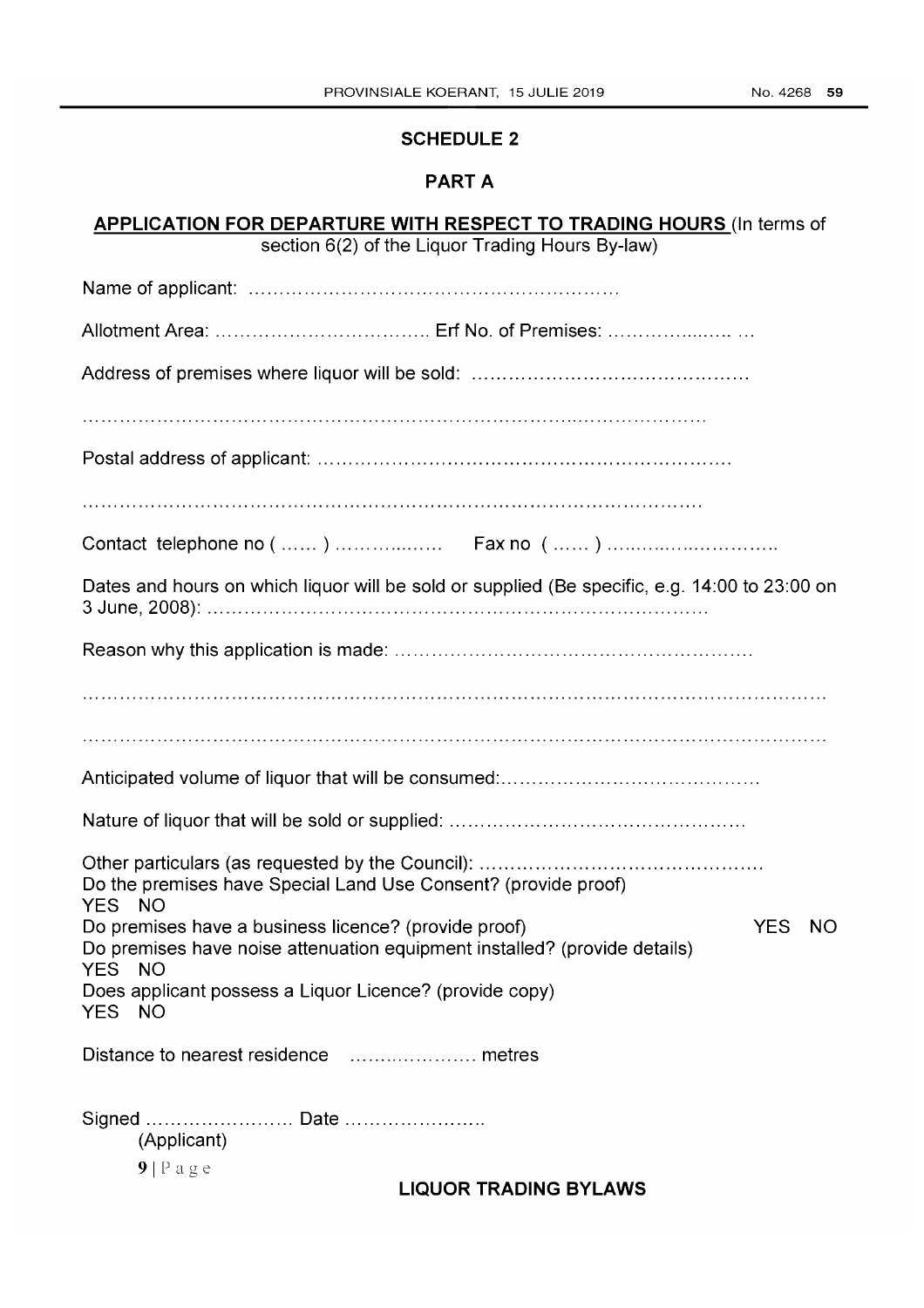| <b>PART B</b><br><b>Official use</b>                      |                          |  |  |  |
|-----------------------------------------------------------|--------------------------|--|--|--|
| Does The Business Meet The Following Requirements?:       |                          |  |  |  |
| 1. Land use permission                                    | YES NO                   |  |  |  |
| 2. Valid business license (if applicable)                 | <b>YES</b><br><b>NO</b>  |  |  |  |
| 3. Compliance with noise regulations                      | <b>YES</b><br><b>NO</b>  |  |  |  |
| 4. Possession of a valid liquor licence                   | <b>YES</b><br><b>NO</b>  |  |  |  |
| 5. Premises suitably located                              | <b>YES</b><br><b>NO</b>  |  |  |  |
| <b>INSPECTION REPORT:</b><br>. <i>.</i> .                 | inspection<br>Date<br>of |  |  |  |
| <b>PART C</b>                                             |                          |  |  |  |
| <b>RECOMMENDATION BY ENVIRONMENTAL HEALTH DEPARTMENT:</b> |                          |  |  |  |
|                                                           |                          |  |  |  |
| $10$   P a g c<br>A RINA RVI                              |                          |  |  |  |

**LIQUOR TRADING BYLAWS**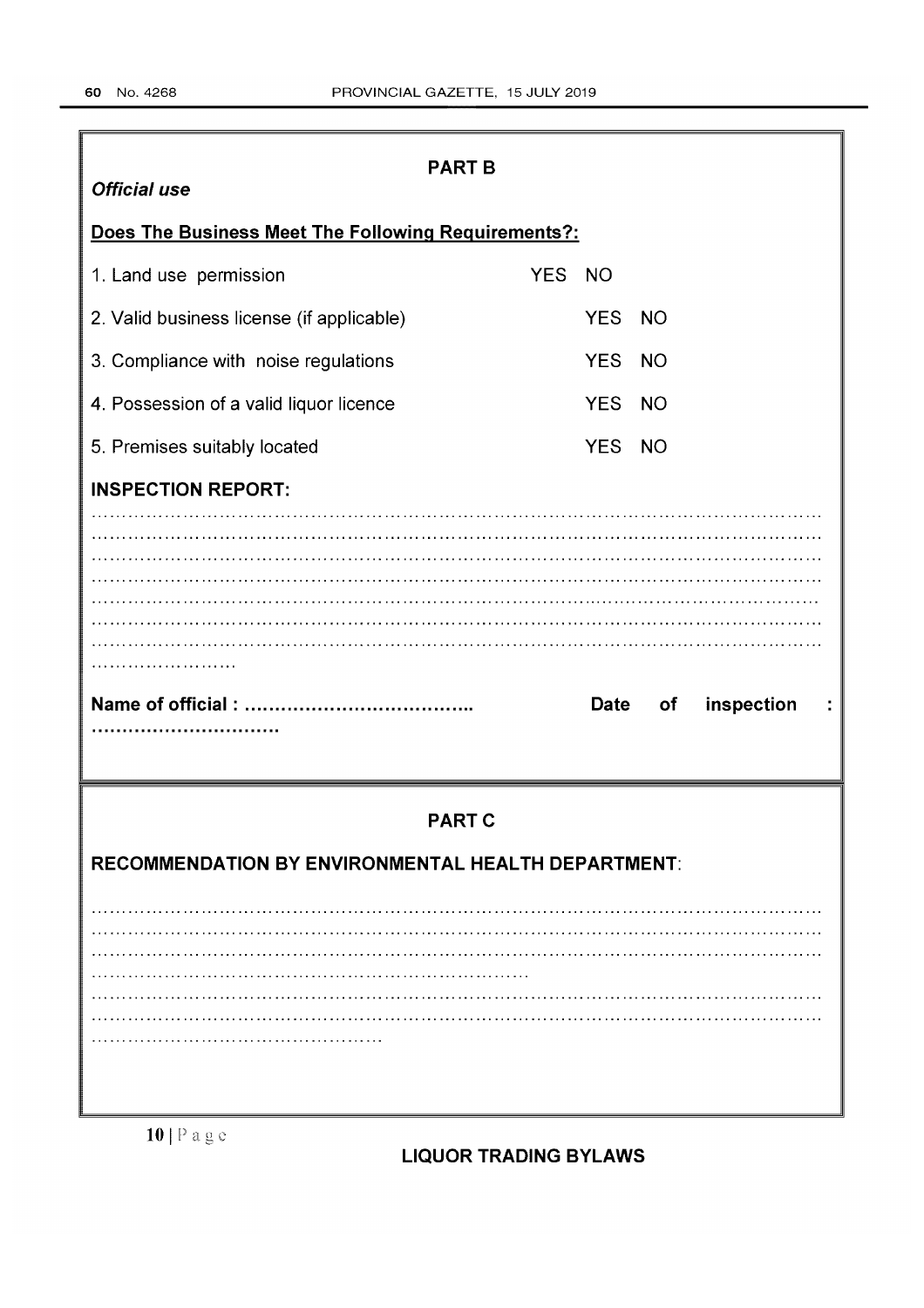|                                 | DATE: |
|---------------------------------|-------|
|                                 |       |
|                                 |       |
| <b>CONDITIONS:</b>              |       |
|                                 |       |
|                                 |       |
|                                 |       |
|                                 |       |
|                                 |       |
|                                 |       |
|                                 |       |
|                                 |       |
|                                 |       |
| <b>SIGNATURE</b><br><b>DATE</b> |       |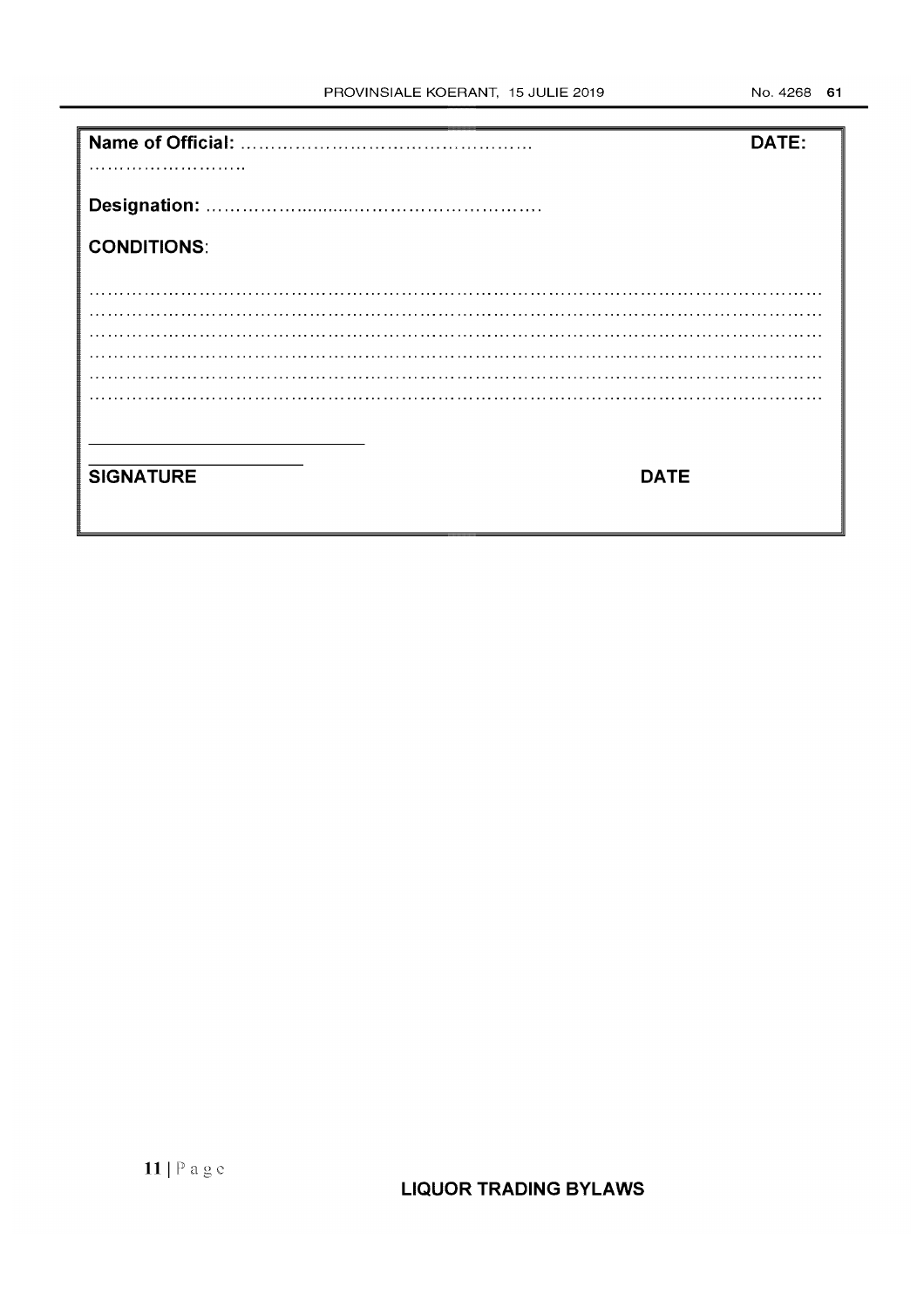## **SCHEDULE 3**

| Number and year of | Title | <b>Extent of repeal</b> |
|--------------------|-------|-------------------------|
| ∣ bylaw            |       |                         |
| P.N                |       | The whole               |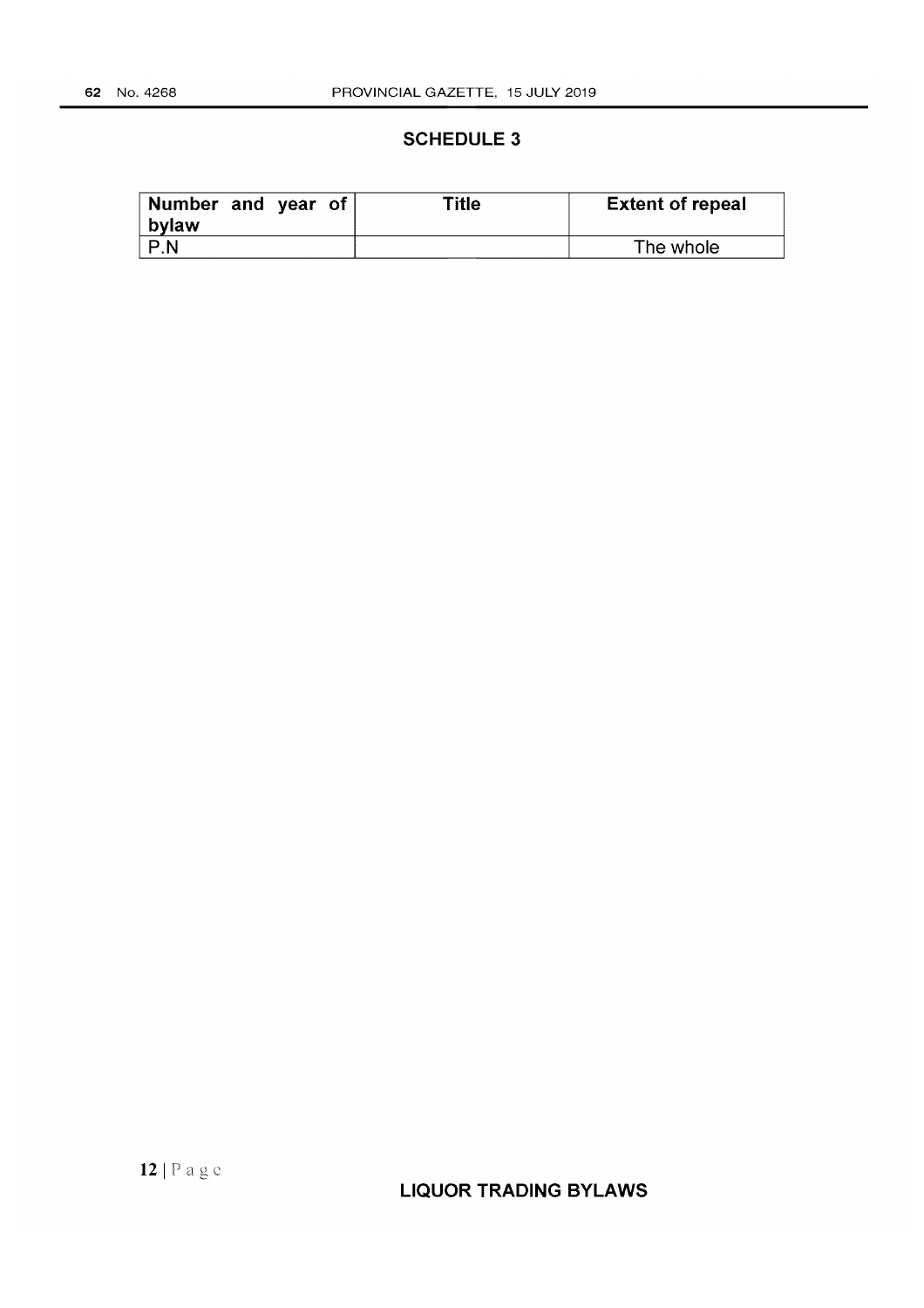

# **CREDIT CONTROL AND DEBT COLLECTION BY-LAW**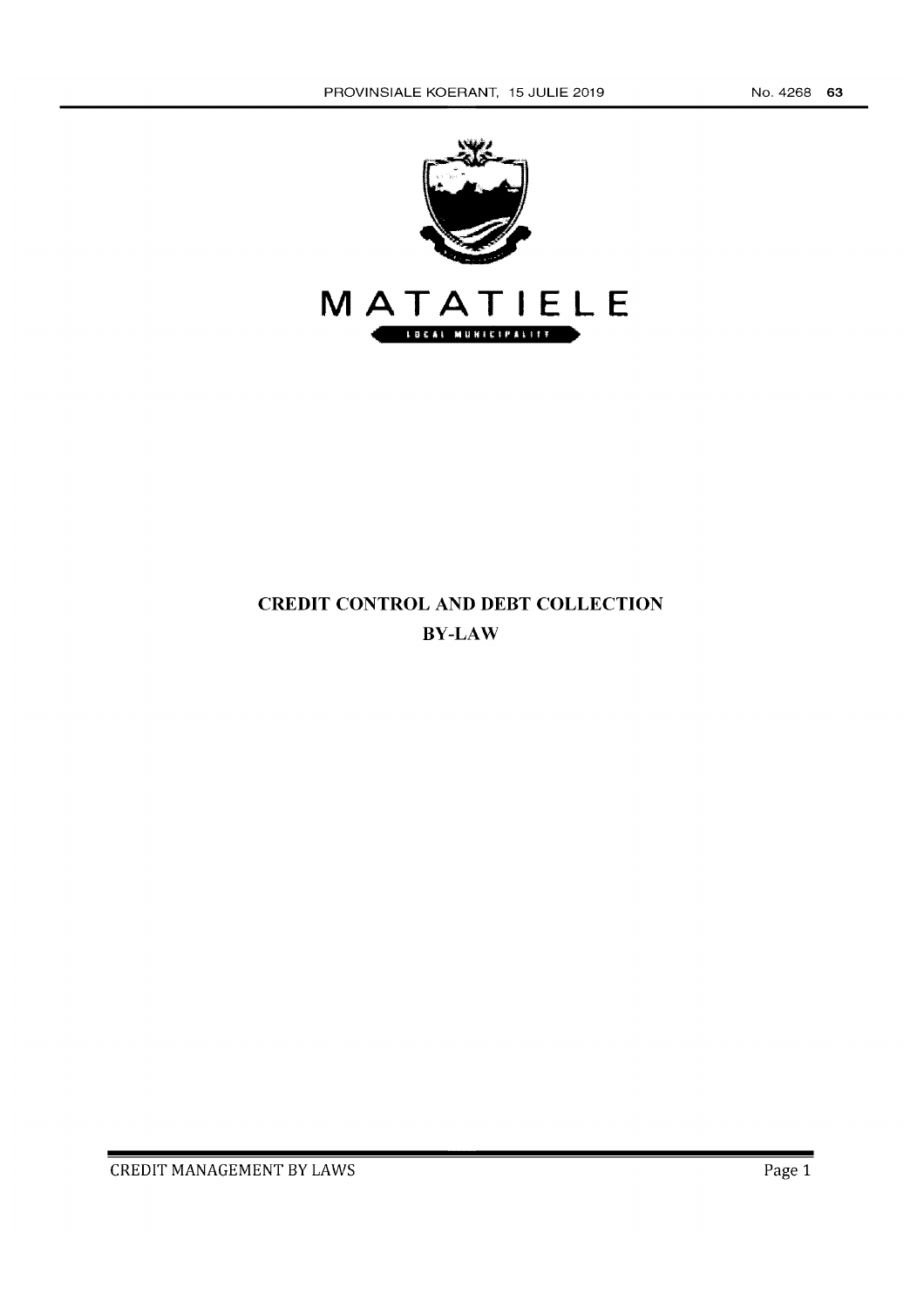The Matatiele Local Municipality in terms of Section 156 of Constitution of the Republic of South Africa Act No. 108 of 1996, read with section 11(3) of the Local Government: Municipal Systems Act No. 32 of 2000, enacts as follows

#### INDEX

#### **SECTION**

- 1. DEFINITIONS
- 2. SERVICE AGREEMENT
- 3. ACCOUNTS
- 4. DEPOSITS
- 5. DISCONNECTION FOR NON-PAYMENT
- 6. TAMPERING
- 7. AGREEMENTS AND ARRANGEMENTS WITH CONSUMERS IN ARREAR
- 8. ACKNOWLEDGEMENT OF DEBT
- 9. INTEREST ON ARREARS
- 10. HAND OVERS

#### 11. CUSTOMER MAY NOT SELECTIVELY NOMINATE PAYMENT

# 12. AUTHORITY TO APPOINT DEBT COLLECTION SPECIALISTS

#### 13. RELIEF MEASURES FOR PENSIONERS OR INDIGENT SUPPORT

#### 14. APPLICABILITY

15. REPEAL OF EXISTING CREDIT MANAGEMENT BYLAWS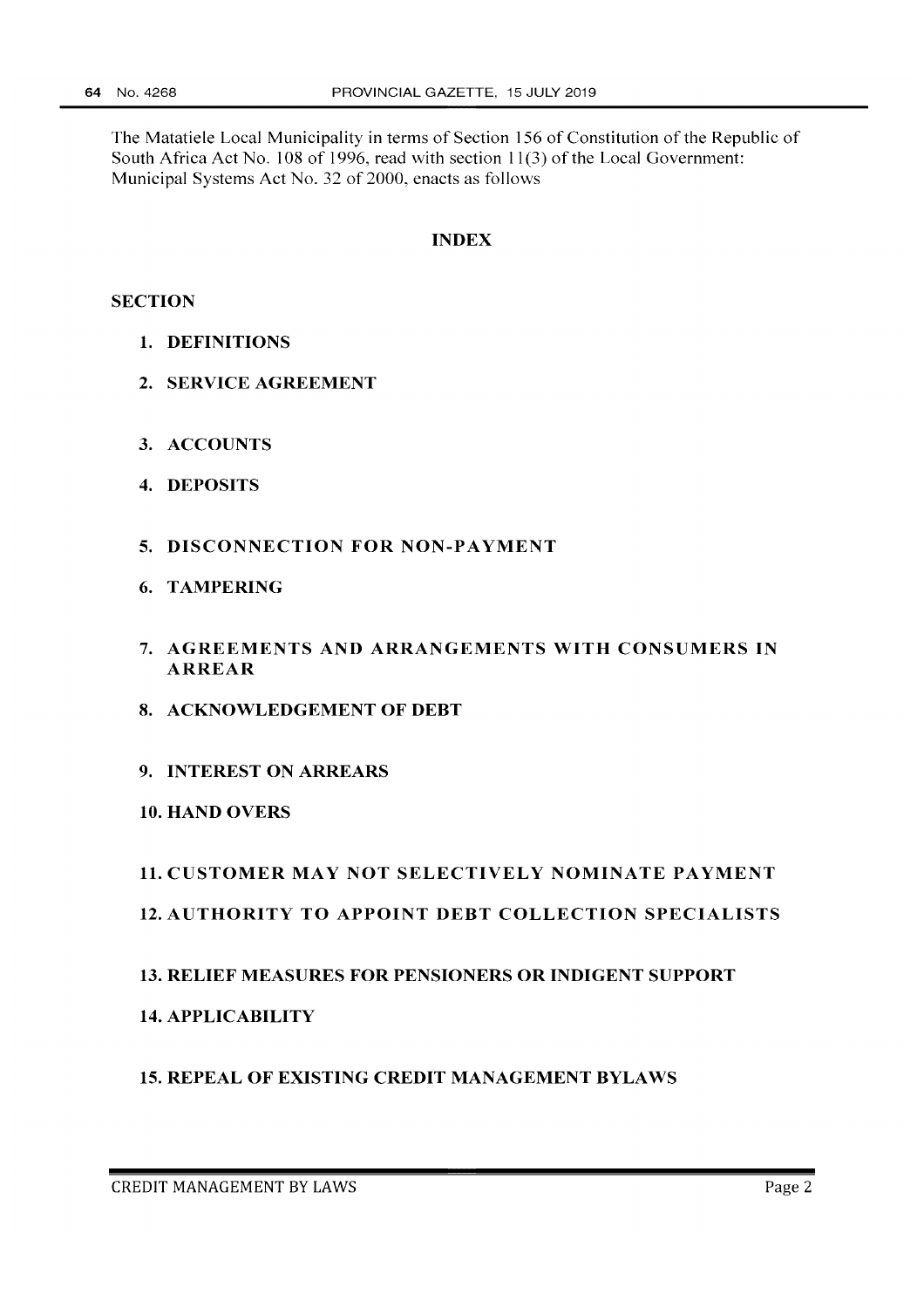## **CREDIT MANAGEMENT BY -LAWS**

## **1. DEFINITIONS**

 $(1)$  Unless the context otherwise indicates  $-$ 

**"bank guarantee"** means an unconditional undertaking by a financial institution whereby it guarantees a specified maximum amount to ha paid if the principal debtor ("the customer") fails to pay;

**"calculated amounts"** means the amounts calculated by the Chief Financial Officer to be due to the Council by a consumer in respect of the supply of the applicable municipal services for any period during which the exact quantity of the supply cannot be determined accurately for any reason, and shall be based on the average consumption figures, if available, for the service rendered to the customer over the three months immediately prior to any such period commencing, or failing the availability of such data, on the average consumption figures applicable to one or more properties of similar size and nature in the area in which the customer resides or carries on business;

**"Chief Financial Officer"** means the Head of Department responsible for the Council's financial affairs, and any person duly authorised by him or her to act on his behalf in the stated capacity;

**"consolidated account"** means one combined account for all municipal services, surcharges, property tax and basic charges payable;

**"consumer"** means a customer;

**"conventional electricity and water meters"** means electricity and/or water meters, as the case may be, which are used to determine the supply of electricity and water and which are read on a monthly or other fixed interval basis;

**"Council"** means a municipal council referred to in section 157(1) of the Constitution, 1996 (Act No.1 08 of 1996);

**"customer"** means any person to whom a service is or has been rendered by the Council and "customer services" has a corresponding meaning;

**"due date"** means, in the absence of any express agreement in relation thereto between the Council and the customer, the date stipulated on the account and determined by the Council from time to time as the last date on which the account can be paid;

**"existing customers"** means customers who have already entered into an agreement for the supply of municipal services;

**"financial year"** means 1 July in any year to 30 June of the following year;

**"meter audits"** means an investigation to verify the correctness of the consumption and supply of electricity or water;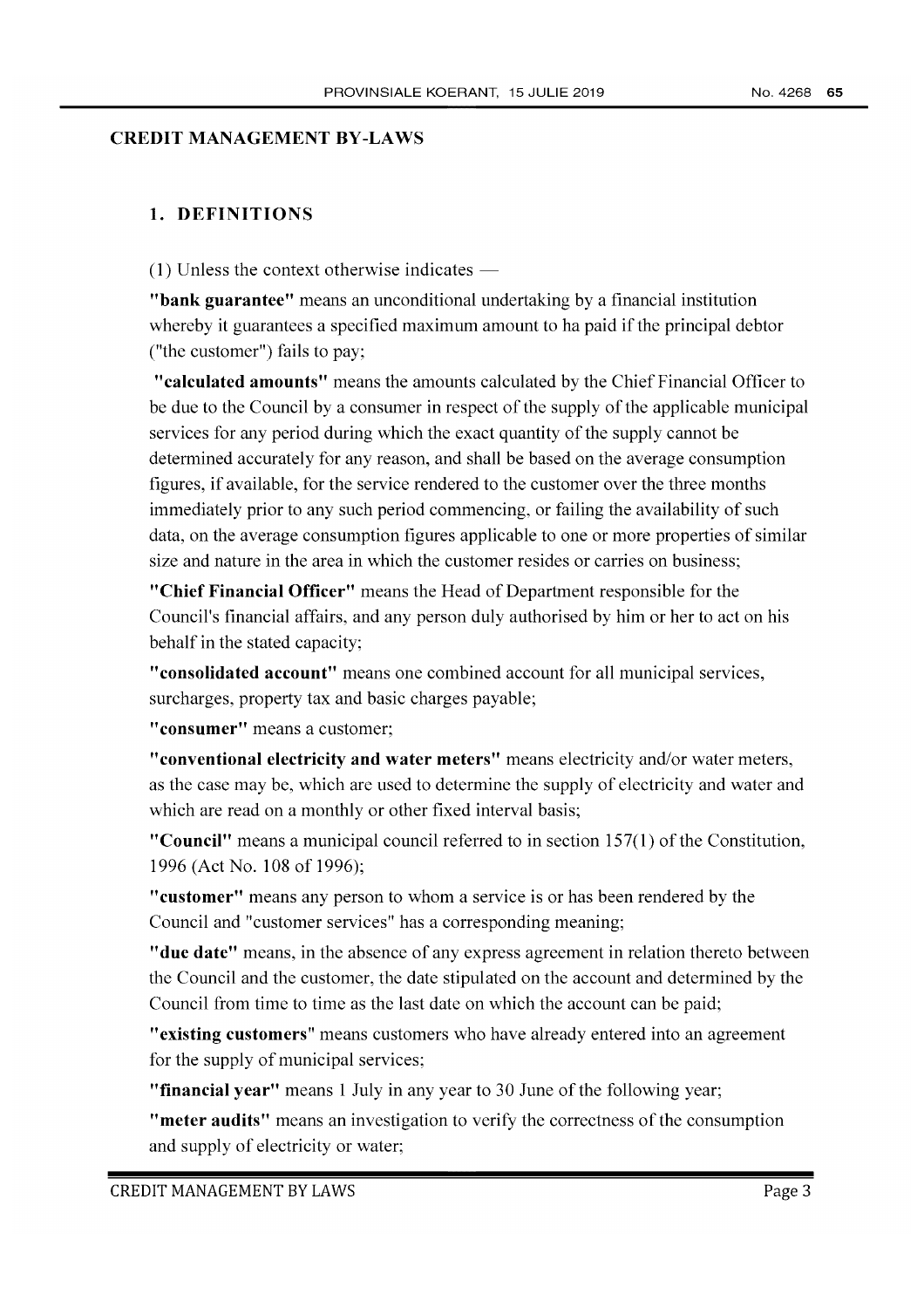"Municipal Manager" means a person appointed in terms of section 82 of the Local Government: Municipal Structures Act, 1998 (Act No.117 of 1998);

"normal office hours" means the hours when the Chief Financial Officer offices are open to the public from Mondays to Fridays, excluding public holidays;

"property tax" means rates and/or taxes charged according to the value of a property which may be based on a

tariff on the value of the land or improvements or both, and has the same meaning, as assessment rates;

"rebate" means a discount on any property tax or service charge determined by the Council from time to time;

"reconnection fee" means the fee charged for reconnection of electricity when the supply has been disconnected due to non-payment, which fee will be determined periodically by the Council and will form part of the municipal tariff of charges;

"required amount" means the total calculated amount of the electricity/water consumed during any period of tampering, as well as the tampering fee;

"service accounts" means accounts in respect of electricity and/or water consumption;

"service agreement" means an agreement for the consumption of electricity and/or Water<sup>.</sup>

"tampering fee" means a fee charged for the illegal disconnection, adjustment or bypassing of a consumption meter or the siphoning of a supply of electricity or water supply to an un-metered destination, which fee will be determined annually, during the budget process and will form part of the tariff of service charges;

"terminated account" means the final account for services after the customer has left the premises, whether or not the customer has given notice to terminate the supply of service;

"Variable flow-restricting device" means a device that is coupled to the water connection that allows the water supply to be restricted or closed; and

"Voluntary garnishee order/emoluments order" means a court order for the deduction of an amount of money from the salary or other income of a customer.

(2) Words applying to any individual shall include persons, companies and corporations, and the masculine gender shall include females as well as mates, and the singular number shall include the plural and vice versa.

# 2. SERVICE AGREEMENT

2.1 Before being provided with electricity and other customer services, every customer must enter into a service agreement with the Council in which, inter alia, the customer agrees that the electricity and/or water payment system may be used for the collection of arrears in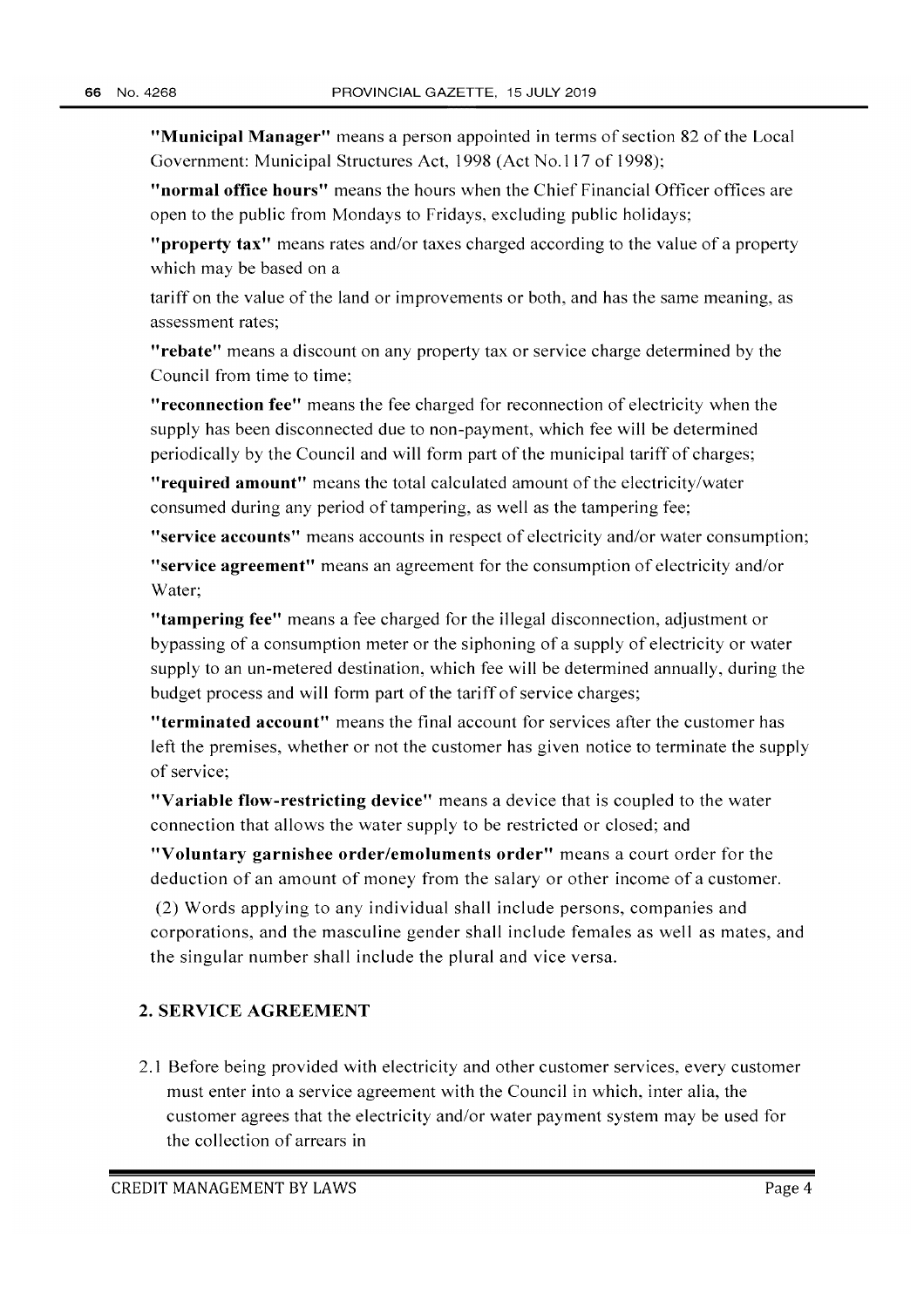2.2 Where a consumer has failed to enter into a service agreement with the Council, water and/or electricity will be blocked, disconnected or restricted, as the circumstances may require, until such time as a service agreement has been entered into and the applicable deposits have been paid. Such consumer is liable for calculated amounts.

# 3. ACCOUNTS

- 3.1 The Council will bill the inhabitants of, and property owners and property occupiers within the area for property tax and municipal services supplied to them by the Council at regular intervals or as prescribed by law.
- 3.2 owner of a property is liable for refuse and sewerage charges.
- 3.3 The Council will post or hand-deliver the consolidated accounts to the respective customers at the address notified by each customer, to reach the customers beforethe due date printed on the account. Any change of address becomes effective only when notification of the change is received and acknowledged by the Council.
- 3.4 The customer must pay, in full, the amount rendered on or before the due date. Failure to comply with this section will result in debt collection action being instituted against the customer, and interest at the rate determined from time to time by the Councilor in the' absence of any determination, as prescribed by law, will be charged from the date upon which the amount of the account was due for payment.

# 4. DEPOSITS

4.1 Deposits are to be determined by the Chief Financial Officer, which determination is based on two and 'a halftimes the average monthly account for the service in that property, either as factually determined or as a calculated amount.

- 4.2 In determining the deposit described in section 4(1), the Chief Financial Officer will differentiate between areas to give cognisance to differences in service standards and usage.
- 4.3 The Chief Financial Officer may reassess customer deposits for new commercial and industrial customers three months after the initial deposit date, and may, as a result of this reassessment require an additional deposit from any such customer.
- 4.4 The Chief Financial Officer must review all deposits bi-annually or when a customer's service is disconnected or blocked as a result of non-payment. The outcome of this review will be communicated to the customer in the event of any variation in the deposit arrangements being required. Should the deposit mentioned in section 4(2) or 4(3) be found to be inadequate, the customer will be allowed to make arrangements with the Chief Financial Officer for the payment of the additional amount.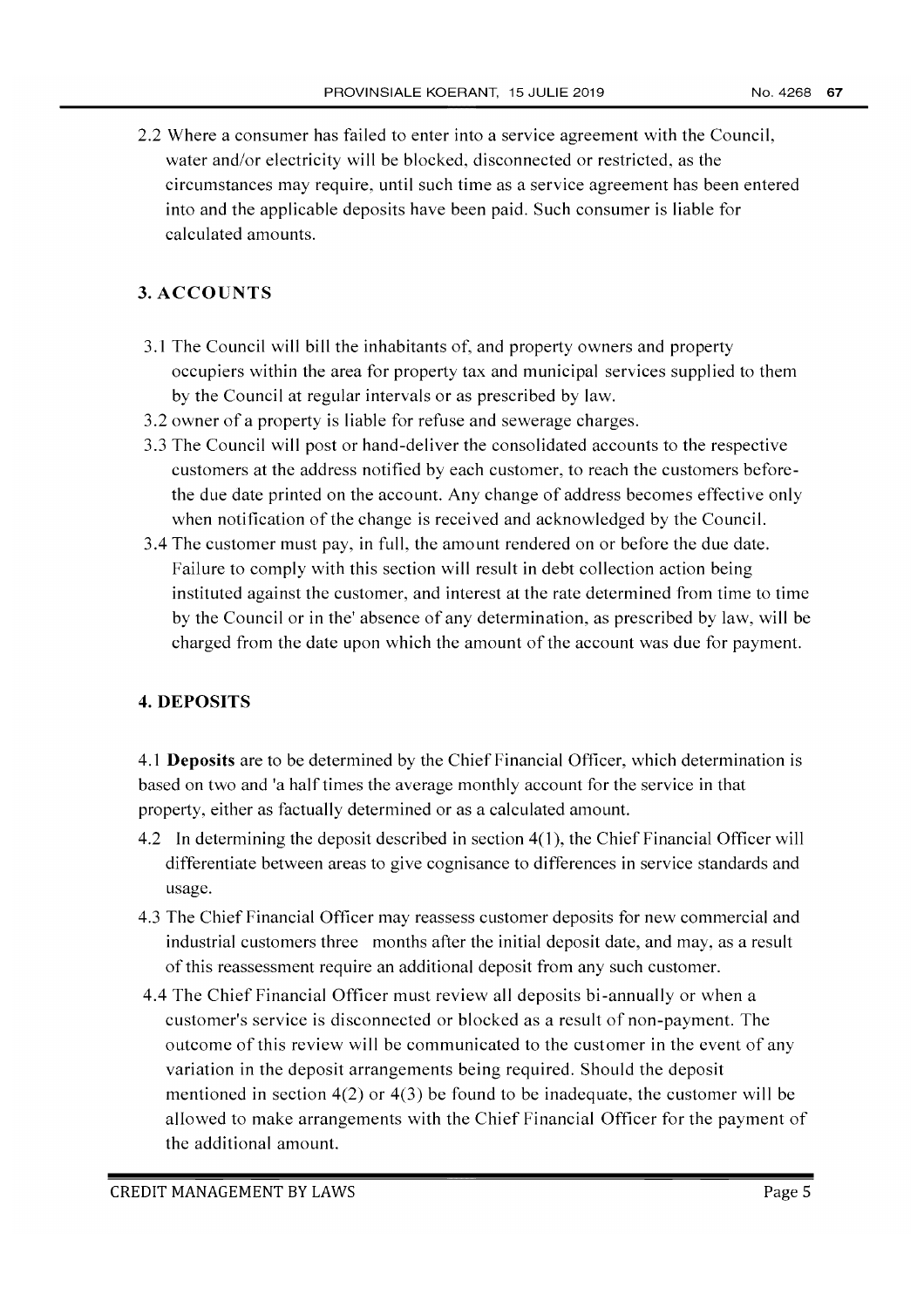- 4.5 Consumer deposits are to be paid for all separately metered services.
- 4.6 Consumer deposits are to be paid in respect of water and electricity services only.
- 4.7 Deposits must be paid in cash at the Municipal offices.
- 4.8. Council shall be entitled to deduct 50% of any payment made for any services in respect of any customer whose accounts are in arrears after the due date.
- 4.8 All deposits have to be paid at least 2 (two) days prior to occupation of the property or the date on which the services are required, if not required on date of occupation. Failure to comply with this by-law may cause a delay with the connection of services, and the Council will not be liable for any loss or prejudice that may result.
- 4.9 No service deposit is required if a pre-payment meter is installed for the particular service.
- 4.10 Where deposits have been increased in terms of Council policy, such customers may enter into a written agreement with the Council to payoff, over a maximum period of 6 (six) months, the deposits levied.
- 4.10 No deposit must be made directly to any Municipal employee.

4.11 Municipality will not be liable for any payments made directly to Municipal employees.

## **5. DISCONNECTION FOR NON -PAYMENT**

#### (1) **General**

The reconnection fee will also be charged in cases of customers who receive other municipal services of any kind and who fall into arrears with their payment in respect of the services and whose water and/or electricity supply, whether prepayment or conventional, has been disconnected or restricted.

#### (2) **Notices to Customers**

- (a) The Council will, at its discretion, issue final request notices or other reminders to customers whose accounts are in arrears, prior to disconnection.
- (b) The Council will issue a final demand for payment of arrears in respect of all debtor accounts reflecting an amount outstanding for more than 30 (thirty) days, after which the account will be referred for debt collection, in terms of section 10, in addition to the disconnection of the supply of services.

#### (3) **Municipal Services**

The Municipality will not render any form of services including administrative services in respect of any customer whose accounts are in arrears after the due date.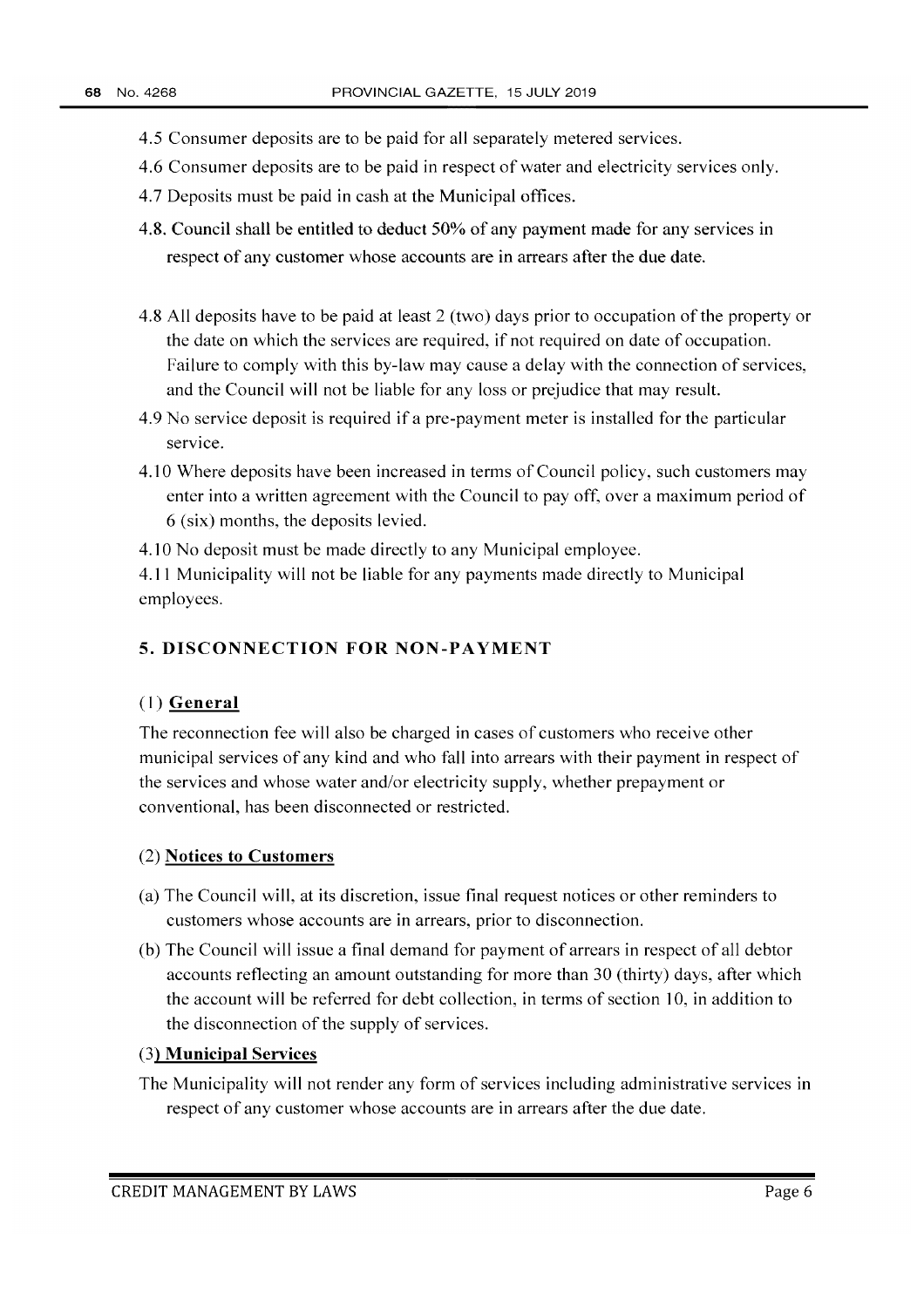# (3) **Electricity**

- (a) The Council will disconnect services to customers with conventional electricity meters in respect of which service accounts are in arrears after the due date. Should such customers wish to have their electricity reconnected, they will be charged the applicable reconnection fee and the service will not be reinstated before the account is paid in full or satisfactory, arrangements in terms of section 7 have been made with the Chief Financial Officer.
- (b) The Council must disconnect the electricity supply before 13:00 on the day of disconnection. Reconnections will commence as soon as practically passible, but will only be done during normal working hours.
- ( c) In the event of mass disconnections, the Council is not obliged to effect same-day reconnections.
- (d) The Council will not be obliged to sell electricity to customers with pre-paid meters unless the customer's municipal account for other services and property tax, if any, is paid in full or satisfactory arrangements in terms of section 7 have been made with the Chief Financial Officer, and have been honoured.
- ( e) All disconnected electricity meters must be clearly marked when the supply is disconnected for non-payment, in order to avoid disconnected meters being reported as faulty.
- (f) The Council will restrict the water supply of customers whose electricity supply has been blocked or disconnected for 2 (two) months in succession and from whom no payment was received or with whom no satisfactory arrangements for payment of the outstanding amount have been concluded,
- (g) The Council shall be entitled to disconnect, block or restrict, as the case may be, at the earliest opportunity, the electricity and/or water supply of customers who have offered a cheque as payment for municipal services if any such cheque is returned or dishonoured by the Financial Institution on which it is drawn for any reason. The customer's account will be endorsed accordingly and no further cheque payments will be accepted.
- (h) Standby electricians, meter readers and contractors are not permitted to restore any service to customers without written authority from the Council's Credit Control Section.
- (i) Customers whose supply of services has been unlawfully reconnected will be regarded as having tampered with the meter or the supply, and the provisions of section 6 shall apply.

# **6. TAMPERING**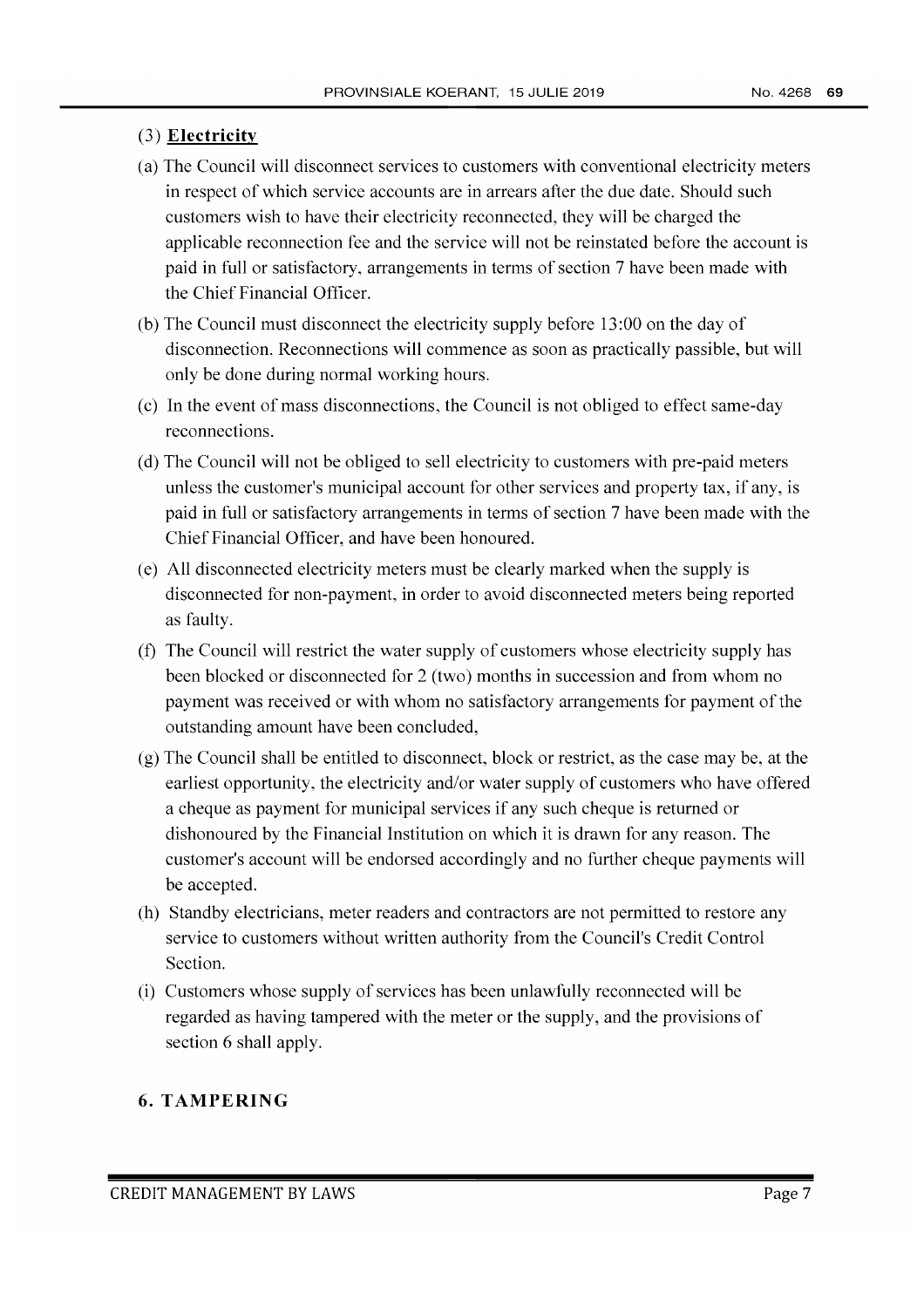- (1) Where an electrical or water supply is found to have been tampered with or the meter bypassed, the Council may, subject to these Bylaws and other applicable legislation, isolate or disconnect the relevant supply, and charge the customer the applicable tampering fee, calculated amounts due as well as a reconnection fee in instances where the supply had been isolated and a connection fee in instances where the supply has been removed.
- (2) **In** instances where there is evidence of a discrepancy between the electricity consumption and purchase history of a specific property, transgressors will be dealt with in the following manner:
	- (a) Subject to paragraph *(b),* supply will be isolated at point of supply in instances of a first offence and removed in instances of subsequent offences.
	- (b) A written notification will be given to the customer, informing him or her of isolation or removal, as well as the fees due in respect of the tampering, reconnection/connection and the calculated amounts due.
	- (c) The Council will only re-instate services after the amounts referred to in paragraph (b) have been paid.
- (3) **In** instances where physical tampering with the electricity supply is detected, transgressors will be dealt with in the following manner:
	- (a) Supply will be isolated immediately in instances of a first offence and removed in instances of a second or subsequent offence,
	- (b) A written notification will be given to the customer, informing him or her of the isolation or removal, as well as the fees due in respect of the tampering, reconnection/connection and the calculated amounts due.
	- (c) The Council will only re-instate services after the amounts referred to in paragraph (b) have been paid.
- (4) **In** addition to the provisions of this by-law, the Council may enforce any other rights or exercise any power conferred upon it by the Occupational Health and Safety Act, 1993 (Act No. 85 of 1993), Water Services Act, 1997 (Act No.1 08 of 1997), the Council's Water Bylaws, the Electricity Act 1987 (Act No. 41 of 1987), the Council's Electricity Bylaws and any other applicable legislation.

# **7. AGREEMENTS AND ARRANGEMENTS WITH CONSUMERS IN ARREAR**

- (1) The Chief Financial Officer or his delegate is authorised to enter into agreements with consumers in arrear with their accounts and to grant such persons extensions of time for payment,
- (2) The Chief Financial Officer may determine, on the merits of each case, the initial amount to be paid as part of such agreement, as well as the number of instalments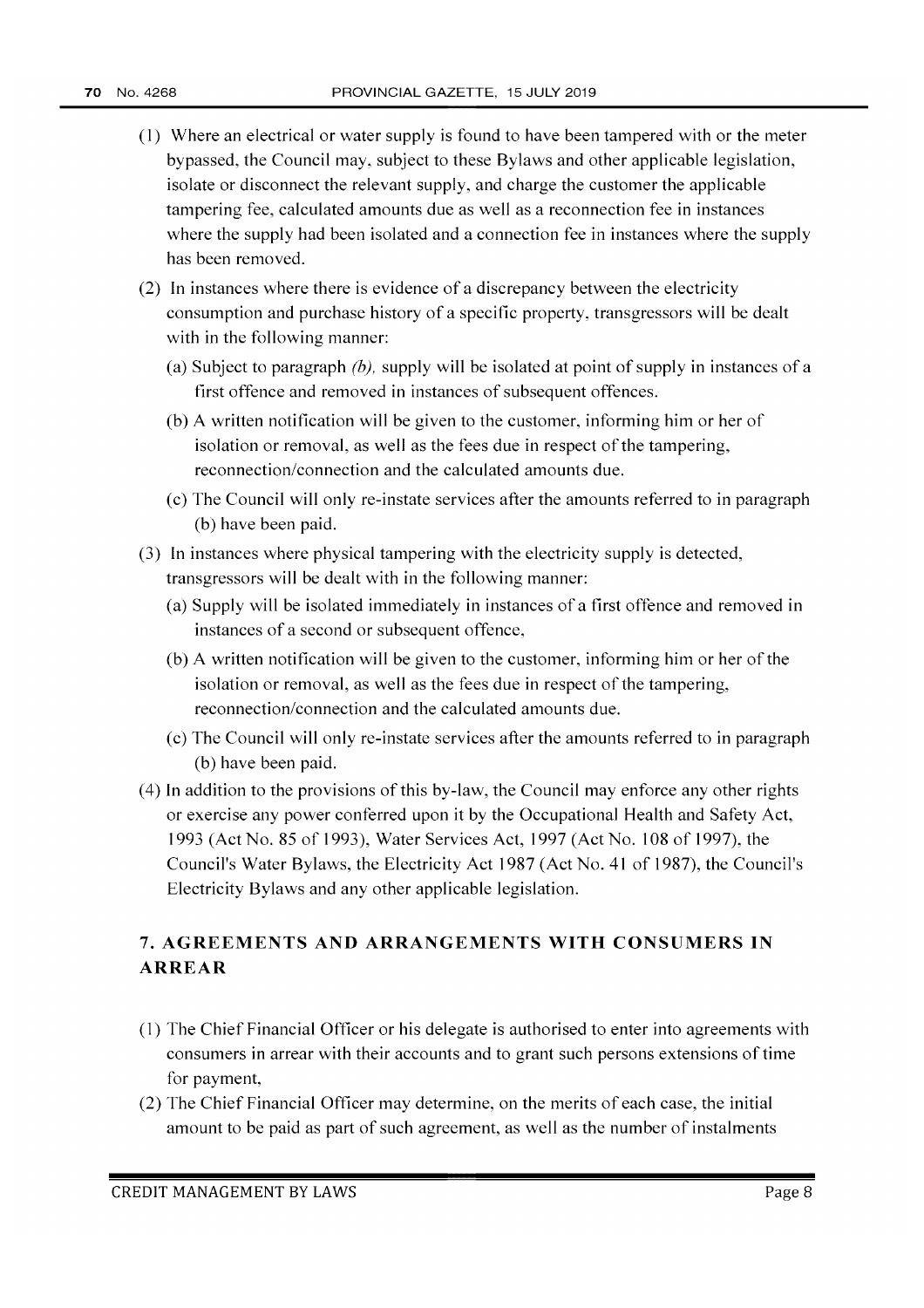over which the an-ear amount must be paid off and the term over which payment is to be made. Such term may not exceed 24 (twenty-four) months.

- (3) The Chief Financial Officer may, in exceptional cases and with the approval of the Municipal Manager, extend the period of repayment referred to in section 7(2).
- (4) In instances where the Chief Financial Officer is satisfied, at the time of making arrangements and after investigation, that a *bonafide customer* cannot reasonably afford the payment of services, such customer's details will be recorded and further legal steps against such customer will either be deferred or waived, as the Chief Financial Officer may decide.

#### **8. ACKNOWLEDGEMENT OF DEBT**

- (1) Only debtors with positive proof of *identity* or an authorised agent with a power of attorney will be allowed to complete an acknowledgement of debt agreement.
- (2) An acknowledgement of debt agreement must contain all arrangements *for paying*  off arrear accounts. One copy of the document will be handed to the customer and another filed at the Council's Management Section.
- (3) A customer who has already been summoned by the Council's attorneys may apply for credit facilities. However, all legal costs already incurred will be for his or her account and an initial payment of at least half of the total resultant outstanding debt will be required. The *customer* must also sign an acknowledgement of debt, which will include *legal* fees due.
- (4) Failure to honour the acknowledgement of debt agreement will lead to immediate blocking, disconnection or restriction of services without further notice, and the resumption of legal action.
- (5) In all instances where the customer in arrears is employed, the Council may obtain a voluntary garnishee order or emolument attachment order.

## **9. INTEREST ON ARREARS**

- (1) Interest will be charged on service arrears at an interest rate as determined by the Council, or in the absence of any such determination, as prescribed by law.
- (2) Interest will be charged on arrear property tax as prescribed in the applicable legislation.

#### **10. HAND-OVERS**

(I) The Council will issue a final demand in respect of all customer accounts reflecting an amount outstanding for longer than 30 (thirty) *days* and, if such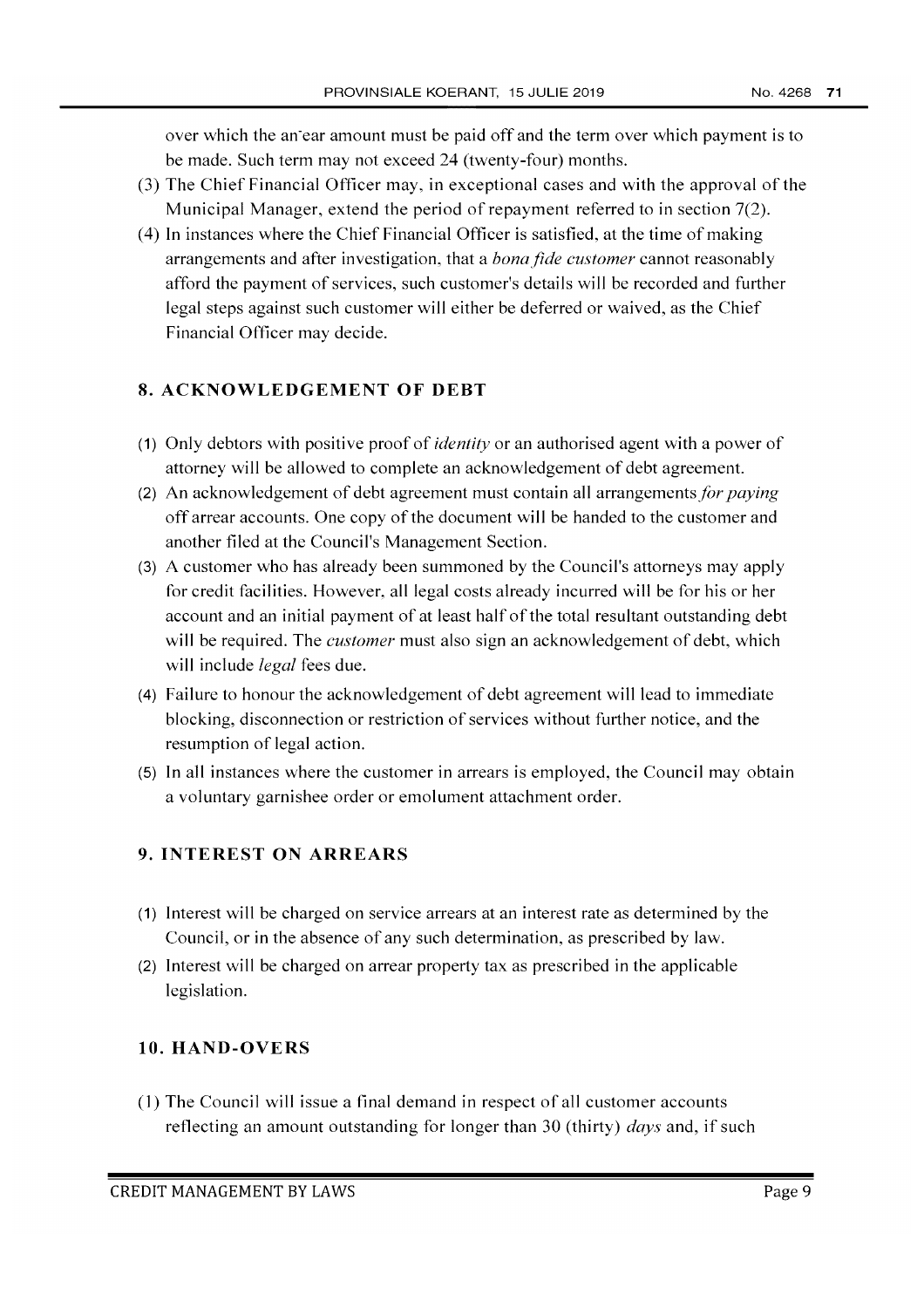account still reflects an amount in arrears after 90 (ninety) days, it will be handed over for collection by external debt collection specialists:

2) The Chief Financial Officer must investigate ways and means of assisting customers before attaching movable or immovable property.

## **11. CUSTOMER MAY NOT SELECTIVELY NOMINATE PAYMENT**

A customer is not entitled to allocate any payment made to any portion of the total debt due. The allocation of payments will be made by the Chief Financial Officer.

## **12. AUTHORITY TO APPOINT DEBT COLLECTION SPECIALISTS**

The Chief Financial Officer has the authority to appoint debt collection specialists and to enter into agreements with such agencies in terms of the Contingency Fee Act, 1997.

## **13. RELIEF MEASURES FOR PENSIONERS OR INDIGENT SUPPORT**

- (1) The Council may grant a rebate on property tax to persons who own and occupy property if they submit a written request annually and they can prove to the satisfaction of the Chief Financial Officer that they comply with the policy of the Council in *this* regard,
- (2) All applications must be submitted before a pre-determined date and no applications received after this date will be considered.
- (3) A new application must be made for each financial year.

#### **14. APPLICABILITY**

The Council may by notice in the *Provincial Gazette,* determine that the provision *of these* Bylaws do not apply in certain areas within its area of jurisdiction from a date specified in the notice.

#### **15. REPEAL OF EXISTING CREDIT MANAGEMENT BYLAWS**

The Bylaws relating to Debt and Credit Management by-Laws for the Matatiele Local Municipality, are hereby repealed and replaced by these Bylaws, which are to become effective on promulgation hereof.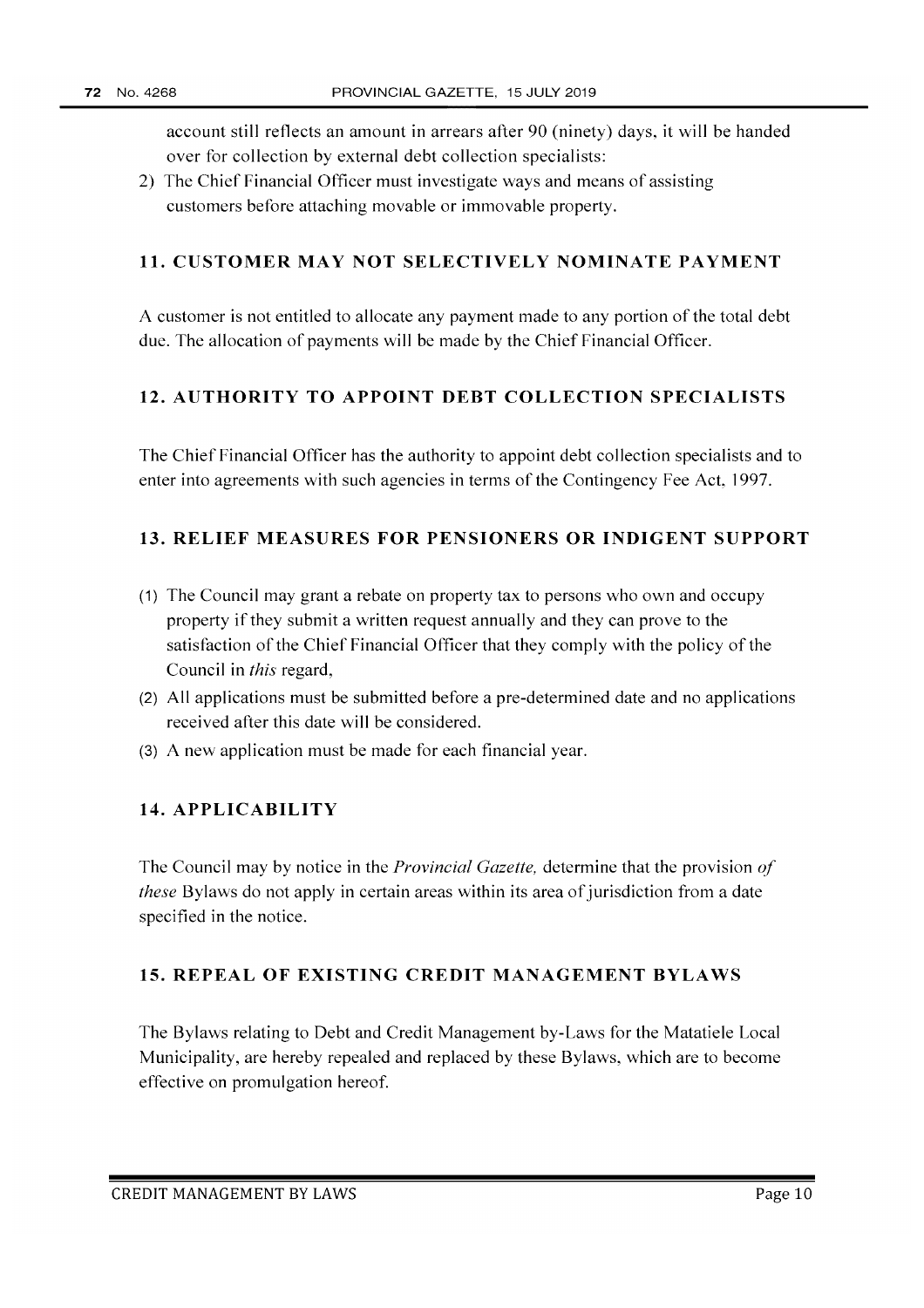## **16. SHORT TITLE AND COMMENCEMENT**

These by-laws shall be called the Debt control and Credit Management by-Laws 2018, and shall come into operation from the date of proclamation in the Provincial gazette.